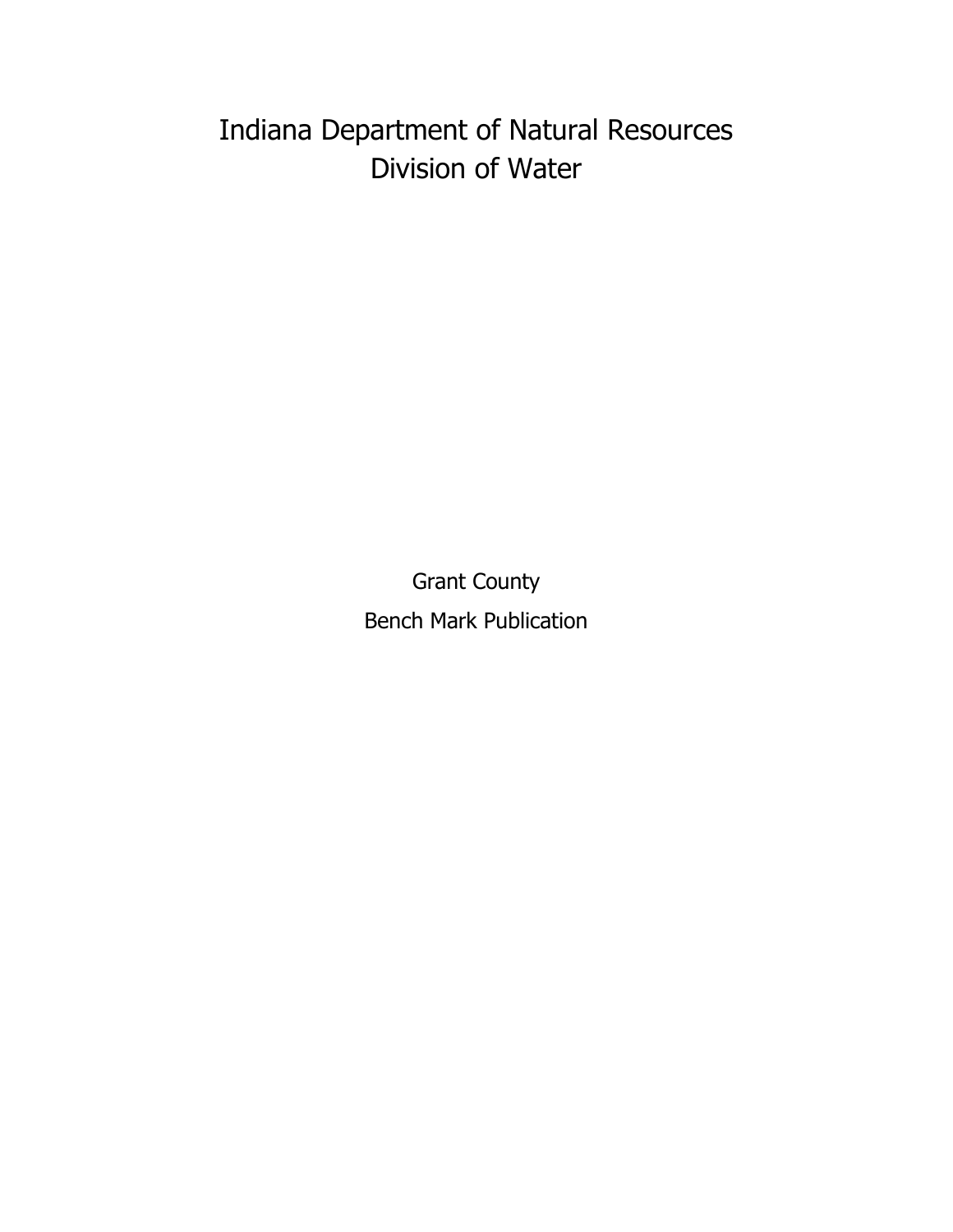# GRANT COUNTY

### IFC&WRC BM GRA 20, 1960

In Grant County, Somerset Quad., in the NE 1/4 of Sec. 6, T. 25 N., R. 7 E., 2<sup>nd</sup> P.M.; about 3.0 miles southeast of Mount Vernon; 2.63 miles east along the Wabash-Grant County Line Road from its intersection with State Road 13 to a "T"-road northwest-southeast (Frances Slocum Trail), thence 0.16 mile southeast to a "T"-road northeast, thence 0.17 mile northeast to a "T" road north and a 4-foot box culvert under the road southwest; set in the top of and at the southwest end of the northwest concrete headwall of the culvert, 52 feet southwest of the center of the junction, 13 feet northwest of the centerline of the road, 1.0 foot below the road, 0.6 foot northeast of the southwest end of the headwall; a Indiana Flood Control and Water Resources Commission bronze bench mark tablet, stamped "GRA 20 1960". 798.708 feet N.G.V.D. 1929

### IFC&WRC TBM MS 124

In Grant County, Somerset Quad., in the NW 1/4 of Sec. 5, T. 25 N., R. 7 E., 2<sup>nd</sup> P.M.; about 3.2 miles southeast of Mount Vernon; about 0.5 mile east along the Wabash/Grant County Line Road from its intersection with 100 East Road to a five-foot box culvert under the road; set in the top of and at the center of the south headwall of the culvert, 11.5 feet south of the centerline of the road, 4.2 feet east of the west end of the south headwall, 2.1 feet above the road; a chiseled triangle.

790.111 feet N.G.V.D. 1929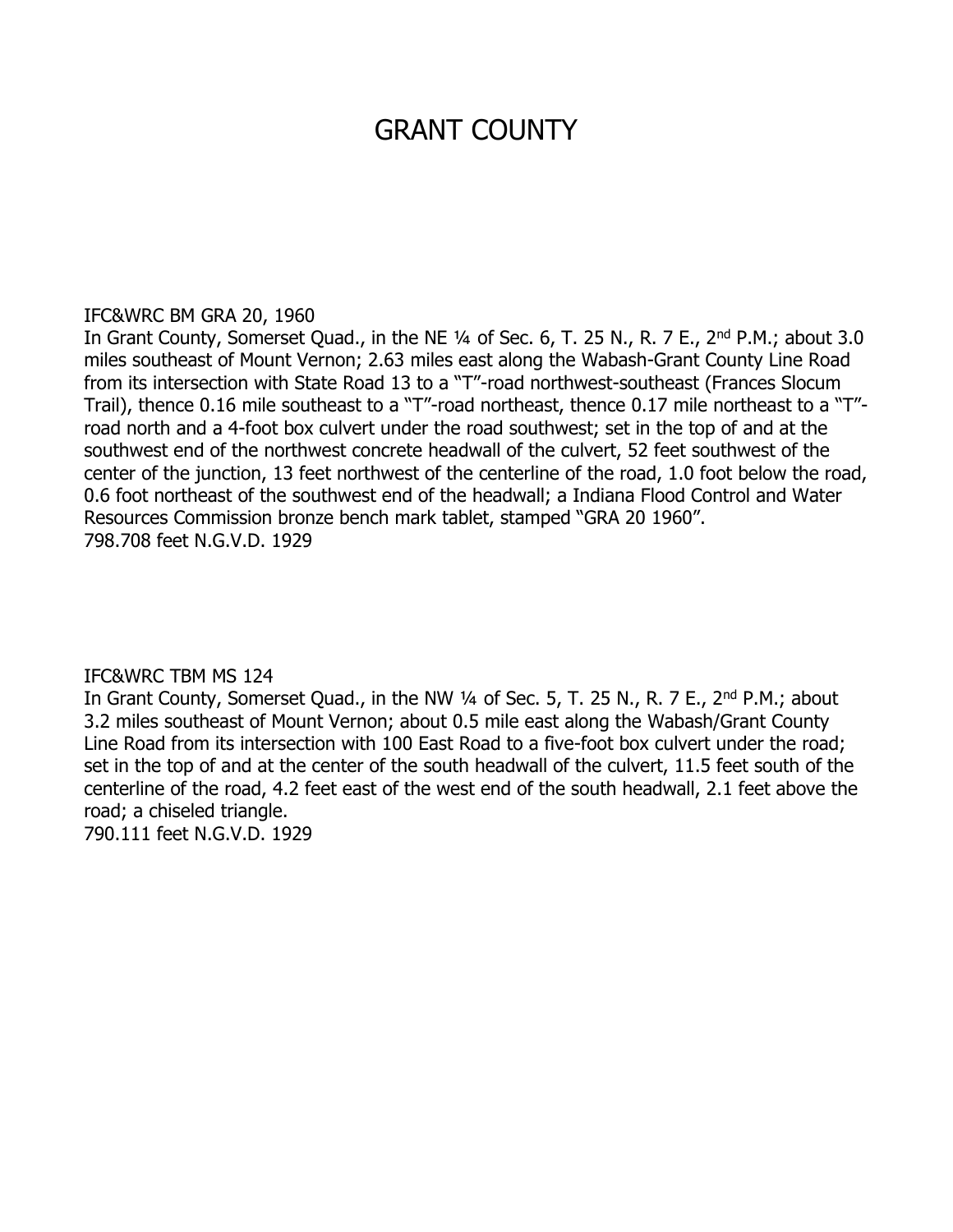#### IFC&WRC TBM MS 125, 1961

In Grant County, Somerset Quad., in the NE 1/4 of Sec. 5, T. 25 N., R. 7 E., 2<sup>nd</sup> P.M.; about 3.2 miles southeast of Mount Vernon; 2.63 miles east along the Wabash-Grant County Line Road from its intersection with State Road 13 to a "T"-road northwest-southeast (Frances Slocum Trail), thence 0.16 mile southeast to a "T"-road northeast, thence 1.12 miles northeast and east to a 90-degree bend in the road to the north; set in the west side of an 18-inch trunk of a twin trunked tree, 0.3 mile south of a bridge over the Mississinewa River, 0.15 mile east of a "T"-road south, 95 feet north of the extended centerline of the road east, 41 feet northeast and across the road from a telephone pole on the inside of bend in the road, 27 feet north of a telephone guy pole, 22 feet east of the centerline of the road, 1.0 foot below the road; a railroad spike driven through a brass tag, stamped "TBM 125 1961". 750.252 feet N.G.V.D. 1929

### IFC&WRC TBM MS 126

In Grant County, La Fontaine Quad., in the NW 1/4 of Sec. 4, T. 25 N., R. 7 E., 2<sup>nd</sup> P.M.; about 1.5 miles north of Jalapa; about 0.6 mile northwest along 380 West Road from its "T" intersection with 600 North Road to a telephone pole on the southwest side of the road; set in the northeast side of the telephone pole  $#$  GR  $4/11$ , 135 feet southeast of the centerline of the driveway northeast to the Stratton residence, 12.5 feet southwest of the centerline of the road, 0.5 foot below the road; a railroad spike driven through an aluminum tag, stamped "TBM MS 126 1961".

766.036 feet N.G.V.D. 1929

### IFC&WRC BM GRA 19, 1960

In Grant County, La Fontaine Quad., in the SW 1/4 of Sec. 4, T. 25 N., R. 7 E., 2<sup>nd</sup> P.M.; about 1.0 mile north of Jalapa; at the "T" intersection of 380 West Road and 600 North Road, in the northeast quarter of the junction; set in the top of a concrete post, 22 feet northeast of the centerline of 380 West Road, 15 feet north of 600 North Road, 3 feet west of power pole # GR 430 F-25, 2 feet south of a fence line, level with the road junction, flush with the ground; a Indiana Flood Control and Water Resources Commission bench mark tablet, stamped "GRA 19 1960".

764.844 feet N.G.V.D. 1929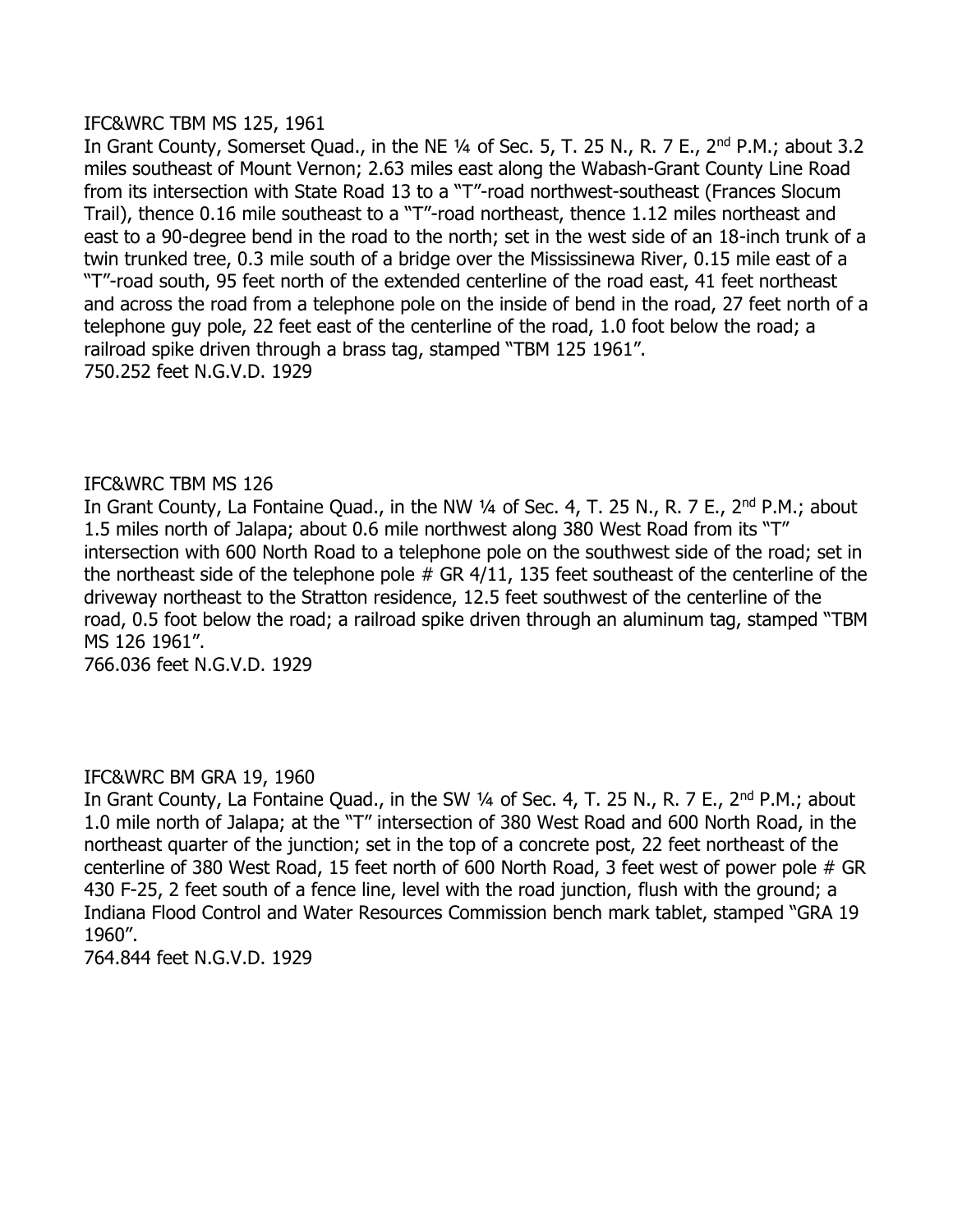#### IFC&WRC TBM MS 127, 1961

In Grant County, La Fontaine Quad., in the NW 1/4 of Sec. 9, T. 25 N., R. 7 E., 2<sup>nd</sup> P.M.; about 0.7 mile northeast of Jalapa; about 0.15 mile southeast along 380 West Road from its "T" intersection with 600 North Road to a 32-inch Oak tree; set in the northeast side of the Oak tree, 24.5 feet southwest of the centerline of 380 West Road, 0.5 foot above the road; a railroad spike driven through an aluminum tag, stamped "TBM MS 127 1961". 760.826 feet N.G.V.D. 1929

# USGS BM 61 M 762 1945

In Grant County, La Fontaine Quad., in the SE 1/4 of Sec. 9, T. 25 N., R. 7 E., 2<sup>nd</sup> P.M.; about 0.4 mile east of Jalapa; at the 380 West Road two-span steel truss bridge over the Mississinewa River; set in the top at the east end of the center concrete pier of the bridge, 16 feet east of the centerline of the road, 6.0 feet west of the east end of the abutment, 1.5 feet below the bridge floor; a U.S. Geological Survey bench mark tablet, stamped "61 M 762 1945". 762.472 feet N.G.V.D. 1929

# USC&GS BM A 174, 1946

In Grant County, La Fontaine Quad., in the NE 1/4 of Sec. 14, T. 25 N., R. 7 E., 2<sup>nd</sup> P.M.; about 2.2 miles east of Jalapa; at the "T" road intersection of State Road 15 and 500 North Road, at the Old Hendricks School Building (now Social Brethren Church); set vertically in the north face of the brick wall of the building, 2.7 feet above the ground, 2.1 feet west of the northeast corner of the building; a U.S. Coast and Geodetic Survey bench mark tablet, stamped "A 174 1946".

Recovered – 07/14/1986 RDN, SY

828.660 feet N.G.V.D. 1929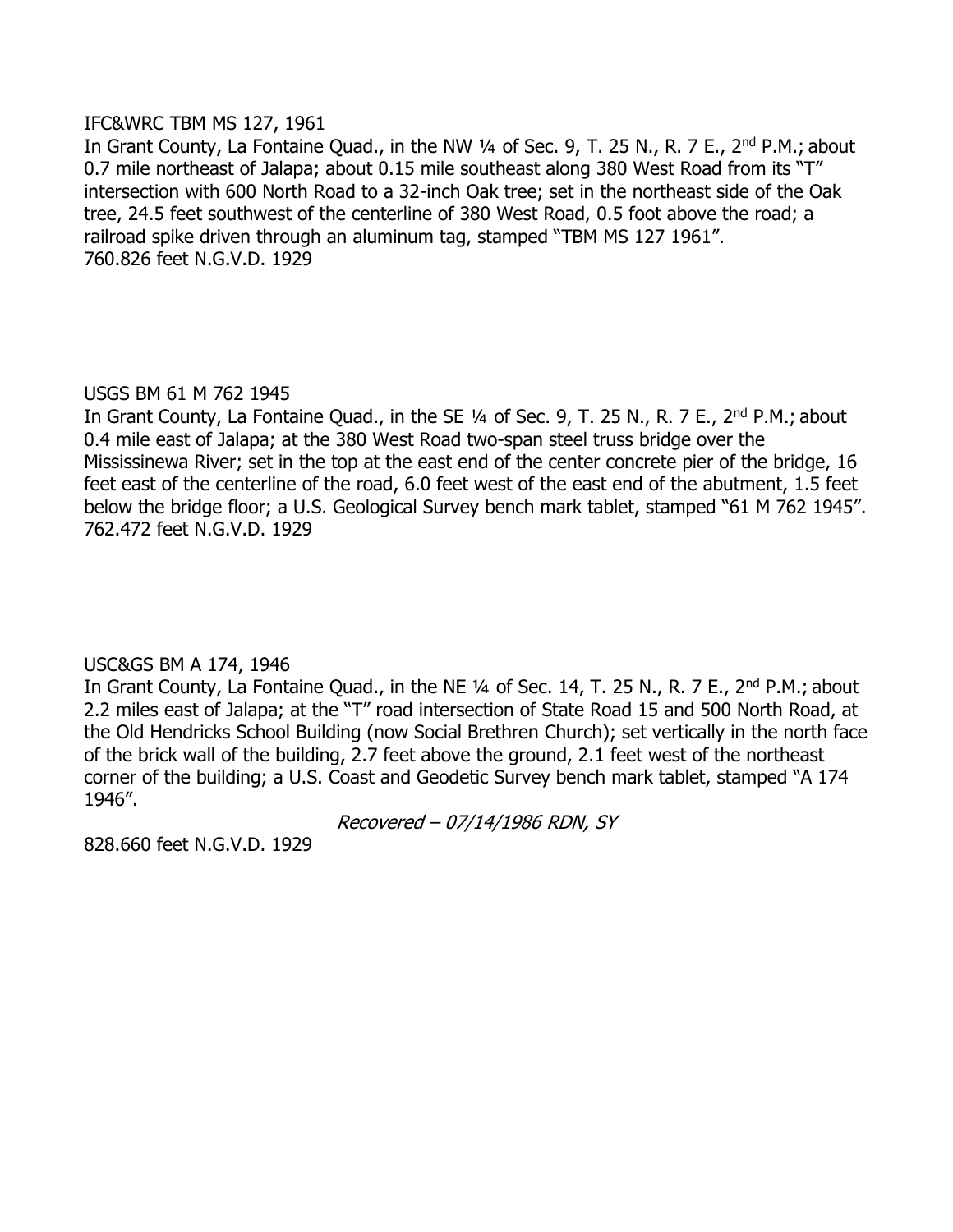#### USGS BM 60 M 781, 1945

In Grant County, Marion Quad., in the SW 1/4 of Sec. 13, T. 25 N., R. 7 E., 2<sup>nd</sup> P.M.; about 2.0 miles northwest of Marion; at the State Road 15 four-span concrete arch bridge over the Mississinewa River; set in the top at the south end of the east sidewalk of the bridge, 18.5 feet east of the centerline of the road, 1.0 foot north of the south end of the bridge, 0.9 foot above the road; a U.S. Geological Survey bench mark tablet, stamped "60 M 781 1945". 781.263 feet N.G.V.D. 1929

# RIVET

In Grant County, Marion Quad., in the SW  $\frac{1}{4}$  of Sec. 18, T. 25 N., R. 8 E., 2<sup>nd</sup> P.M.; about 2.0 miles north of Marion; 4.0 miles northwest along the New York Central Railroad (Conrail) from the station at Marion opposite pole 128/28, at a 18-foot concrete bridge (326) over an unnamed tributary to the Wabash River; set in the top of the northeast concrete wing wall, and about 1-1/2 feet lower than the track; a rivet.

NOTE --- The origin of this benchmark is unknown

830.379 feet N.G.V.D. 1929

### USC&GS BM K 174, 1946

In Grant County, Marion Quad., in the SW  $\frac{1}{4}$  of Sec. 18, T. 25 N., R. 8 E., 2<sup>nd</sup> P.M.; about 2.0 miles north of Marion; 4.0 miles northwest along the New York Central Railroad (Conrail) from the station at Marion, 9-1/2 rails southeast of a gravel-road crossing, 2 poles northwest of pole 128/30, at a 18-foot concrete bridge (326) over an unnamed tributary to the Wabash River; set in the top of the northwest end of the northeast head wall, 7 feet northeast of the northeast rail, and level with the track; a U.S. Coast and Geodetic Survey bench mark disk, stamped "K 174 1946". 831.681 feet N.G.V.D. 1929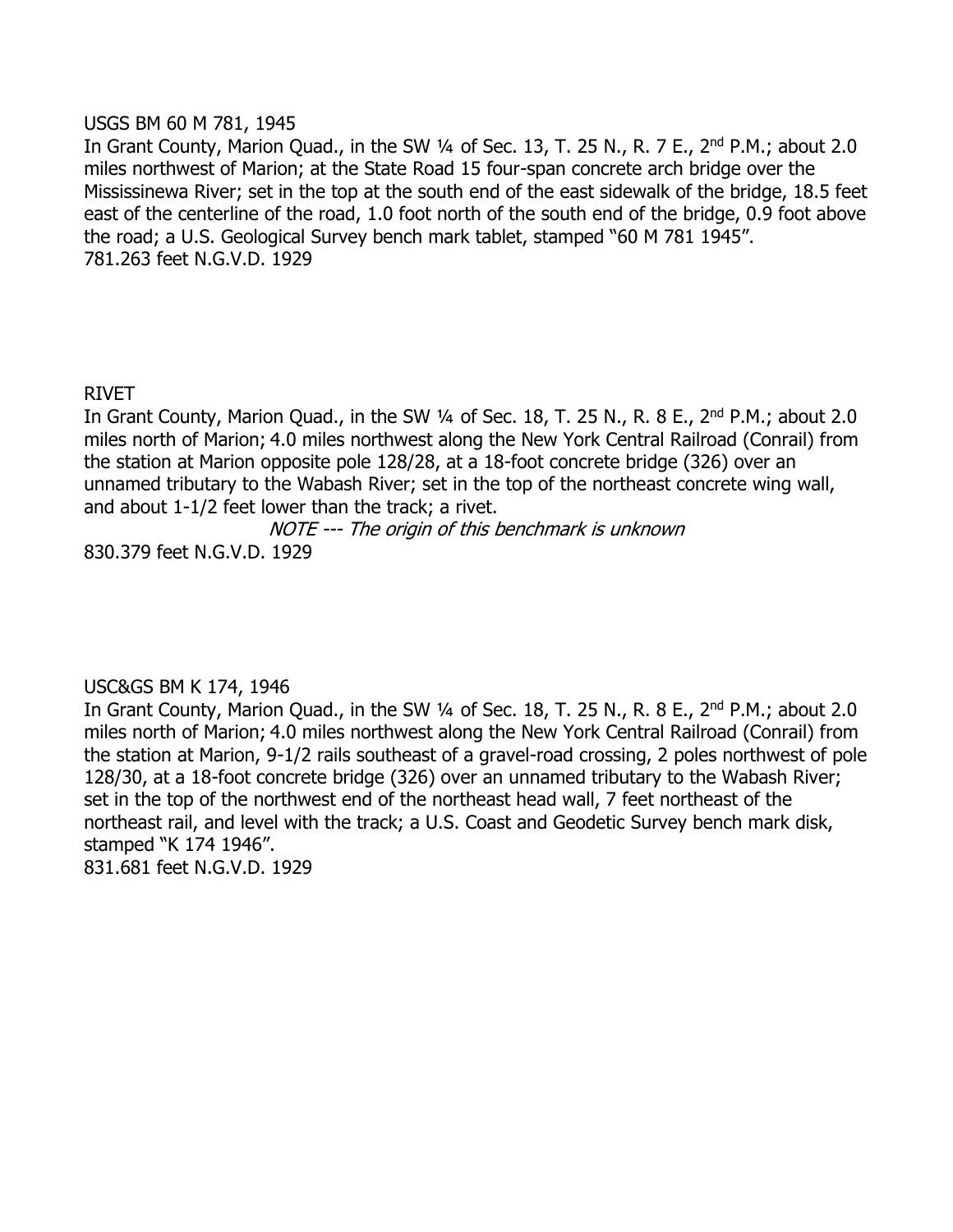#### IFC&WRC TBM MR 1, 1960

In Grant County, Marion Quad., in the SE 1/4 of Sec. 24, T. 25 N., R. 7 E., 2<sup>nd</sup> P.M.; about 1.5 miles north of Marion; at the "T" road intersection of River Road and Harreld Road (350 North Road); set in the east side of power pole  $#$  GR 1691 with a transformer on the top of it, 78 feet south of the extended centerline of and Harreld Road (350 North Road), 23 feet east of the centerline of River Road, 1.1 feet above the ground; a railroad spike driven through an aluminum tag, stamped "TBM MR 1 1960".

794.203 feet N.G.V.D. 1929

### USC&GS BM L 174, 1946

In Grant County, Marion Quad., in the SW  $\frac{1}{4}$  of Sec. 19, T. 25 N., R. 8 E., 2<sup>nd</sup> P.M.; about 1.5 miles north of Marion; at the intersection of the New York Central Railroad (Conrail) and Harreld Road; set in the top of a concrete post, 99 feet northeast of and across the track from power pole 129/20, in the southeast angle of Harreld Road, 46 feet east of the east rail of the east track, 26 feet south of the centerline of Harreld Road, 5.5 feet south of a concrete post at a fence corner, 1.5 feet west of the fence line, and about 1 foot lower than the track, projecting 5 inches above ground; a U.S. Coast and Geodetic Survey disk, stamped "L 174 1946".

855.717 feet N.G.V.D. 1929

### IFC&WRC TBM MR 2, 1960

In Grant County, Marion Quad., in the NE  $\frac{1}{4}$  of Sec. 25, T. 25 N., R. 7 E., 2<sup>nd</sup> P.M.; about 1.0 mile north of Marion; about 1.35 miles generally north along River Road from its intersection with State Road 9/37 to a turn in the road, at a gravel parking area on the river side of the road, at the 2<sup>nd</sup> 90-degree bend in the river north of the State Road 9/37 bridge over the Mississinewa River, at the first turn away from the river south of Harreld Road (about 0.7 mile south of Harreld Road); set in the east side of a triple-trunked 16-inch thorn tree, 36 feet northeast of the centerline of River Road, about 20 feet south of the two 36-inch rocks which are at the northeast edge of the gravel parking area, 2.5 feet above the road, 1.1 feet above the ground; a railroad spike driven through an aluminum tag, stamped "TBM MR 2 1960". 802.085 feet N.G.V.D. 1929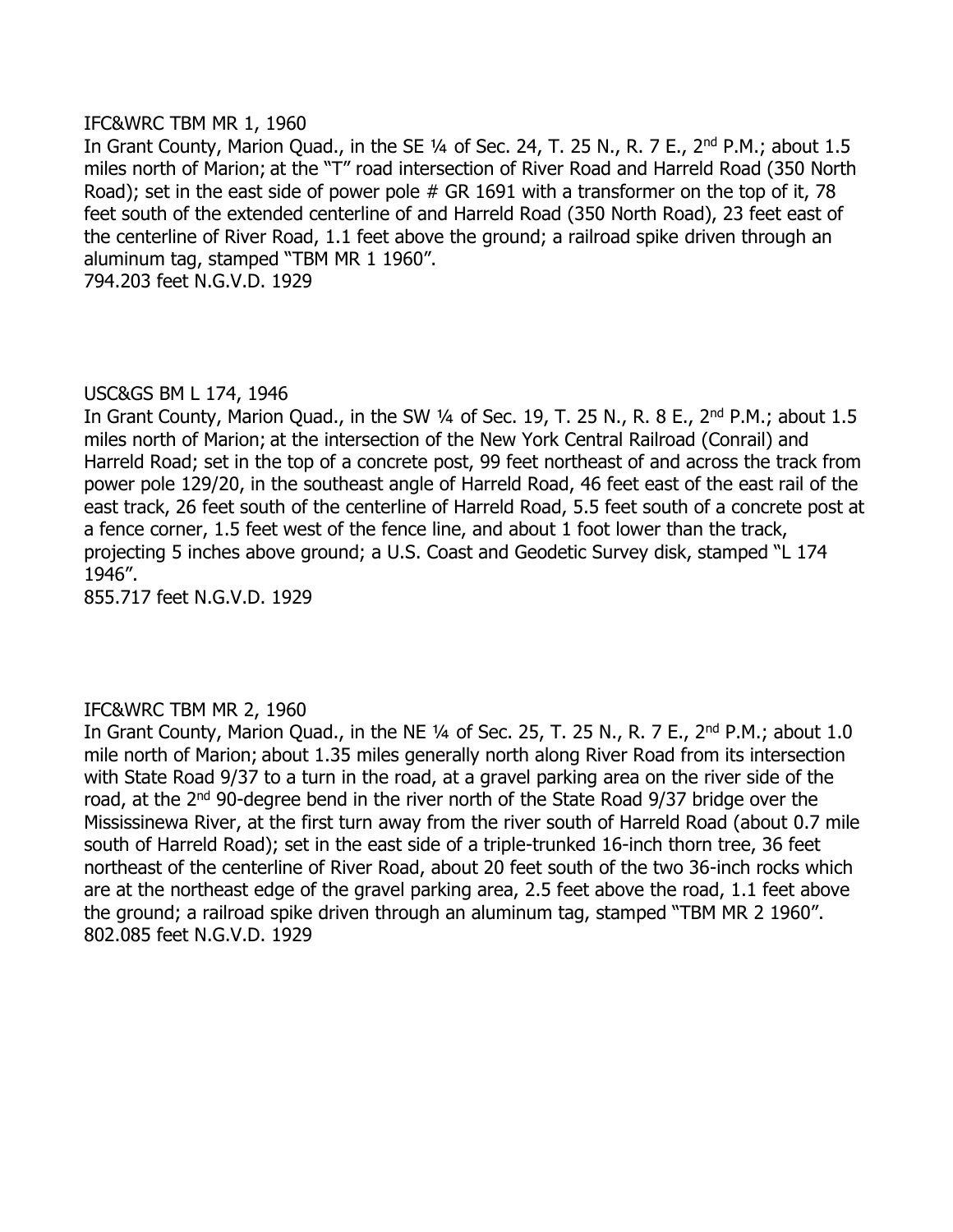#### IFC&WRC BM GRA 18, 1960

In Grant County, Marion Quad., in the NE 1/4 of Sec. 25, T. 25 N., R. 7 E., 2<sup>nd</sup> P.M.; about 0.7 mile north of Marion; about 1.0 mile generally north along River Road from its intersection with State Road 9/37 to a 8-foot box culvert under the road; set in the top of and at the west end of the southeast wall of the culvert, 49 feet northwest of the centerline of a private drive, 14 feet southwest of the centerline of the road, 0.9 foot west of the southwest side of the southwest guardrail, level with the road; a Indiana Flood Control and Water Resources Commission bronze bench mark tablet, stamped "GRA 18 1960". 794.709 feet N.G.V.D. 1929

### ISHC BM GRA G 9

In Grant County, Marion Quad., in the SE 1/4 of Sec. 30, T. 25 N., R. 8 E., 2<sup>nd</sup> P.M.; at Marion; at the State Road 9/37 390-foot steel girder concrete deck bridge over the Mississinewa River; set in the top of the southeast end of the north concrete bridge seat, 17.5 feet southeast of and 5 feet below the centerline of the highway; a Indiana State Highway Commission bronze tablet, stamped "GRA G 9". 793.966 feet N.G.V.D. 1929

### IFC&WRC TBM 18

In Grant County, Marion Quad., in the SE 1/4 of Sec. 30, T. 25 N., R. 8 E., 2<sup>nd</sup> P.M.; at Marion; 1.9 miles northwest along the New York Central Railroad (Conrail) from the station at Marion, across the track from bench mark M 174, 7-1/2 rails southeast of the crossing of State Road 9/37, at a 40-inch pipe culvert; set on the top of the southeast end of the southwest head wall; a chiseled square.

Mark not recovered

794.523 feet N.G.V.D. 1929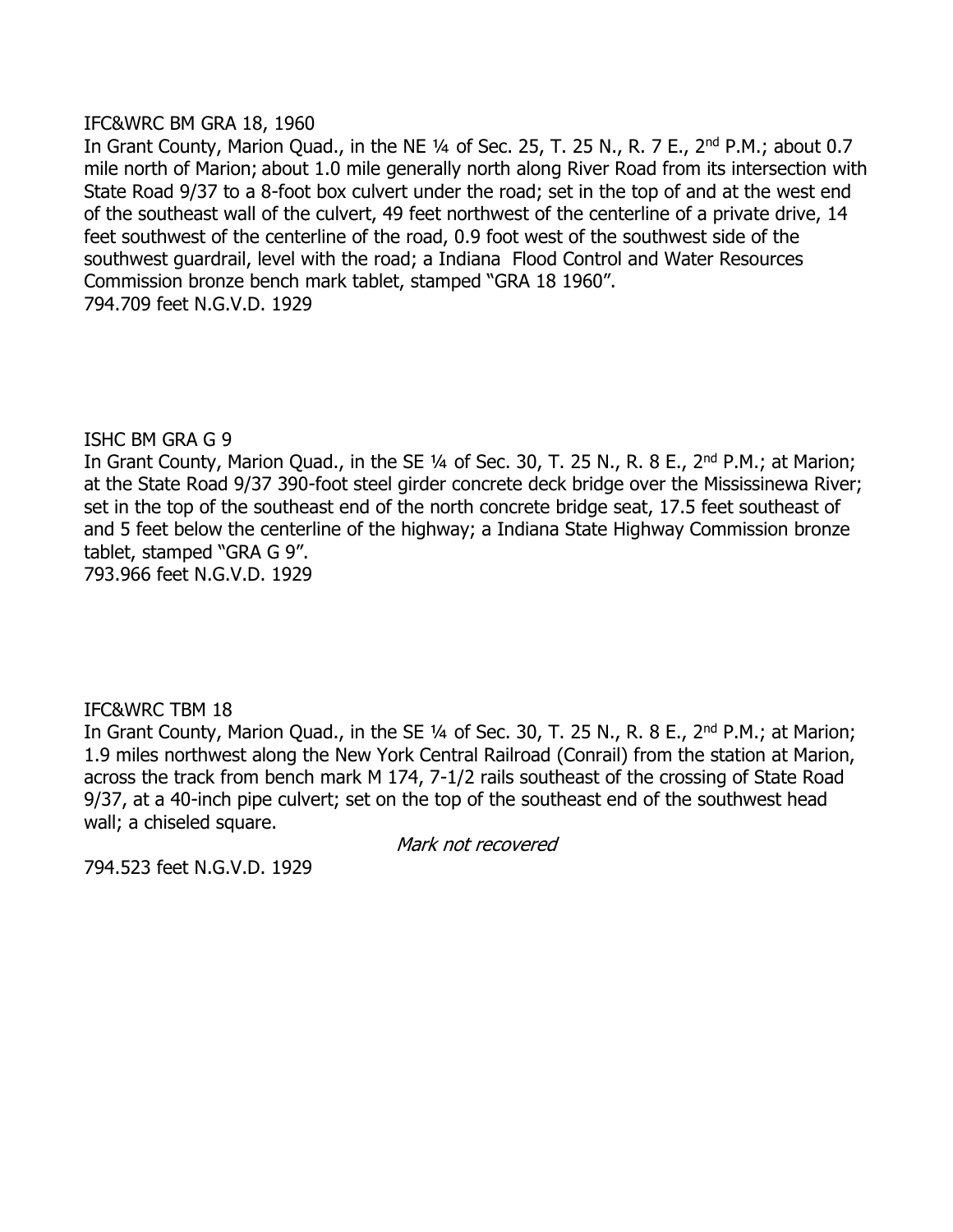#### USC&GS BM M 174, 1946

In Grant County, Marion Quad., in the SE 1/4 of Sec. 30, T. 25 N., R. 8 E., 2<sup>nd</sup> P.M.; at Marion; 1.9 miles northwest along the New York Central Railroad (Conrail) from the station at Marion, 7-1/2 rails southeast of the crossing of State Road 9/37, 57 feet northwest of pole 130/35, at a 40-inch pipe culvert; set in the top of the northwest end of the northeast head wall, 9.5 feet northeast of the northeast rail, and 0.5 foot lower than the track; a U.S. Coast and Geodetic Survey bench mark disk, stamped "M 174 1946."

Recovered - 07/10/1986 RDN

794.506 feet N.G.V.D. 1929

### USC&GS BM N 174, 1946

In Grant County, Marion Quad., in the NE 1/4 of Sec. 31, T. 25 N., R. 8 E., 2<sup>nd</sup> P.M.; at Marion; 1.5 miles north along the New York Central Railroad (Conrail) from the station at Marion, 1-1/2 poles north of pole 131/10, in the northeast quarter of the crossing of Bond Avenue; set in the top of a concrete post, 46 feet east of the east rail, 35 feet north of the centerline of Bond Avenue, 11 feet north of a concrete post at a fence corner, about 2 feet lower than the track, 1 foot west of the right-of-way fence, projecting 6 inches above ground; a U.S. Coast and Geodetic Survey disk, stamped "N 174 1946".

796.517 feet N.G.V.D. 1929

### USGS RM Highland Avenue

In Grant County, Marion Quad., in the NE 1/4 of Sec. 31, T. 25 N., R. 8 E., 2<sup>nd</sup> P.M.; at Marion; at the Highland Avenue concrete bridge over the Mississinewa River, the most north mark at the northwest corner of the bridge; set in the top at the northwest end of the west bridge seat, 25.6 feet north of the centerline of the road, 2.2 feet southeast of the northwest end of the bridge seat, 1.7 feet below the road; a U.S. Geological Survey Gaging Station Reference Mark tablet, not stamped.

Recovered – 07/09/1986 RDN

796.013 feet N.G.V.D. 1929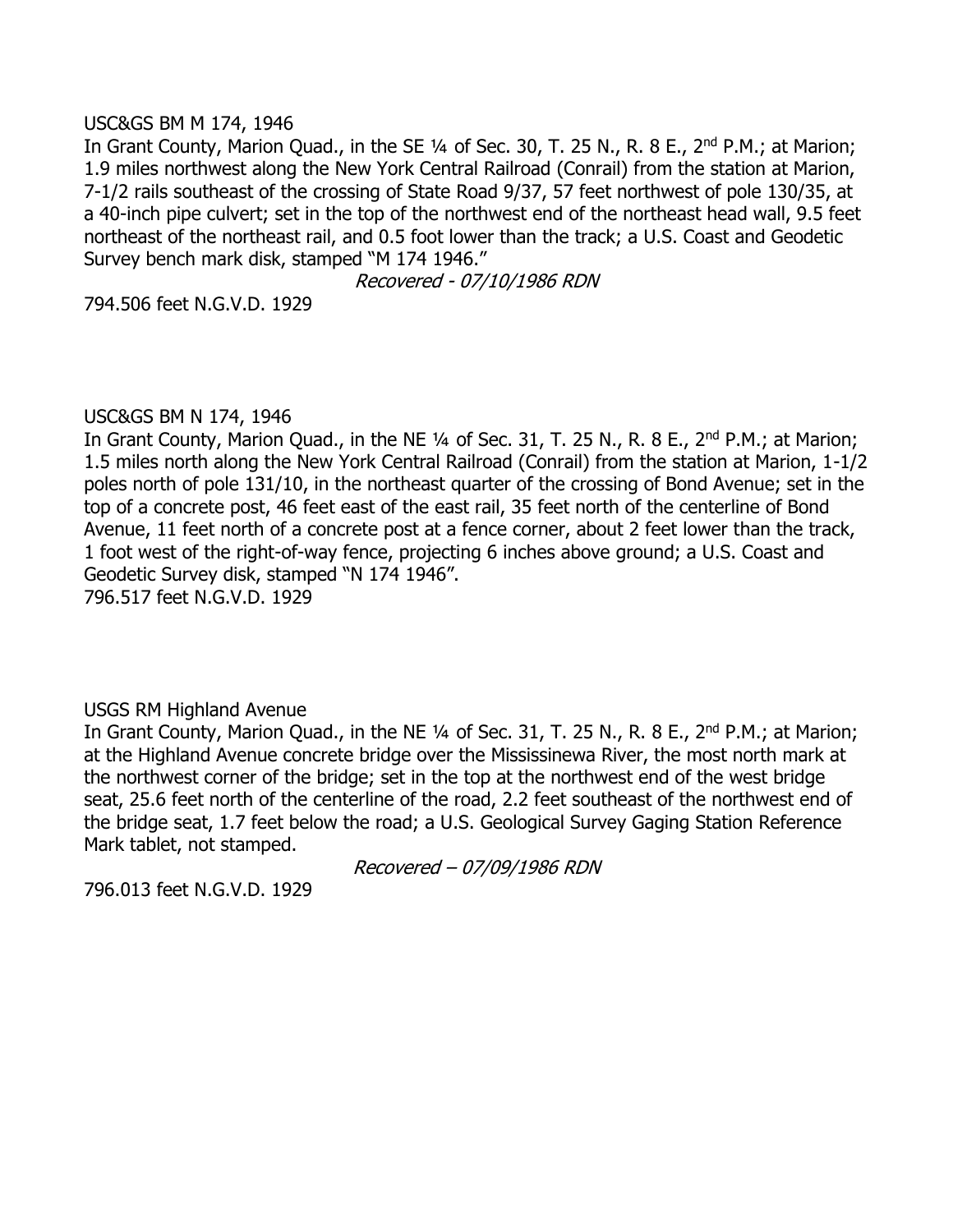ISHC BM Highland Avenue

In Grant County, Marion Quad., in the NE 1/4 of Sec. 31, T. 25 N., R. 8 E., 2<sup>nd</sup> P.M.; at Marion; at the Highland Avenue concrete bridge over the Mississinewa River, at the northwest corner of the bridge; set in the top at the north edge of the west abutment near the west end of the north handrail of the bridge, 20.8 feet north of the centerline of the road, 1.0 foot above the road, 0.8 foot northeast of the northwest corner of the north handrail of the bridge; a Indiana State Highway Commission bench mark tablet, not stamped.

Recovered – 07/09/1986 RDN

798.746 feet N.G.V.D. 1929

### USGS RM Highland Avenue

In Grant County, Marion Quad., in the NE 1/4 of Sec. 31, T. 25 N., R. 8 E., 2<sup>nd</sup> P.M.; at Marion; at the Highland Avenue concrete bridge over the Mississinewa River, at the northeast corner of the bridge; set in the top at the northeast end of the east bridge seat, 27 feet north of the centerline of the road, 2.0 feet southwest of the northeast end of the east bridge seat, 1.8 feet below the road; a U.S. Geological Survey Gaging Station Reference Mark tablet, not stamped. 793.868 feet N.G.V.D. 1929

USGS RM Highland Avenue

In Grant County, Marion Quad., in the NE 1/4 of Sec. 31, T. 25 N., R. 8 E., 2<sup>nd</sup> P.M.; at Marion; at the Highland Avenue concrete bridge over the Mississinewa River, at the southwest corner of the bridge; set in the top at the southwest end of the centerline of the road, 1.3 feet northeast of the southwest end of the southwest wingwall, 0.9 foot above the road; a U.S. Geological Survey Gaging Station Reference Mark tablet, not stamped.

Recovered – 07/08/1986

798.627 feet N.G.V.D. 1929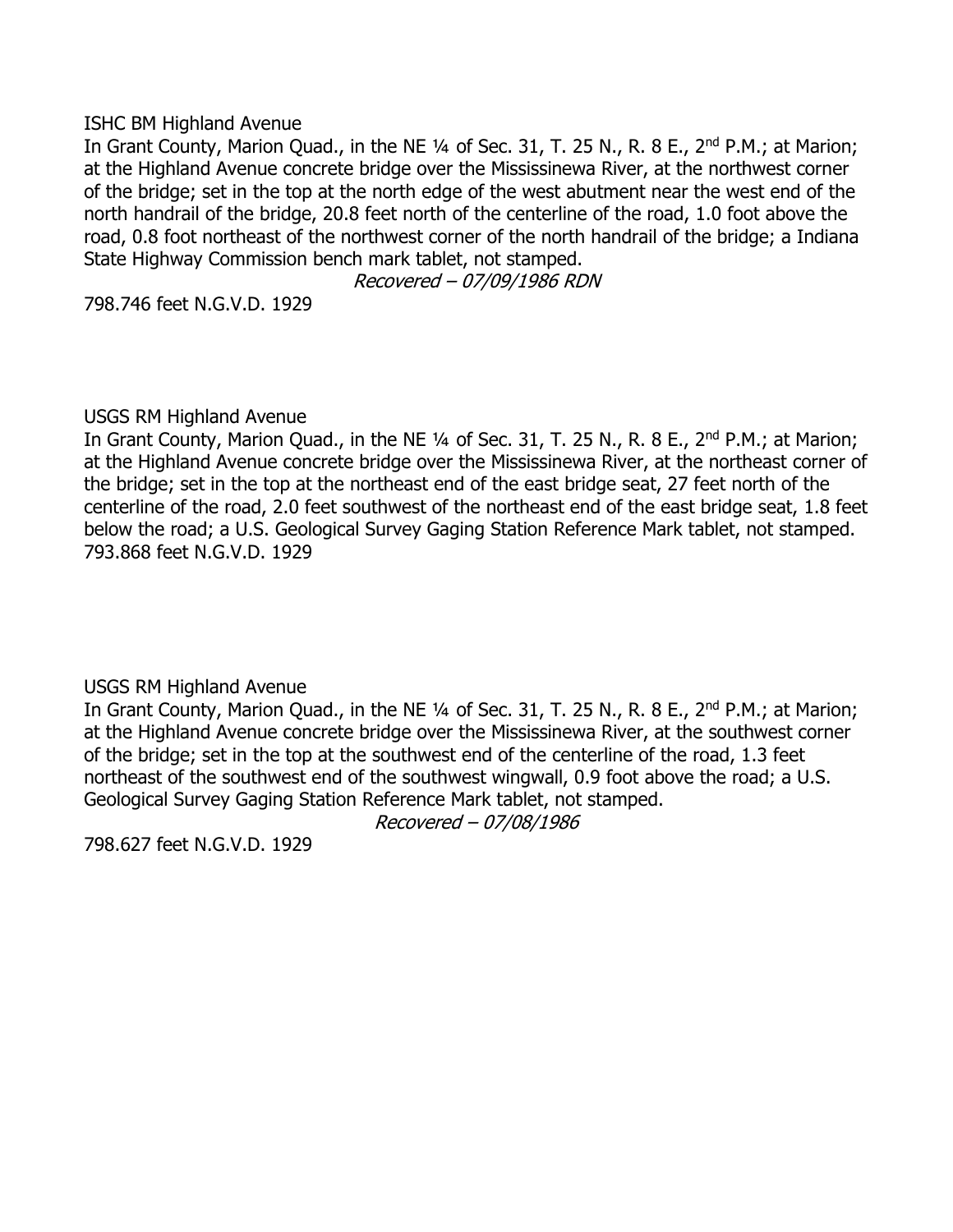#### ISHC BM Highland Avenue

In Grant County, Marion Quad., in the NE 1/4 of Sec. 31, T. 25 N., R. 8 E., 2<sup>nd</sup> P.M.; at Marion; at the Highland Avenue concrete bridge over the Mississinewa River, at the southeast corner of the bridge; set in the top at the east end of the south sidewalk of the bridge, 20.5 feet south of the centerline of the road, 0.8 foot above the road, 0.3 foot east of the east end of the south handrail of the bridge; a Indiana State Highway Commission bench mark tablet, not stamped.

796.495 feet N.G.V.D. 1929

#### ISHC BM GRA G 11

In Grant County, Marion Quad., in the NE 1/4 of Sec. 6, T. 24 N., R. 8 E., 2<sup>nd</sup> P.M.; at Marion; at the Washington Street bridge over the Mississinewa River; set in the top at the south end of the east sidewalk, 23 feet east of the centerline of the road, 2.2 feet south of the north face of the south abutment, 0.6 foot above the road; a Indiana State Highway Commission bench mark tablet, stamped "GRA G 11". 803.375 feet N.G.V.D. 1929

#### ISHC BM

In Grant County, Marion Quad., in the NE  $\frac{1}{4}$  of Sec. 6, T. 24 N., R. 8 E., 2<sup>nd</sup> P.M.; at Marion; at the Branson Street bridge over the Mississinewa River; set in the top at the west end of the north abutment of the bridge, 22.5 feet west of the centerline of the road, 1.2 feet east of the west end of the abutment, 0.6 foot above the road; a Indiana State Highway Commission bench mark tablet, not stamped. 801.390 feet N.G.V.D. 1929

### USC&GS BM P 174, 1946

In Grant County, Marion Quad., in the NE  $\frac{1}{4}$  of Sec. 6, T. 24 N., R. 8 E., 2<sup>nd</sup> P.M.; at Marion; 0.25 mile north along the New York Central Railroad (Conrail) from the station at Marion, 2 poles south of pole 132/20, at a bridge over Mississinewa River; set in the top of the southwest end of the northwest abutment, 6 feet southwest of the southwest rail, and about 1 foot lower than the track; a U.S. Coast and Geodetic Survey disk, stamped "P 174 1946". 804.332 feet N.G.V.D. 1929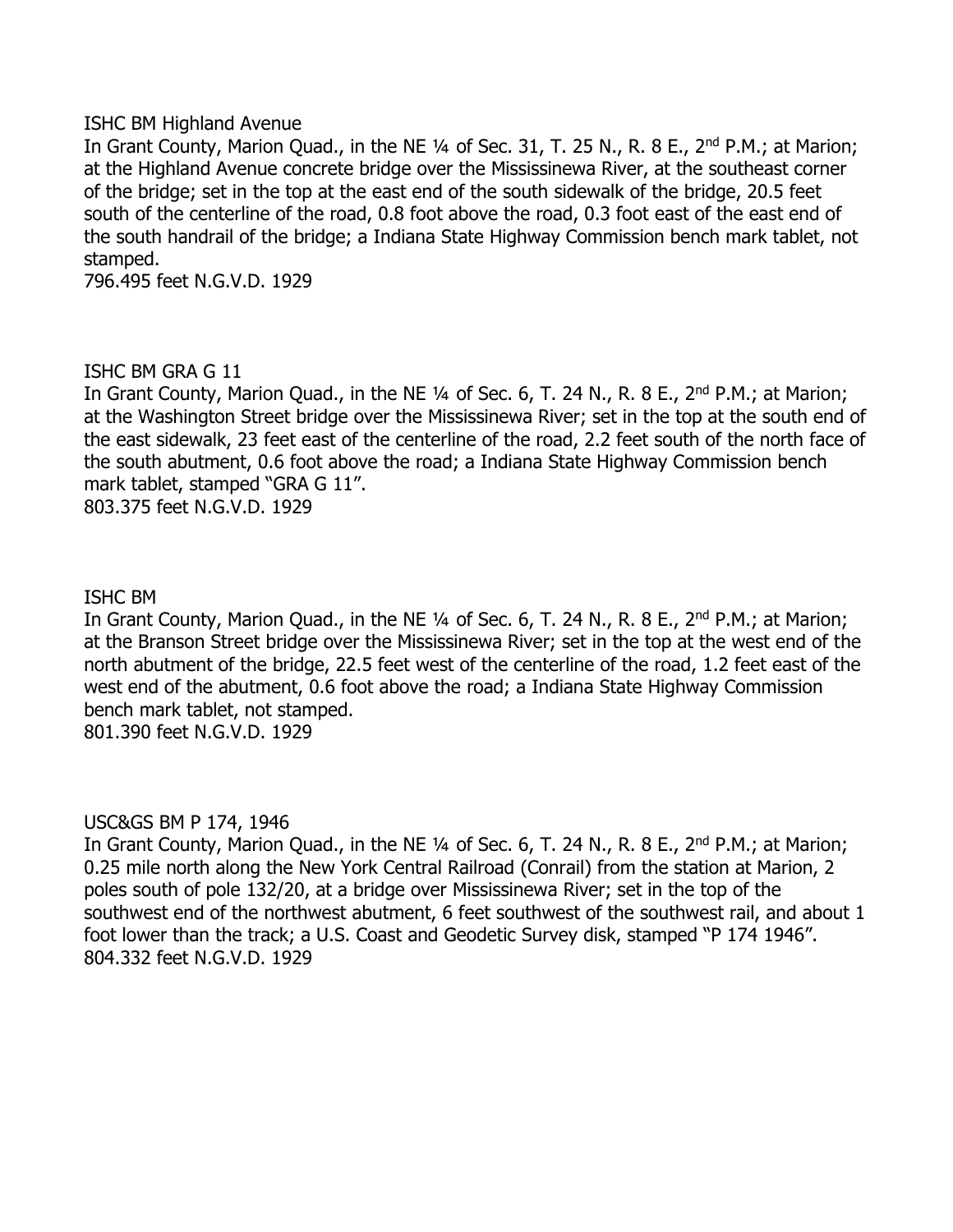#### USC&GS BM T 36, 1934

In Grant County, Marion Quad., in the NE 1/4 of Sec. 7, T. 24 N., R. 8 E., 2<sup>nd</sup> P.M.; at Marion; at the intersection of the Pennsylvania Railroad (Conrail) and Washington Street; set in the top of a concrete post, 19.2 feet east of the southeast corner of the station, in the triangular lawn formed by the track, Washington Street and the station, 23.3 feet north of the north rail, and level with the top of the rail; a U.S. Coast and Geodetic Survey disk, stamped "T 36 1934". 815.868 feet N.G.V.D. 1929

# USC&GS BM U 36, 1934

In Grant County, Marion Quad., in the NE 1/4 of Sec. 7, T. 24 N., R. 8 E., 2<sup>nd</sup> P.M.; at Marion; at the intersection of the Pennsylvania Railroad (Conrail) and McClure Street, at a compensator for a switch control tower; set in the top of the west corner of the concrete base, 7 rails northwest of switch tower Kent, 179 feet northwest of the crossing of the New York, Chicago & St. Louis Railroad (Conrail), 49 feet southeast of the centerline of McClure Street, 6 feet northeast of the northeast rail, 0.6 foot lower than the rail, and level with the ground; a U.S. Coast and Geodetic Survey disk, stamped "U 36 1934". 815.671 feet N.G.V.D. 1929

### USC&GS BM V 36, 1934

In Grant County, Marion Quad., in the NE 1/4 of Sec. 7, T. 24 N., R. 8 E., 2<sup>nd</sup> P.M.; at Marion; in the southeast angle of the crossing of the Pennsylvania Railroad (Conrail) and the New York, Chicago & St. Louis Railroad (Conrail), at the Kent switch tower; set in the east corner of the concrete base of the switch control, 25 feet east of the east rail of the New York, Chicago & St. Louis Railroad (Conrail) track, 18 feet south of the south rail of the Pennsylvania Railroad (Conrail) track, 25.5 feet southeast of a pole, 0.4 foot lower than the rail; a U.S. Coast and Geodetic Survey disk, stamped "V 36 1934". 816.065 feet N.G.V.D. 1929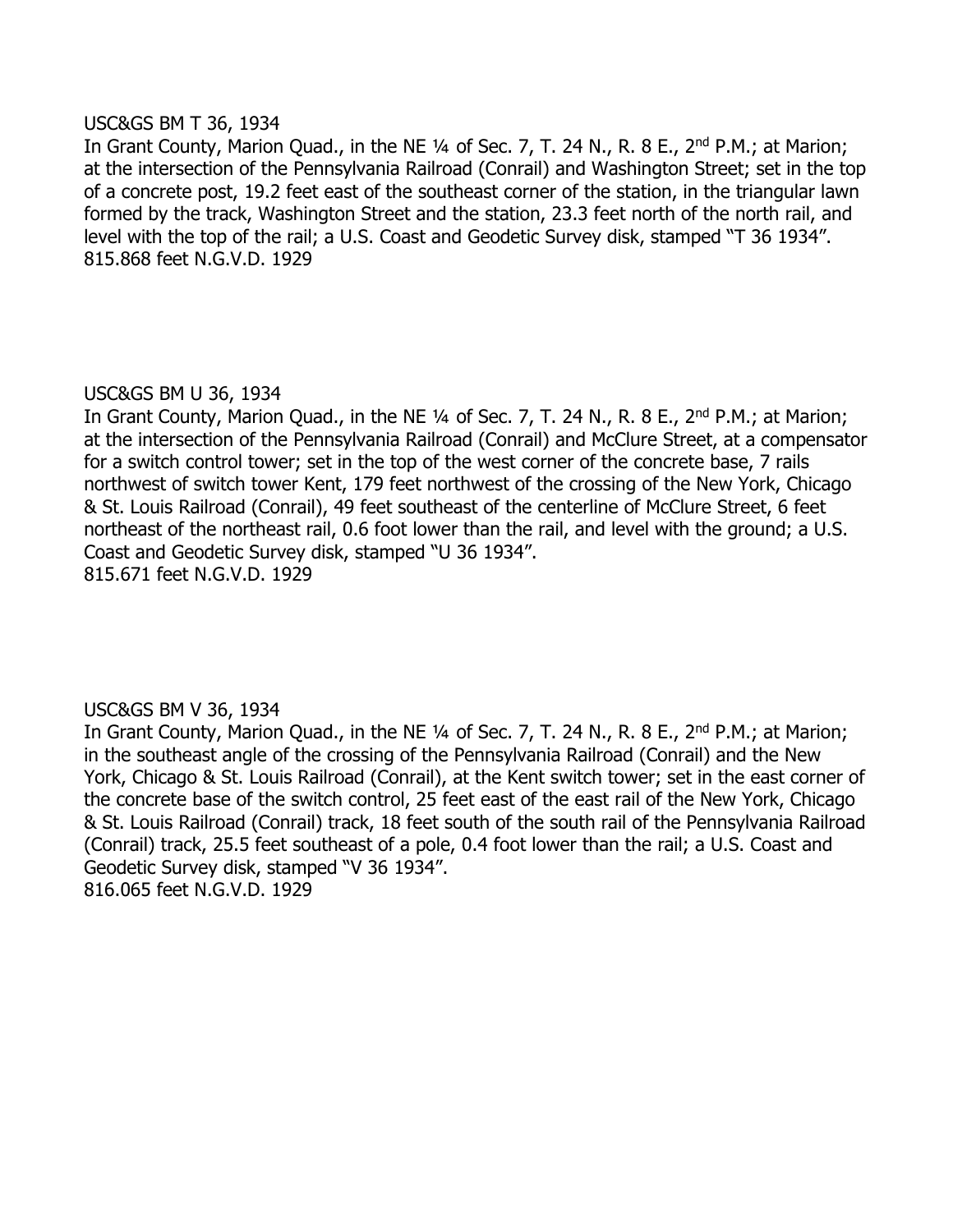#### IFC&WRC BM GRA 3, 1953

In Grant County, Marion Quad., in the SE 1/4 of Sec. 8, T. 24 N., R. 8 E., 2<sup>nd</sup> P.M.; at Marion; at the (old Monroe Pike) North Pennsylvania Street 325-foot two-span steel truss bridge over the Mississinewa River; set in the top of the south end of the south concrete wingwall, 22 feet southeast of the centerline of the street, 2.1 feet from the south end of the wingwall; a Indiana Flood Control and Water Resources Commission bronze bench mark tablet, stamped "GRA 3 1953".

Destroyed - see ISHC BM not stamped

802.940 feet N.G.V.D. 1929

ISHC BM not stamped

In Grant County, Marion Quad., in the SE 1/4 of Sec. 8, T. 24 N., R. 8 E., 2<sup>nd</sup> P.M.; at Marion; at the North Pennsylvania Street (McFreeley) bridge over the Mississinewa River; set in the top of and at the north end of the east curbing of the bridge, 17.5 feet east of the centerline of the road, 0.8 foot above the road, 0.6 foot south of the northeast end of the east sidewalk; a Indiana State Highway Commission bench mark tablet, not stamped.

Recovered - 06/15/2005 RDN

812.292 feet N.G.V.D. 1929

### IFC&WRC BM GRA 17

In Grant County, Marion Quad., in the SW ¼ of Sec. 9, T. 24 N., R. 8 E., 2<sup>nd</sup> P.M.; at Marion; at the southeast edge of town, 0.9 mile east along Monroe Pike from its junction with North Pennsylvania Street to a "T"-road south, thence 0.1 mile south to a 3-span concrete bridge over Lugar Creek; set in the top of and at the north end of the east curbing of the bridge, 12 feet east of the centerline of the road, 3 feet south of the north end of the east guardrail, 0.75 foot above the road; a Indiana Flood Control and Water Resources Commission bronze bench mark tablet, stamped "GRA 17 1960". 803.365 feet N.G.V.D. 1929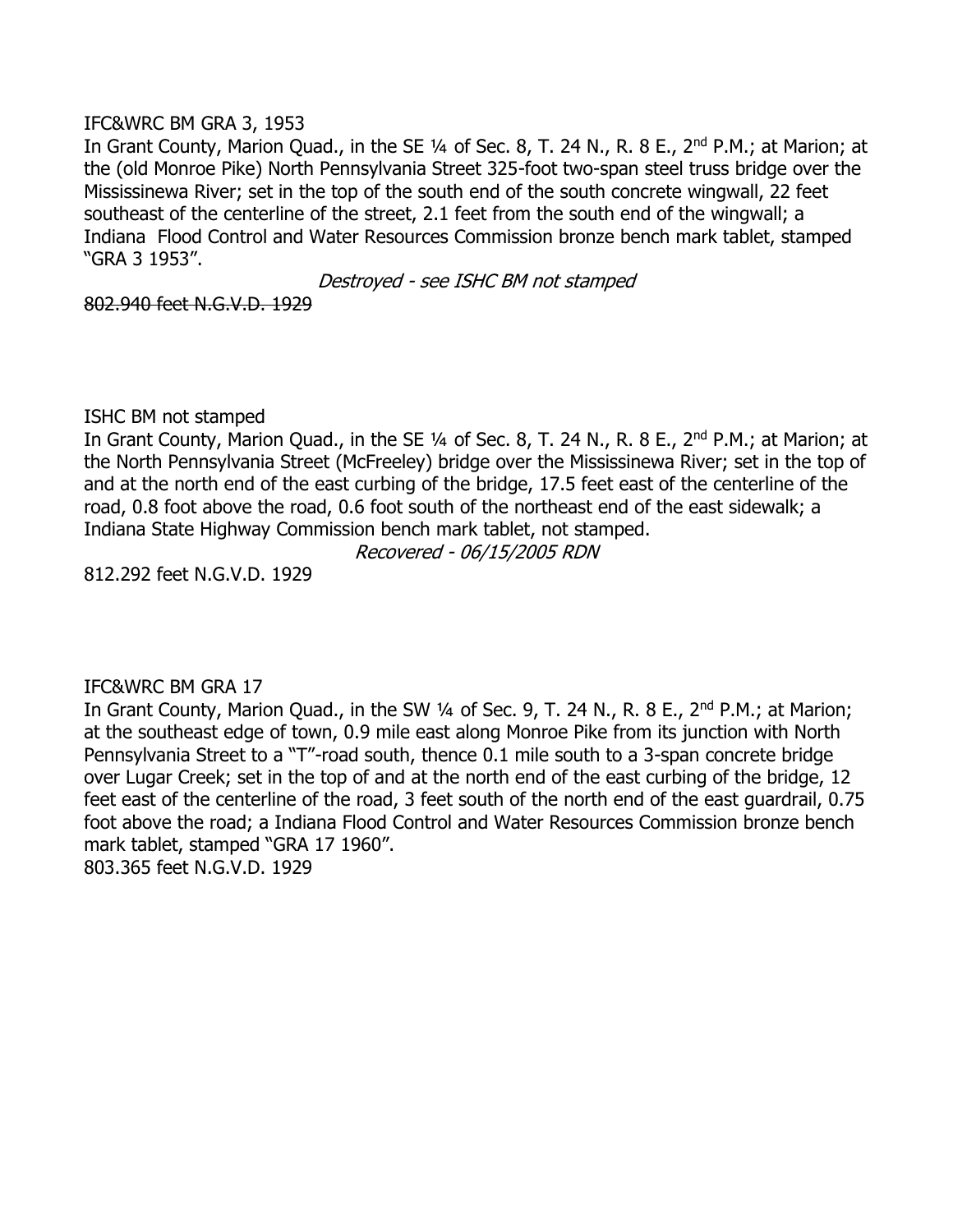#### USC&GS BM V 185, 1946

In Grant County, Marion Quad., in the SE 1/4 of Sec. 18, T. 24 N., R. 8 E., 2<sup>nd</sup> P.M.; at Marion; 1.9 miles south along the New York Central Railroad (Conrail) from the station at Marion, at the Grant County Highway Garage; set vertically in the north face of the concrete foundation of the northwest corner of the building, 2 poles south of pole 134/30, 140 feet east of the east rail of the main track, 1 foot east of the northwest corner of the building, 1.8 feet above the ground; a U.S. Coast and Geodetic Survey disk, stamped "V 185 1946". 846.448 feet N.G.V.D. 1929

# IFC&WRC BM GRA 4, 1953

In Grant County, Van Buren Quad., in the NE 1/4 of Sec. 21, T. 24 N., R. 8 E., 2<sup>nd</sup> P.M.; about 8.5 miles southwest of Van Buren; at the 200 South Road (38<sup>th</sup> Street) 212-foot steel girder concrete deck bridge over the Mississinewa River; set in the top of the south end of the west concrete abutment, 14.8 feet south of and 0.7 foot above the centerline of 200 South Road (38<sup>th</sup> Street); a Indiana Flood Control and Water Resources Commission bronze bench mar tablet, stamped "GRA 4 1953".

812.773 feet N.G.V.D. 1929 August 1953 elevation 812.801 feet N.G.V.D. 1929 October 1961 elevation

Destroyed – 07/01/1986 SY, MJ, TJ, and MS

### IFC&WRC TBM GRA 2

In Grant County, Marion Quad., in the NW  $\frac{1}{4}$  of Sec. 21, T. 24 N., R. 8 E., 2<sup>nd</sup> P.M.; at Marion; at the intersection of 38<sup>th</sup> Street and Pennsylvania Railroad (Conrail); set in the top of an anchor bolt in the concrete base of an abandoned signal tower, in the southeast angle of the crossing of the Pennsylvania Railroad (Conrail), 22.5 feet south of the centerline of 38th Street, 21 feet northeast of the northeast rail of the northwest bound track; a chiseled cross in a triangle.

823.455 feet N.G.V.D. 1929 August 1953 elevation 823.464 feet N.G.V.D. 1929 October 1961 elevation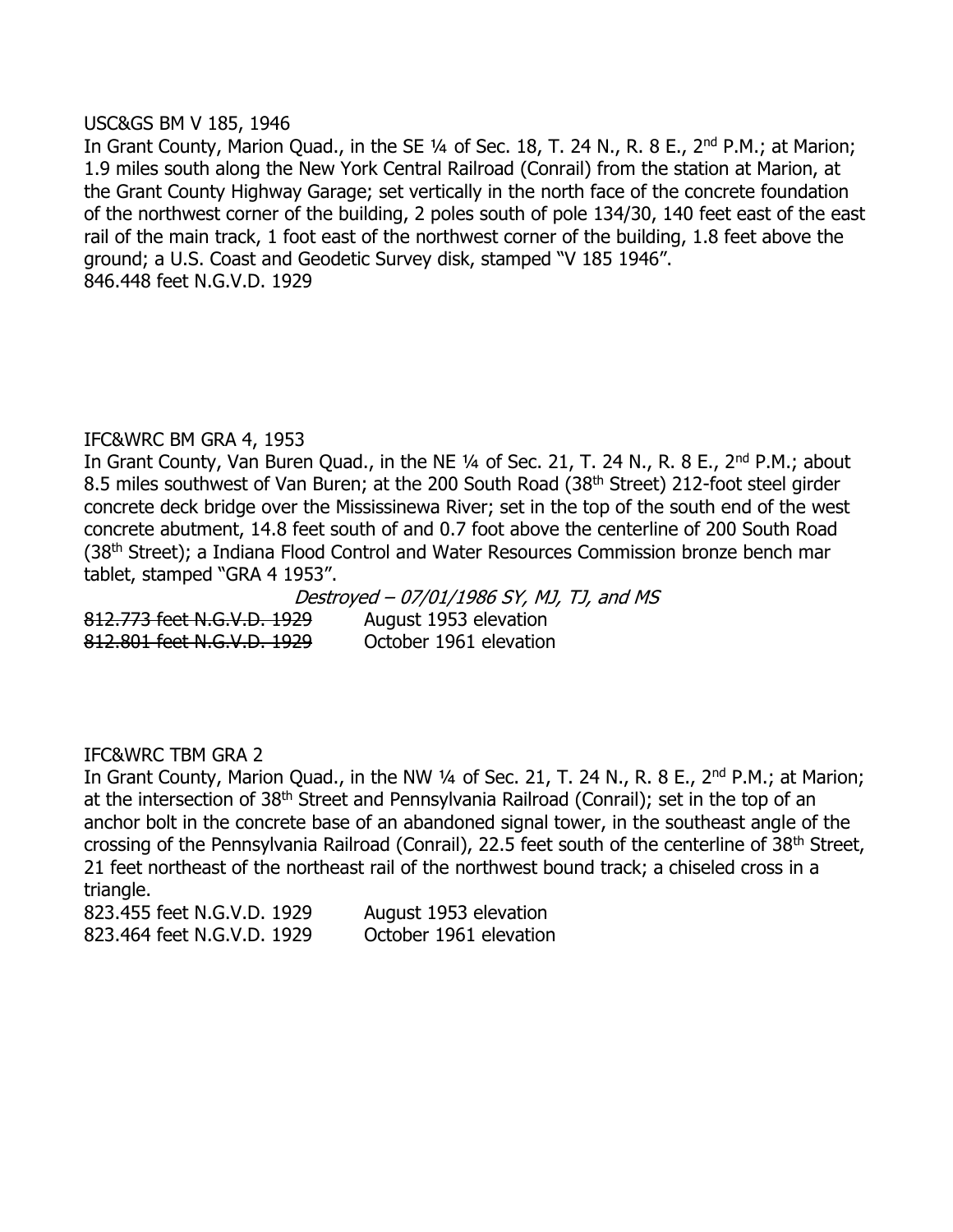#### USC&GS BM MARION

In Grant County, Marion Quad., in the NE 1/4 of Sec. 20, T. 24 N., R. 8 E., 2<sup>nd</sup> P.M.; at Marion; at the Veterans Hospital, at the main entrance; set in the top of a concrete post, 186 feet south-southwest of the southwest corner of the guardhouse, 79 feet west of the centerline of the driveway, 46 feet east of the centerline of Lincoln Boulevard, and 15 feet east of the west fence line, projecting 4 inches above the ground; a U.S. Coast and Geodetic Survey triangulation station disk, stamped "Marion 1934".

Recovered – 07/01/1986 SY, TJ, MS, and MJ

847.236 feet N.G.V.D. 1929 846.82 feet N.A.V.D. 1988 1  $1<sup>st</sup>$  Order Class II 258.110 meters N.A.V.D. 1988 1 1st Order Class II

### USC&GS BM MARION RM 1, 1934

In Grant County, Marion Quad., in the NE 1/4 of Sec. 20, T. 24 N., R. 8 E., 2<sup>nd</sup> P.M.; at Marion; at the Veterans Hospital, at the west edge of the main entrance driveway to the hospital; set in the top of a concrete post, 139 feet southwest of triangulation station Marion, 117 feet east of the west fence line, 23 feet southeast of a 24-inch Maple tree, 6 feet northwest of an electric light pole, and 3 feet west of the west curb of the driveway, flush with the ground; a U.S. Coast and Geodetic Survey reference mark disk, stamped "MARION NO. 1 1934". 846.232 feet N.G.V.D. 1929

845.81 feet N.A.V.D. 1988 1 1st Order Class II 257.803 meters N.A.V.D. 1988 1 1st Order Class II

### USC&GS MARION RM 2, 1934

In Grant County, Marion Quad., in the NE 1/4 of Sec. 20, T. 24 N., R. 8 E., 2<sup>nd</sup> P.M.; at Marion; at the Veterans Hospital, at the west edge of the main entrance driveway to the hospital; set in the top of a concrete post, 173 feet south of triangulation station Marion, 30 feet east of the centerline of Lincoln Boulevard, 15 feet southwest of a 6-inch Maple tree, 1 foot east of the west boundary fence, and level with the street, projecting 4 inches above ground; a U.S. Coast and Geodetic Survey reference mark disk, stamped "MARION NO II 1934".

848.588 feet N.G.V.D. 1929

| 848.17 feet N.A.V.D. 1988    | 1 <sup>st</sup> Order Class II |
|------------------------------|--------------------------------|
| 258.522 meters N.A.V.D. 1988 | 1 <sup>st</sup> Order Class II |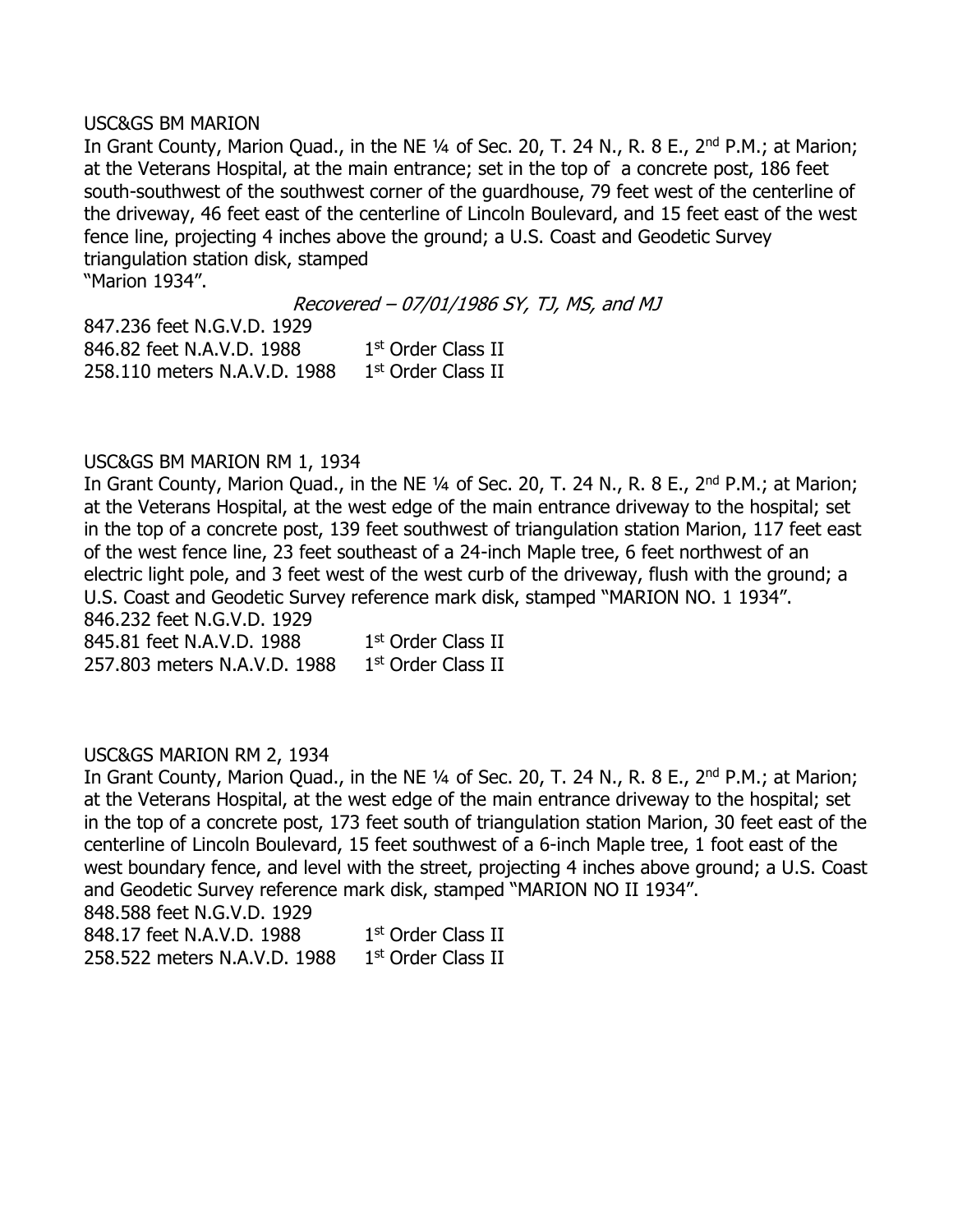#### USC&GS MARION AZIMUTH

In Grant County, Marion Quad., in the NE 1/4 of Sec. 20, T. 24 N., R. 8 E., 2<sup>nd</sup> P.M.; at Marion; at the Veterans Hospital, about 0.3 mile south along Lincoln Boulevard from its intersection with 38<sup>th</sup> Street; set in the top of a concrete post, 200 feet northwest of the northwest corner of the T.B. ward, 50 feet east of the centerline of Lincoln Boulevard, 22.5 feet east of the west boundary fence line, 2 feet north of a hedgerow, projecting 4 inches above ground; a U.S. Coast and Geodetic Survey reference mark disk, stamped "MARION AZIMUTH 1934". 844.257 feet N.G.V.D. 1929

843.84 feet N.A.V.D. 1988 1st Order Class II 257.202 meters N.A.V.D. 1988 1 1st Order Class II

#### USC&GS BM U 185, 1946

In Grant County, Marion Quad., in the NW 1/4 of Sec. 20, T. 24 N., R. 8 E., 2<sup>nd</sup> P.M.; at Marion; about 0.25 mile southeast along the New York Central Railroad (Conrail) from its intersection with 38<sup>th</sup> Street; set in the top of a concrete post, 10 poles south of the crossing of 38<sup>th</sup> Street, 100 yards southeast of the south end of the Idylwyld Roller Rink, 39 feet northwest of the second pole south of pole 135/15, 47 feet west of the west rail, 1.5 feet northwest of a 6-inch wooden post at a "T"-fence corner, 1 foot west of the right-of-way fence, and 0.5 foot lower than the track, projecting 6 inches above ground; a U.S. Coast and Geodetic Survey disk, stamped "U 185 1946". 848.765 feet N.G.V.D. 1929

### IFC&WRC BM GRA 5, 1953

In Grant County, Marion Quad., in the NW  $\frac{1}{4}$  of Sec. 21, T. 24 N., R. 8 E., 2<sup>nd</sup> P.M.; at Marion; at the Pennsylvania Railroad (Conrail) 275-foot two-track steel girder bridge over the Mississinewa River; set in the top of the northeast end of the northwest concrete abutment, 8.2 feet northeast of the northeast rail of the northwest bound track, 1.5 feet below the rails; a Indiana Flood Control and Water Resources Commission bronze bench mark tablet, stamped "GRA 5 1953".

821.369 feet N.G.V.D. 1929 August 1953 elevation 821.388 feet N.G.V.D. 1929 October 1961 elevation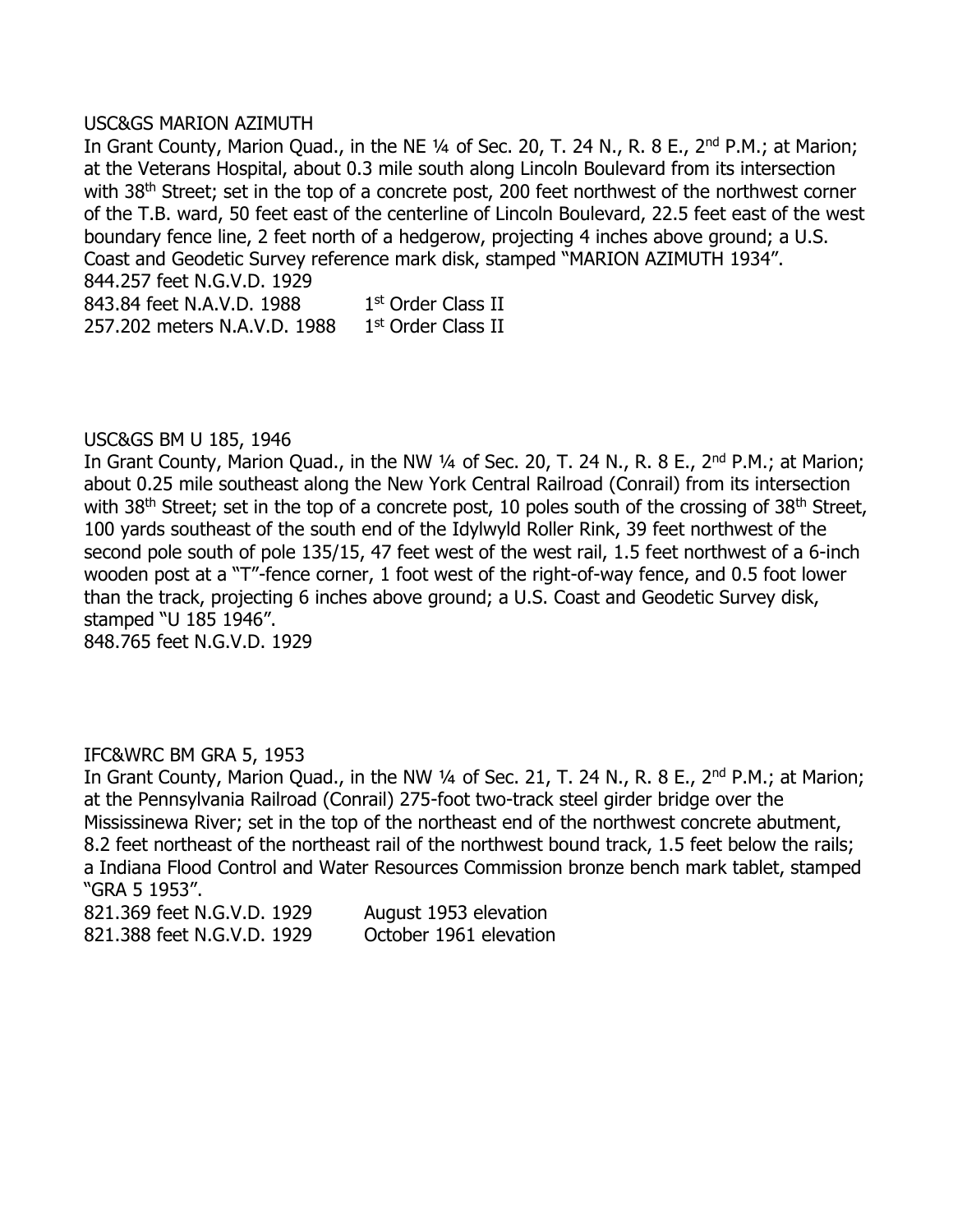#### USC&GS BM T 185, 1946

In Grant County, Marion Quad., in the NW  $\frac{1}{4}$  of Sec. 21, T. 24 N., R. 8 E., 2<sup>nd</sup> P.M.; about 0.5 mile south of Marion; at the intersection of the Pennsylvania Railroad (Conrail) and State Road 15; set in the top of a concrete post, 6.5 feet south of the second pole south of pole 136/20, in the southwest quarter of the crossing of State Road 15, 81 feet southwest of the centerline of State Road 15, 36 feet west of the west rail, 16.5 feet south of the south corner of a 3 by 4 foot concrete telephone box, 12 feet east of the west right-of-way fence, in line with a row of poles, level with the crossing, projecting 6 inches above ground; a U.S. Coast and Geodetic Survey disk, stamped "T 185 1946". 854.014 feet N.G.V.D. 1929

### USC&GS BM X 36 RESET 1957

In Grant County, Van Buren Quad., in the NE 1/4 of Sec. 28, T. 24 N., R. 8 E., 2<sup>nd</sup> P.M.; about 8.5 miles southwest of Van Buren; 1.3 miles north along the Pennsylvania Railroad (Conrail) from the station at Gas City, at bridge 153.41 over a dirt road leading to the main entrance of a large brick institution; in the southwest corner of the concrete back wall, 8.1 feet west of the west rail, about 3 feet lower than the top of the rail, 1.3 feet south of the north face of the bridge seat; a U.S. Coast and Geodetic Survey disk, stamped "X 36 RESET 1957". 832.684 feet N.G.V.D. 1929

### USC&GS BM Y 36, 1934

In Grant County, Gas City Quad., in the NE 1/4 of Sec. 33, T. 24 N., R. 8 E., 2<sup>nd</sup> P.M.; at Gas City; at the Pennsylvania Railroad (Conrail) station, about 0.05 mile north of Main Street; set vertically in the east face of the building, 0.7 foot south of the northeast corner, 2 feet above the ground; a U.S. Coast and Geodetic Survey disk, stamped "Y 36 1934".

853.243 feet N.G.V.D. 1929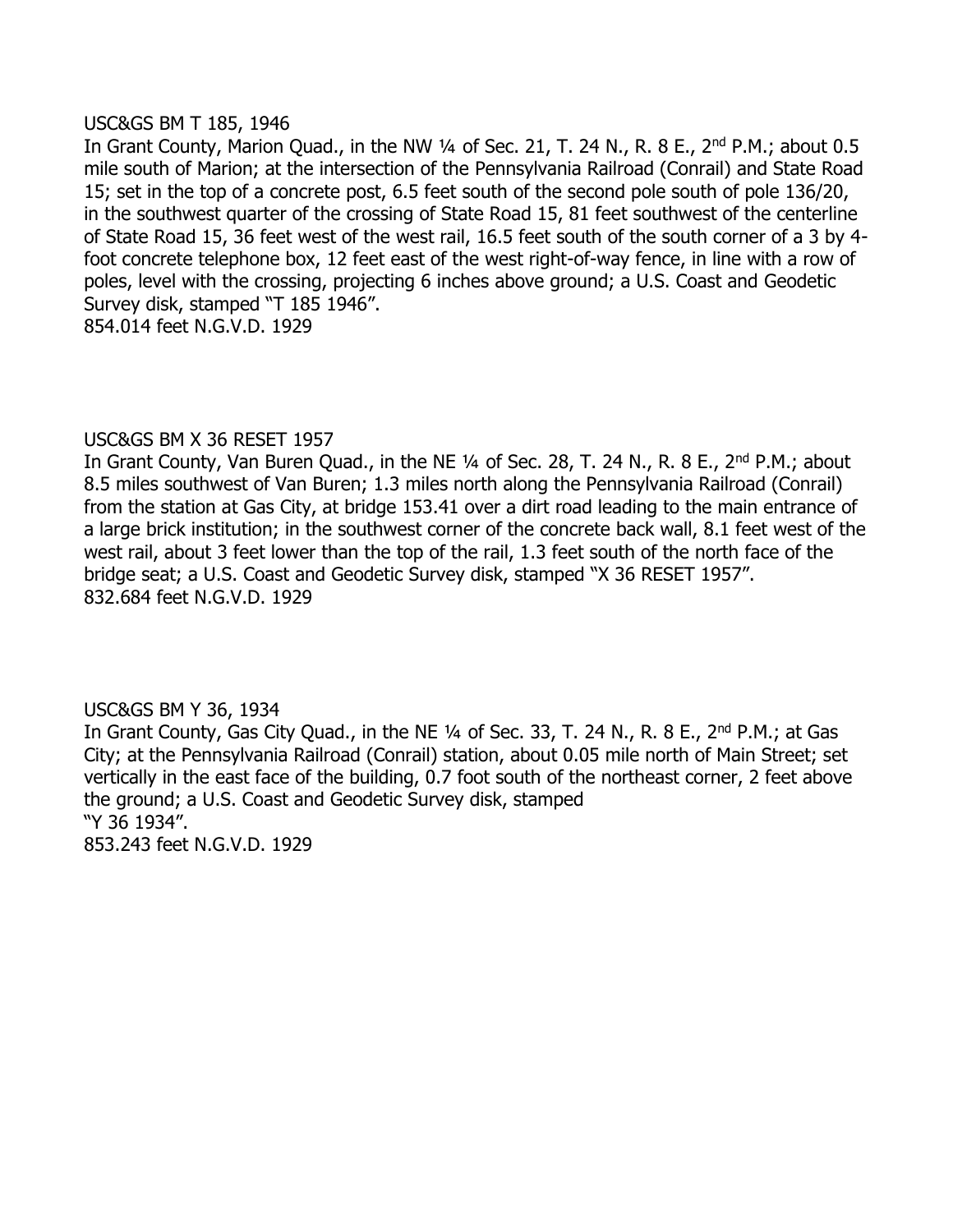#### USC&GS BM Z 36, 1934

In Grant County, Gas City Quad., in the NE 1/4 of Sec. 33, T. 24 N., R. 8 E., 2<sup>nd</sup> P.M.; at Gas City; at the intersection of the Pennsylvania Railroad (Conrail) and State Road 22, in the northeast ¼ of the intersection; set in the top of a concrete post, 48 feet north of the centerline of State Road 22, 35.4 feet east of the east rail, 25.1 feet southwest of a 20-inch Maple tree, about 10 inches higher than the rail; a U.S. Coast and Geodetic Survey bronze disk, stamped "Z 36 1934".

Destroyed

849.739 feet N.G.V.D. 1929

#### USC&GS BM S 185, 1946

In Grant County, Fairmount Quad., in the NW 1/4 of Sec. 33, T. 24 N., R. 8 E., 2<sup>nd</sup> P.M.; at Jonesboro; 0.6 mile generally north along the New York Central Railroad (Conrail) from the station at Jonesboro, at the first pole north of pole #137/30, at the junction of a side leading to the Paranite Cable & Wire Company; set in the top of a concrete post, 52 feet east of the east rail of the main track, 30 feet northeast of the northeast rail of the side track, 18 feet northeast of an iron pipe with sign stating "Warning Watch Clearance", 1.8 feet north of a power transmission line pole #I 6S/6R 62 B1 11, projecting 0.2 foot above the ground, about level with tracks; a U.S. Coast and Geodetic Survey bronze disk, stamped "S 185 1946". 856.042 feet N.G.V.D. 1929

### ISHC BM GRA G 14

In Grant County, Fairmount Quad., in the NW 1/4 of Sec. 33, T. 24 N., R. 8 E., 2<sup>nd</sup> P.M.; at Jonesboro; at the State Road 22 150-foot one-span steel truss bridge over the Mississinewa River; set in the top of the concrete guardrail at the west end of the north truss, 14 feet north of the centerline of the bridge, 1.5 feet above the road; a Indiana State Highway Commission bronze tablet, stamped "GRA G 14".

Destroyed - See IFC&WRC BM GRA 21, 1972 819.312 feet N.G.V.D. 1929 June 1954 elevation

819.380 feet N.G.V.D. 1929 October 1961 elevation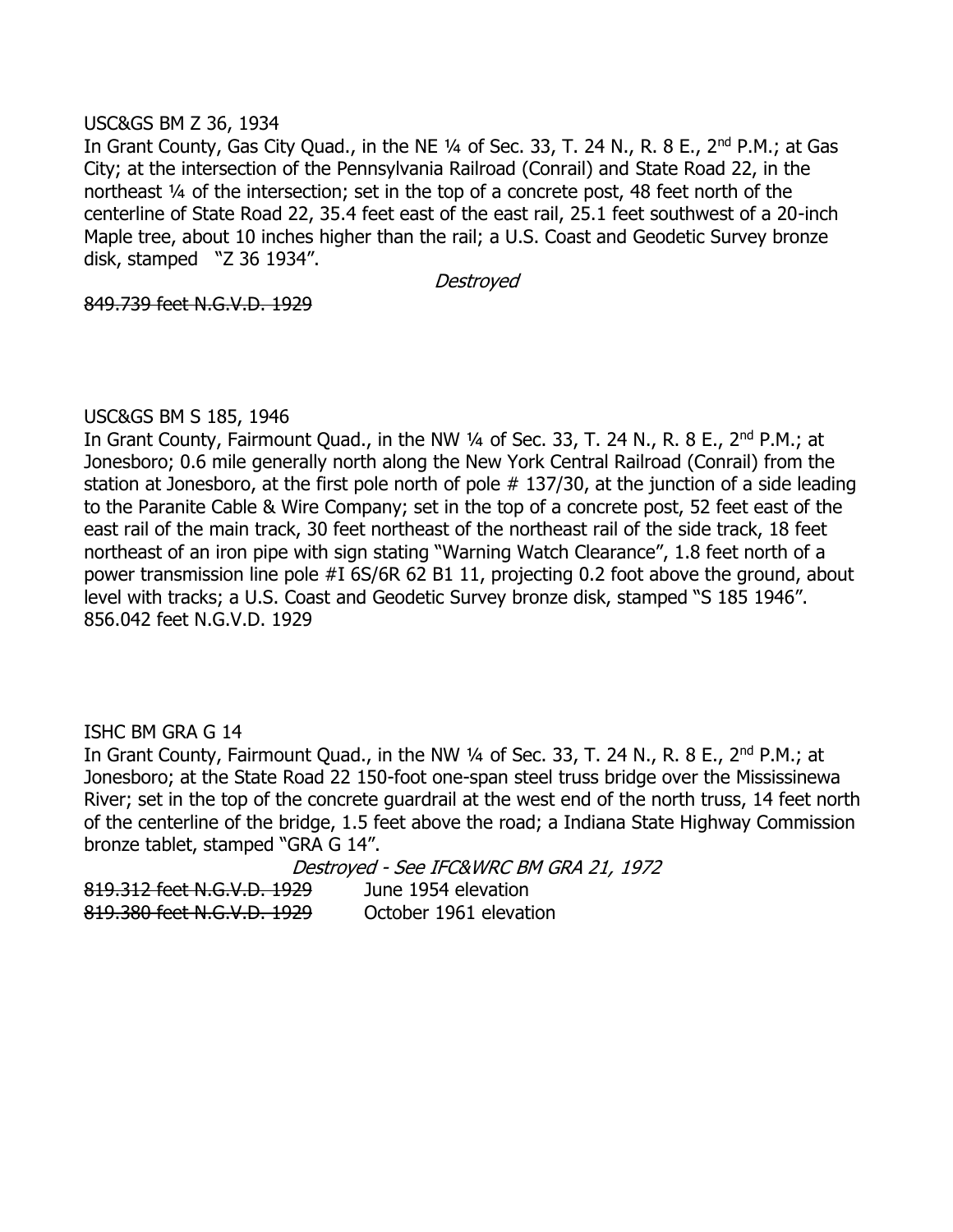#### IFC&WRC BM GRA 21, 1972

In Grant County, Fairmount Quad., in the NW 1/4 of Sec. 33, T. 24 N., R. 8 E., 2<sup>nd</sup> P.M.; at Jonesboro; at the State Road 22 bridge over the Mississinewa River; set in the top of the west end of the north bridge sidewalk, 30.4 feet north of the centerline of the highway, 1.9 feet east of the west end of the bridge, 0.9 feet above the level of the highway, 0.6 foot south of the south face of the north concrete guardrail; a Indiana Flood Control and Water Resources Commission bronze bench mark tablet, stamped "GRA 21 1972".

Destroyed - 05/18/2005 LJC See IDOT BM F 66 GRA 829.055 feet N.G.V.D. 1929

### IFC&WRC TBM MS 1, 1961

In Grant County, Fairmount Quad., in the NW 1/4 of Sec. 33, T. 24 N., R. 8 E., 2<sup>nd</sup> P.M.; at Jonesboro; at the State Road 22 150 foot one-span steel truss bridge over the Mississinewa River; set in the top of the north end of the east concrete bridge abutment, 12.5 feet north of the centerline of State Road 22, 2.0 feet east of the west face of the east abutment, 1.0 foot south of north face of east abutment, 0.5 foot above the road; a chiseled triangle.

Destroyed - 05/18/2005 LJC

819.010 feet N.G.V.D. 1929

### IFC&WRC TBM MS 2, 1961

In Grant County, Fairmount Quad., in the SW 1/4 of Sec. 33, T. 24 N., R. 8 E., 2<sup>nd</sup> P.M.; at Jonesboro; at the Friends Church in the 500 block of south Water Street; set in the top of at the southwest corner of a concrete sidewalk leading to the front entrance of the church, at point where the sidewalk joins the north-south concrete sidewalk on the east side of Water Street, 125 feet north of centerline of East  $6<sup>th</sup>$  Street leading east, 32.5 feet west of the corner stone of the church which is on the west side of the brick church near the south face of the entrance steps, 22 feet east of the centerline of South Water Street, 6.0 feet east of the west face of the east curb of Water Street, 0.5 foot above the road; a chiseled triangle.

Mark not found 05/18/2005 LJC

850.438 feet N.G.V.D. 1929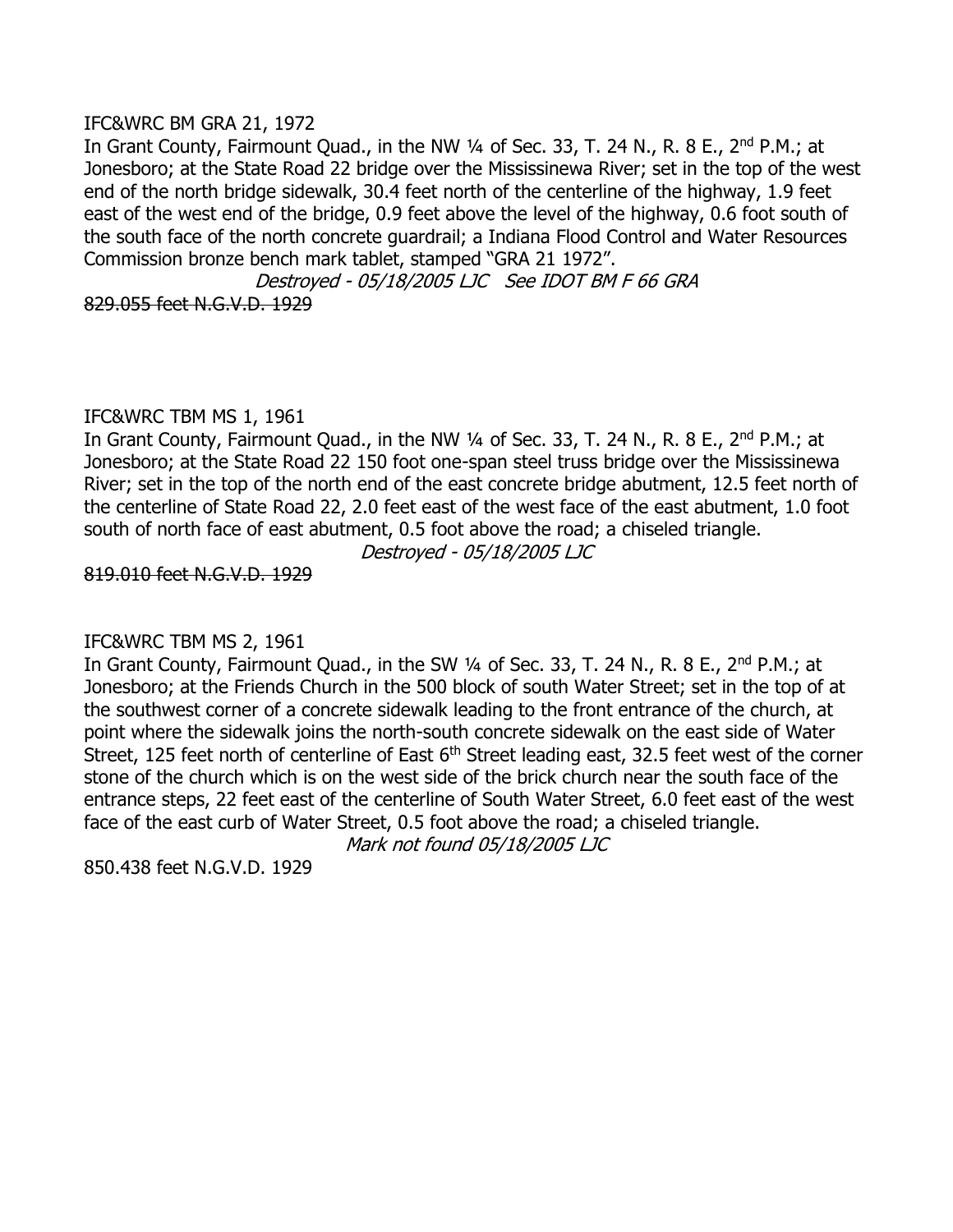#### USC&GS BM D 5

In Grant County, Fairmount Quad., in the NW 1/4 of Sec. 4, T. 23 N., R. 8 E., 2<sup>nd</sup> P.M.; at Jonesboro; at the old public high school, at the first window south of the west entrance to school; set on the top of the south end of the bottom limestone window sill, 21.5 feet east of the east edge of a concrete sidewalk leading south to the new school building, 4.5 feet south of the south edge of the sidewalk leading to the west entrance of the old school building, 0.3 foot above the ground; a 1-inch chiseled square on west edge of sill.

Recovered – 07/18/1986 TJ, MS, SY, and MJ 859.139 feet N.G.V.D. 1929

### IFC&WRC BM GRA 16, 1960

In Grant County, Gas City Quad., in the NE 1/4 of Sec. 4, T. 23 N., R. 8 E., 2<sup>nd</sup> P.M.; at Jonesboro; at the East Tenth street bridge over the Mississinewa River; set in the top of the southwest stone wingwall of the bridge, 23 feet east of the centerline of the paved "T"-road south, 19.5 feet south of the centerline of Tenth Street, 10.3 feet north of south face of the southwest wingwall, 2.0 feet below Tenth Street; a Indiana Flood Control and Water Resources Commission bronze bench mark tablet, stamped "GRA 16 1960".

Destroyed - 05/18/2005 LJC

819.016 feet N.G.V.D. 1929

### IFC&WRC TBM MS 3, 1961

In Grant County, Gas City Quad., in the NE 1/4 of Sec. 4, T. 23 N., R. 8 E., 2<sup>nd</sup> P.M.; at Jonesboro; at the East Tenth street bridge over the Mississinewa River; set in the top of the northeast stone wingwall of the bridge, 13 feet north of the centerline of the Tenth Street, 1.8 feet north of the north face of the northeast end of the steel truss, 1.5 feet below the road, 1.0 foot east of the west face of the northeast wingwall; a chiseled triangle.

Destroyed - 05/18/2005 LJC

818.476 feet N.G.V.D. 1929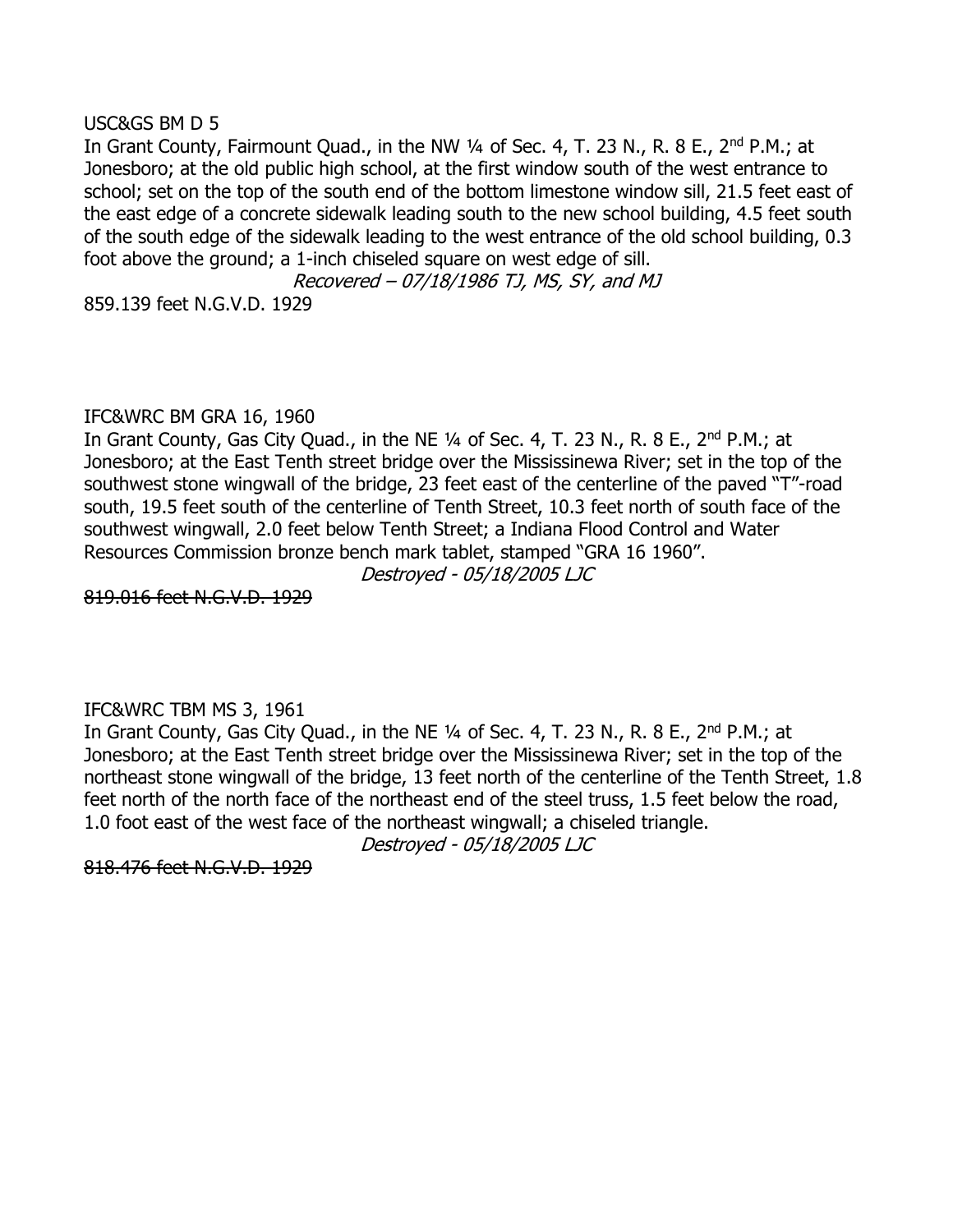#### IFC&WRC TBM MS 4, 1961

In Grant County, Gas City Quad., in the SW 1/4 of Sec. 3, T. 23 N., R. 8 E., 2<sup>nd</sup> P.M.; about 0.65 mile east-southeast of Jonesboro; 0.45 mile east along East Tenth Street from its junction with U.S. Highway 35 and south Water Street in Jonesboro to a "Y"-road intersection, (0.05 mile east of the Tenth Street bridge over Mississinewa River), thence 0.65 mile generally south and east along a winding paved road to a right angle turn east and a gravel drive leading south to two houses; set in the northeast side of a 36-inch dead Walnut tree, 46 feet east of the centerline of the gravel drive, 22 feet south of the centerline of the paved road, 19.2 feet east of a concrete fence corner post, 1.4 feet south of a woven wire fence line, 1.0 foot above ground; a railroad spike driven through an aluminum tag, stamped "TBM MS 4 1961". 860.653 feet N.G.V.D. 1929

### IFC&WRC BM GRA 15, 1960

In Grant County, Gas City Quad., in the SE 1/4 of Sec. 3, T. 23 N., R. 8 E., 2<sup>nd</sup> P.M.; about 1.0 mile east-southeast of Jonesboro; 0.45 mile east along east Tenth Street from its junction with U.S. Highway 35 and South Water Street in Jonesboro to a "Y"-road intersection, thence 1.0 mile generally south and east along a winding paved road to a right-angle turn east and a rose colored house on the southwest side of the curve; set in the top of a concrete post, 48.5 feet north of the centerline east, 21.5 feet east of the centerline north, 6.0 feet north of a concrete fence corner post, 1.0 foot west of a woven wire fence corner post, level with the ground; a Indiana Flood Control and Water Resources Commission bronze bench mark tablet, stamped "GRA 15 1960".

863.197 feet N.G.V.D. 1929

### IFC&WRC TBM MS 5, 1961

In Grant County, Gas City Quad., in the SE  $\frac{1}{4}$  of Sec. 3, T. 23 N., R. 8 E., 2<sup>nd</sup> P.M.; about 1.0 mile east-southeast of Jonesboro; 0.45 mile east along east Tenth Street from its junction with U.S. Highway 35 and south Water Street in Jonesboro to a "Y"-road intersection, thence 1.0 mile generally south and east along a winding paved road to a right-angle turn east, thence 0.2 mile east to a field entrance north and a driveway south to an abandoned house on the south side of the road with a concrete fence corner post on both sides of both drives; set in the top of the concrete fence corner post in the northwest ¼ of the junction of the field entrance with the paved road, 20 feet north of the centerline of the paved road, 6.5 feet west of the centerline of the field entrance, 4.5 feet above the ground; a chiseled triangle. 866.578 feet N.G.V.D. 1929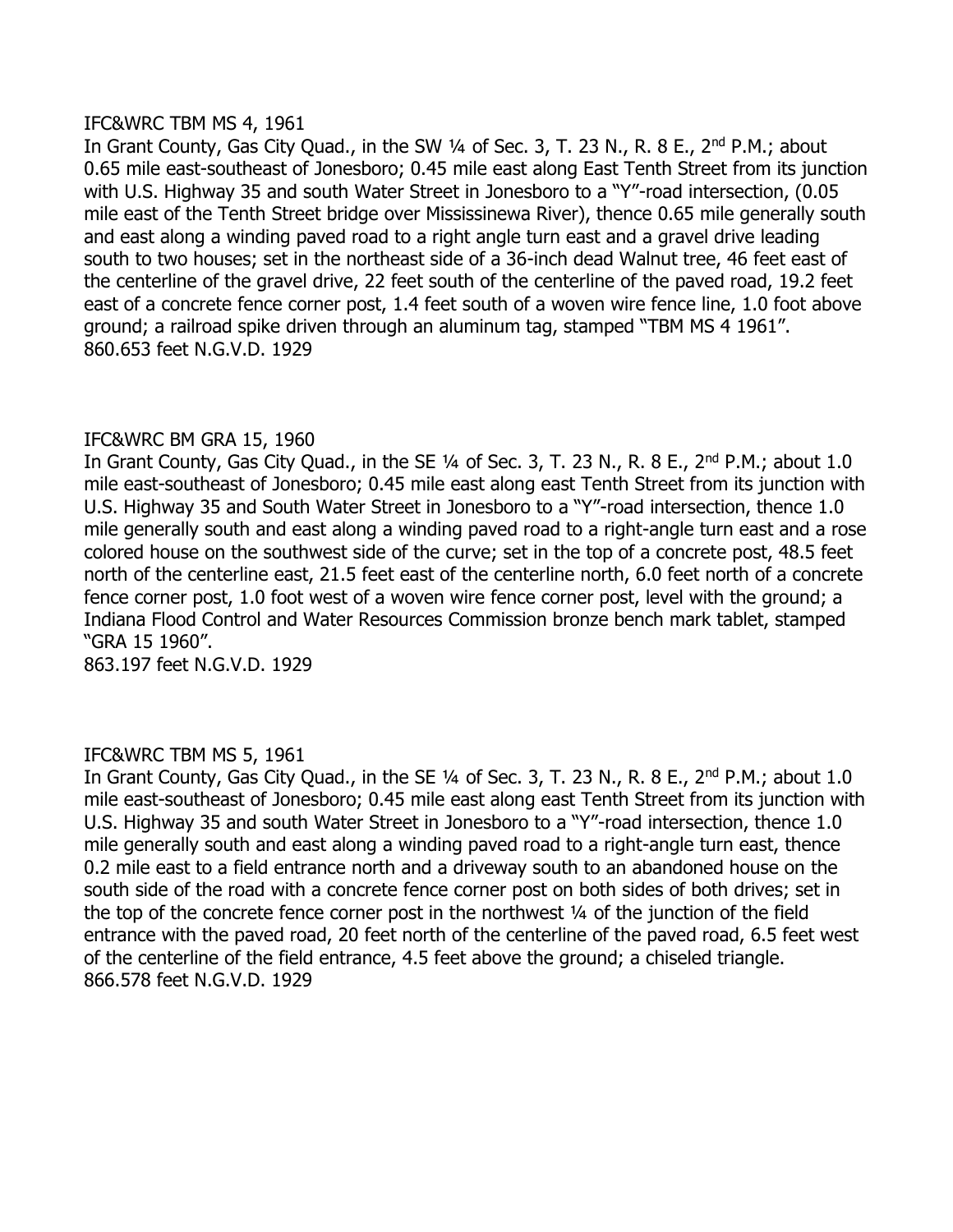#### USC&GS BM A 37, 1934

In Grant County, Gas City Quad., in the SW 1/4 of Sec. 2, T. 23 N., R. 8 E., 2<sup>nd</sup> P.M.; about 0.7 mile southeast of Gas City; 1.7 miles southeast along the Pennsylvania Railroad (Conrail) from its station at Gas City to the crossing of a north-south gravel road, in the southeast quarter of the crossing; set in the top of a concrete post, 24.4 feet south of the south rail of the tracks, 21 feet east of the centerline of the north-south road, 11.3 feet northeast of a fence corner post, about 2.0 feet below top of rails, 0.3 foot below the ground; a U.S. Coast and Geodetic Survey bronze disk, stamped "A 37 1934". 864.021 feet N.G.V.D. 1929

#### USC&GS BM B 37, 1934

In Grant County, Gas City Quad., in the NE  $\frac{1}{4}$  of Sec. 1, T. 23 N., R. 8 E., 2<sup>nd</sup> P.M.; about 2.0 miles east-southeast of Gas City; at the Pennsylvania Railroad (Conrail) bridge #148.41 over a gravel 600 East Road; set in the northwest corner of the concrete back wall, 11.5 feet north of the north rail, about 5 feet lower than the top of the rails; a U.S. Coast and Geodetic Survey bronze disk, stamped "B 37 1934".

873.348 feet N.G.V.D. 1929

#### IFC&WRC TBM MS 6, 1961

In Grant County, Gas City Quad., in the SW 1/4 of Sec. 2, T. 23 N., R. 8 E., 2<sup>nd</sup> P.M.; about 1.5 miles east-southeast of Jonesboro; about 0.95 mile west along 600 South Road from its intersection with 500 East Road, 250 feet east of a turn in the road; set in the southeast side of a 24-inch Walnut tree, 17 feet north of the centerline of 600 South Road, 2.0 feet above the road, 1.3 feet north of an east-west fence line; a railroad spike driven through an aluminum tag, stamped "TBM MS 6 1961". 867.903 feet N.G.V.D. 1929

#### IFC&WRC BM GRA 14 RESET 1961

In Grant County, Gas City Quad., in the SE 1/4 of Sec. 2, T. 23 N., R. 8 E., 2<sup>nd</sup> P.M.; about 2.0 miles east-southeast of Jonesboro; at the 600 South Road 10-foot concrete arch culvert over Octain Creek; set in the top of the east end of the north concrete headwall, 10.5 feet north of the centerline of the road, 1.1 feet above the road, 0.4 foot west of the east face of the north headwall; a Indiana Flood Control and Water Resources Commission bronze bench mark tablet, stamped "GRA 14 1960 RESET 1961". 849.476 feet N.G.V.D. 1929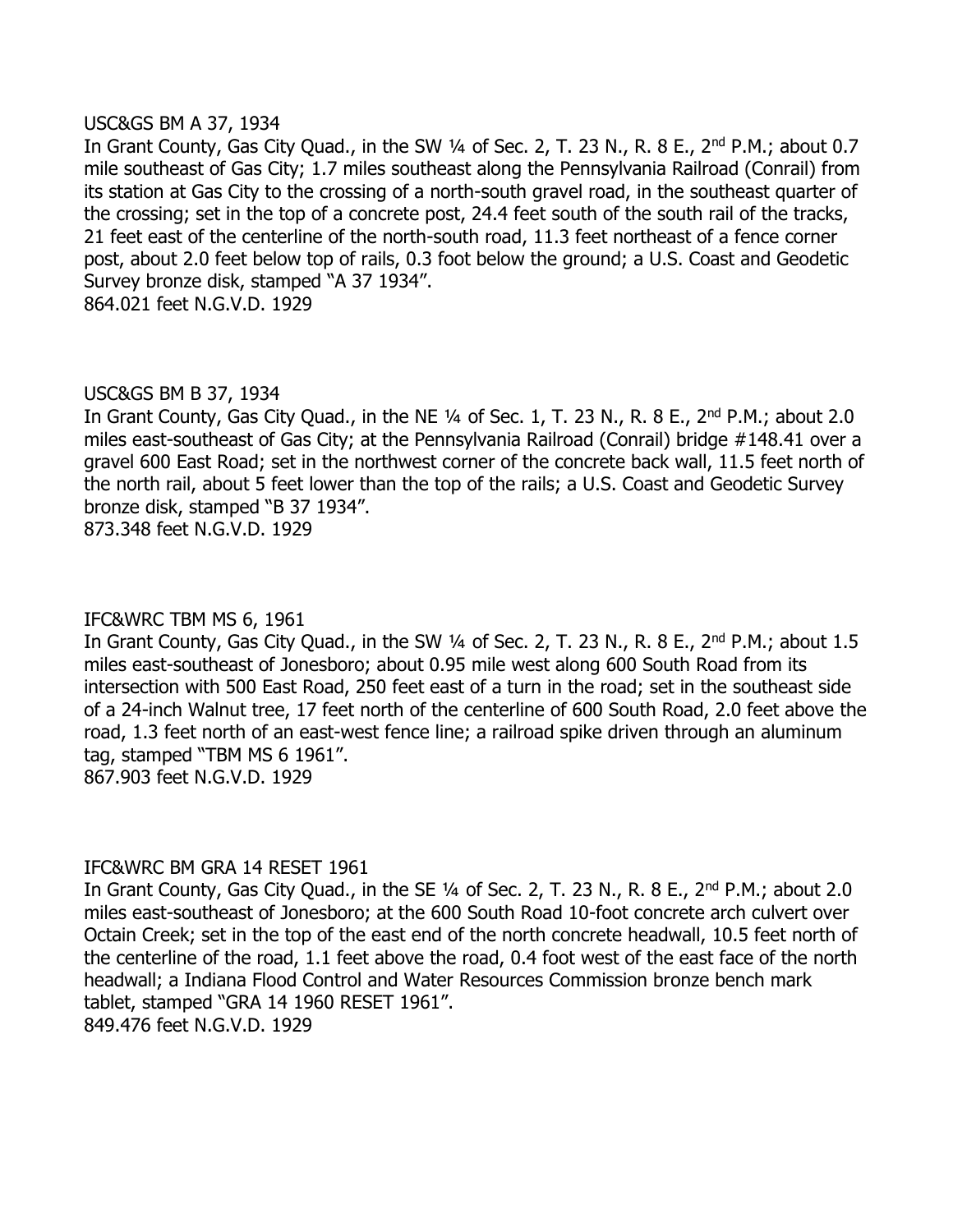#### IFC&WRC TBM MS 8, 1961

In Grant County, Gas City Quad., in the NE 1/4 of Sec. 11, T. 23 N., R. 8 E., 2<sup>nd</sup> P.M.; about 2.0 miles east-southeast of Jonesboro; at the 600 South Road 10-foot concrete arch culvert over Octain Creek; set in the northwest side of the northern most trunk of a double trunked 50-inch Walnut tree, 45 feet east of the east end of the culvert, 34 feet south of the centerline of 600 South Road, 17.6 feet south of an east-west fence line, 1.6 feet above the ground; a railroad spike driven through an aluminum tag, stamped "TBM MS 8 1961". 849.327 feet N.G.V.D. 1929

### USGS TBM UE 870/1

In Grant County, Gas City Quad., in the NE  $1/4$  of Sec. 11, T. 23 N., R. 8 E., 2<sup>nd</sup> P.M.; about 2.1 miles southeast of Gas City; at the intersection of 600 South Road and 500 East Road, in the southwest one-quarter of the intersection; set in the center of the top of a one-foot square concrete fence corner post, 18.5 feet west of the centerline of the 500 East Road, 18 feet south of the centerline of 600 South Road, 4.5 feet above the ground; a chiseled square. 870.303 feet N.G.V.D. 1929

# IFC&WRC TBM MS 9, 1961

In Grant County, Gas City Quad., in the SE 1/4 of Sec. 11, T. 23 N., R. 8 E., 2<sup>nd</sup> P.M.; about 2.9 miles southeast of Gas City; about 0.7 mile south along 500 East Road from its intersection with 600 South Road to a east-west gravel crossroad, (0.05 mile north of the 500 East Road bridge over the Mississinewa River); set in the top of the west end of the north concrete headwall of a 2-foot pipe culvert under the road west, 42 feet west of the centerline of 500 East Road, 24 feet north of the centerline of the road west, about 8.0 feet below 500 East Road, 0.2 foot east of the west face of the culvert; a chiseled triangle. 838.385 feet N.G.V.D. 1929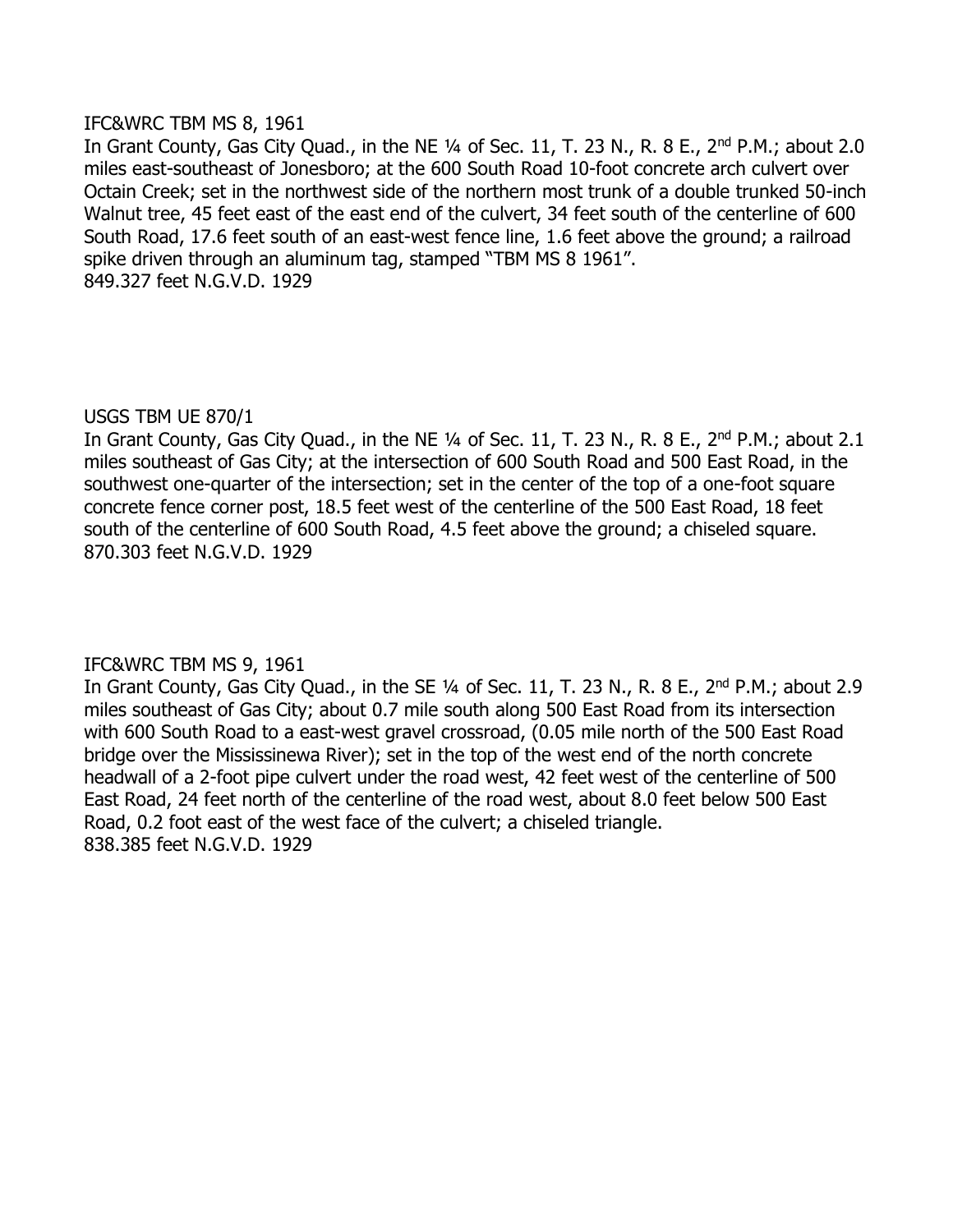#### IFC&WRC BM GRA 6, 1954

In Grant County, Gas City Quad., in the SW 1/4 of Sec. 12, T. 23 N., R. 8 E., 2<sup>nd</sup> P.M.; about 2.9 miles southeast of Gas City; at the 500 East Road 200-foot two-span steel truss bridge over the Mississinewa River; set in the top of the northeast wingwall, 18 feet northeast of the northeast bridge seat, about 1 foot below the road; a Indiana Flood Control and Water Resources Commission bronze bench mark tablet, stamped "GRA 6 1954".

Destroyed - See ISHC BM Not Stamped

826.871 feet N.G.V.D. 1929

ISHC BM not stamped

In Grant County, Gas City Quad., in the SW 1/4 of Sec. 12, T. 23 N., R. 8 E., 2<sup>nd</sup> P.M.; about 2.9 miles southeast of Gas City; at the 500 East Road multi-span concrete arch bridge over the Mississinewa River; set in the top of the north end of the east concrete guardrail, 12.5 feet east of the centerline of 500 East Road, 3.9 feet above the road, 1.7 feet south of the north face of the east guardrail, 0.5 foot east of the west face of the east guardrail; a Indiana State Highway Commission bronze bench mark tablet, "Not Stamped".

Recovered - 05/18/2005 LJC

842.119 feet N.G.V.D. 1929

### IFC&WRC TBM MS 11, 1961

In Grant County, Gas City Quad., in the NW 1/4 of Sec. 13, T. 23 N., R. 8 E., 2<sup>nd</sup> P.M.; about 3.7 miles southeast of Jonesboro; about 0.3 mile southeast along old U.S. 35/State Road 21 from its intersection with 500 East Road to the Oakwood Texaco Station on old U.S. 35/State Road 21, in the east one-quarter of the junction of the highway with a paved "T"-road leading northeast; set in the top of the north corner of the concrete base for gas pumps, 52 feet southeast of the centerline of the "T"-road, 38 feet northeast of the centerline of old U.S. 35/State Road 21, 24.5 feet west-southwest of the west corner of the station, 4.3 feet northwest of the northwest face of a red (Fire Chief) gas pump, 0.4 foot southeast of the northwest edge of the concrete base; a chiseled triangle. 869.017 feet N.G.V.D. 1929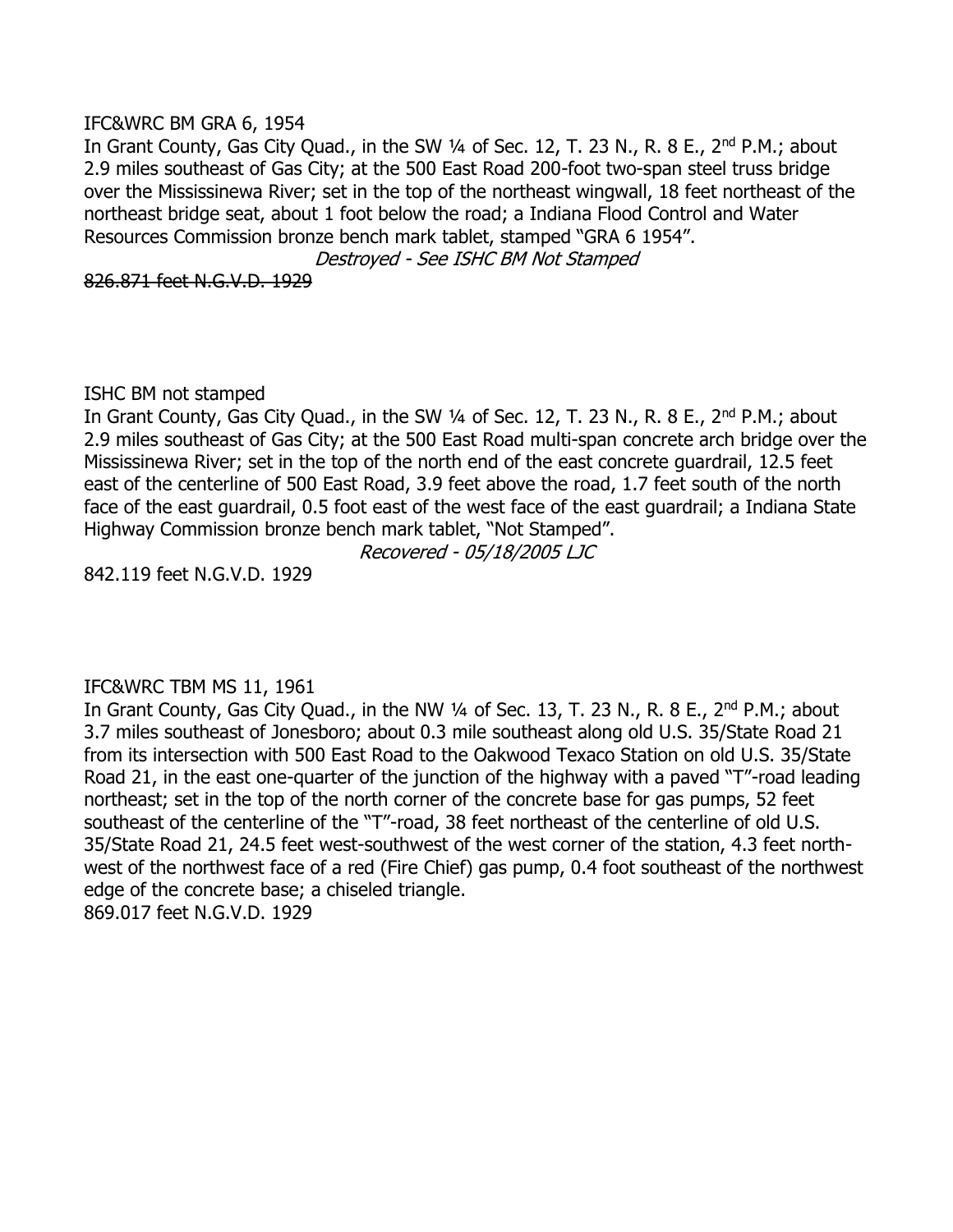#### IFC&WRC BM GRA 13, 1960

In Grant County, Gas City Quad., in the NW 1/4 of Sec. 13, T. 23 N., R. 8 E., 2<sup>nd</sup> P.M.; about 3.9 miles southeast of Jonesboro; about 0.3 mile southeast along old U.S. 35/State Road 21 from its intersection with 500 East Road to the Oakwood Texaco Station on old U.S. 35/State Road 21, in the east one-quarter of junction of highway with a paved T-road leading northeast, thence 0.5 mile generally north and east along a winding paved road to a right angle turn east (700 South Road) and an imitation stone house on the north side of the road; set in the top of a concrete post, 59 feet south-southwest of a 2.5 foot square stone pillar at the entrance of the driveway to the house and 6.5 feet high, 34.5 feet west of the centerline of the road, 12.5 feet north of a telephone pole, 2.0 feet east of a fence line, projecting 0.1 foot above ground; a Indiana Flood Control and Water Resources Commission bronze bench mark tablet, stamped "GRA 13 1960".

868.659 feet N.G.V.D. 1929

# IFC&WRC TBM MS 12, 1961

In Grant County, Gas City Quad., in the NE 1/4 of Sec. 13, T. 23 N., R. 8 E., 2<sup>nd</sup> P.M.; about 3.9 miles southeast of Jonesboro; about 0.3 mile southeast along old U.S. 35/State Road 21 from its intersection with 500 East Road to the Oakwood Texaco Station on old U.S. 35/State Road 21, in the east one-quarter of junction of highway with a paved "T"-road leading northeast, thence 0.5 mile generally north and east along a winding paved road to a right angle turn east (700 South Road); set in the northwest side of a 24-inch Oak tree, 51 feet east of the centerline of the road south, 30 feet south of the centerline of 700 South Road, 23 feet south of and across the road from a telephone pole in the front yard of a house, 4.5 feet south of a fence line, 1.3 feet above the ground; a railroad spike driven through an aluminum tag, stamped "TBM MS 12 1961". 868.832 feet N.G.V.D. 1929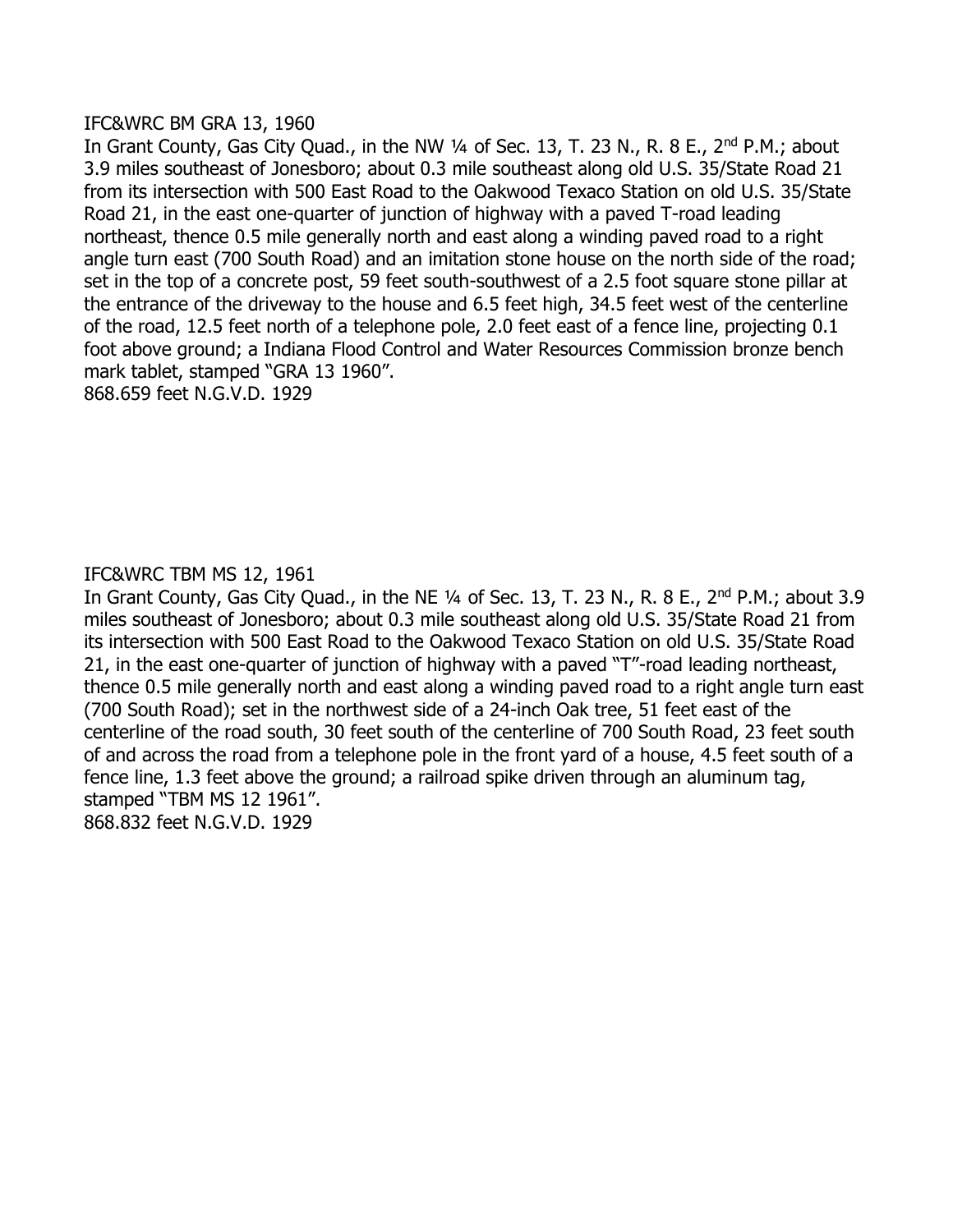#### IFC&WRC TBM MS 14, 1961

In Grant County, Gas City Quad., in the NW 1/4 of Sec. 18, T. 23 N., R. 9 E., 2<sup>nd</sup> P.M.; about 4.3 miles southeast of Jonesboro; about 0.3 mile southeast along old U.S. 35/State Road 21 from its intersection with 500 East Road to the Oakwood Texaco Station on old U.S. 35/State Road 21, in the east one-quarter of junction of highway with a paved "T"-road leading northeast, thence 1.15 miles north and east along a winding road to the Robert Kellelar residence, on 700 South Road about 0.35 mile west of I 69; set in the top of and in the center of a concrete fence corner post on the east side of a gravel drive to the farm buildings, 108 feet east of a house, 22 feet south of the centerline of 700 South Road, 8.5 feet east of the centerline of the drive, 3.7 feet above the ground; a chiseled triangle. 874.383 feet N.G.V.D. 1929

# IFC&WRC BM GRA 12, 1961

In Grant County, Gas City Quad., in the SE 1/4 of Sec. 7, T. 23 N., R. 9 E., 2<sup>nd</sup> P.M.; about 4.6 miles southeast of Jonesboro; about 0.2 mile west along 700 South Road from its "T" road intersection with 700 East Road to the 700 South Road one-span steel pony truss bridge over a small stream; set in the top of the northwest concrete wingwall of the bridge, 13 feet north of the centerline of the road, 3.0 feet north of the north end of the northwest end steel truss, 1.4 feet southeast of the northwest face of the northwest wingwall, about 1.0 foot below the road; a Indiana Flood Control and Water Resources Commission bronze bench mark tablet, stamped "GRA 12 1961".

# 826.537 feet N.G.V.D. 1929

### IFC&WRC TBM MS 15, 1961

In Grant County, Gas City Quad., in the NE 1/4 of Sec. 18, T. 23 N., R. 9 E., 2<sup>nd</sup> P.M.; about 4.6 miles southeast of Jonesboro; about 0.2 mile west along 700 South Road from its "T" road intersection with 700 East Road to the 700 South Road one-span steel pony truss bridge over a small stream; set in the top of the southeast concrete wingwall of the bridge, 14.0 feet south of the centerline of the road, 1.3 feet below the road, 0.6 foot northwest of southeast face of the southeast wingwall, 0.6 foot northeast of the southwest face of the southeast wingwall; a chiseled triangle. 826.387 feet N.G.V.D. 1929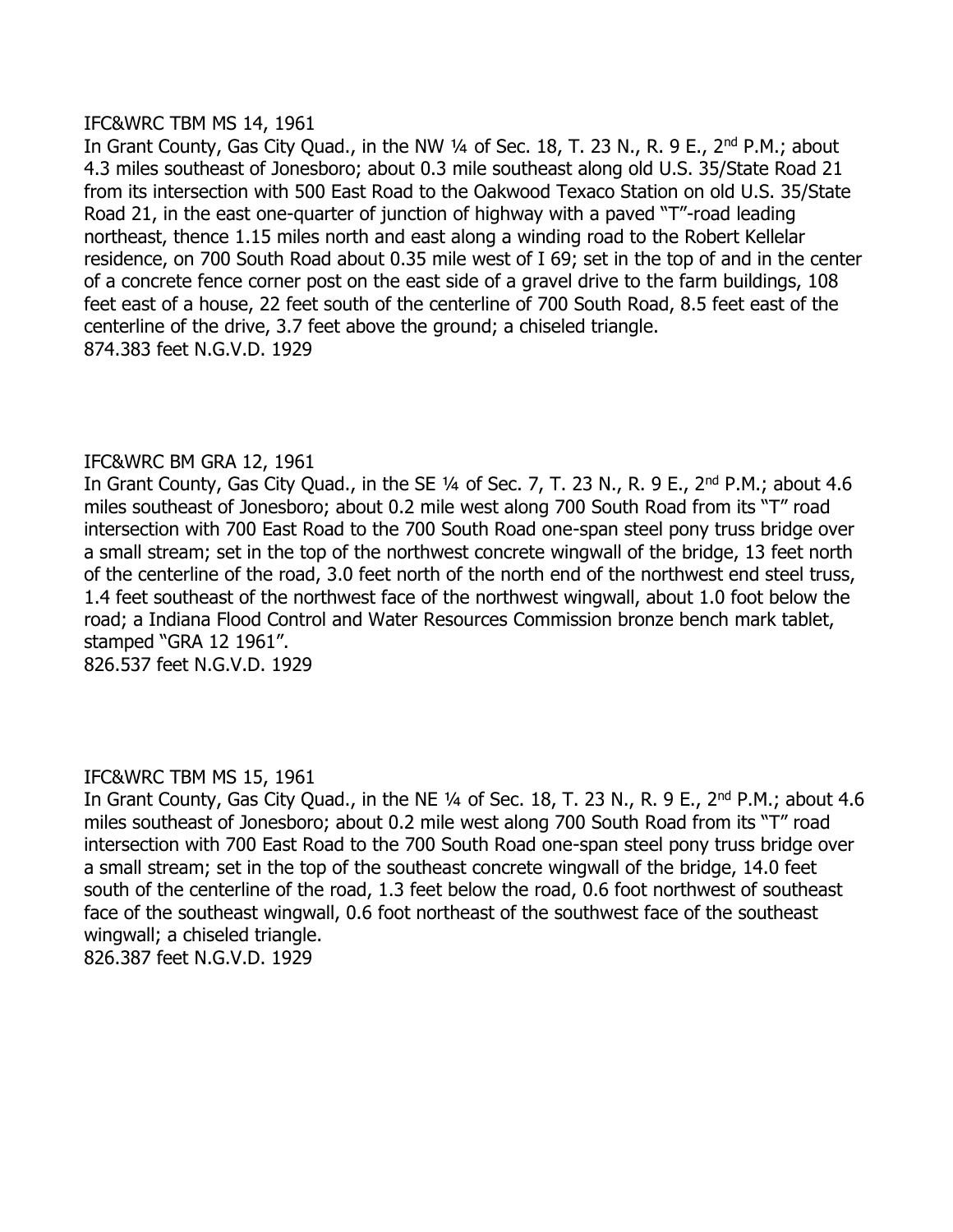#### IFC&WRC TBM MS 18, 1961

In Grant County, Gas City Quad., in the SW 1/4 of Sec. 8, T. 23 N., R. 9 E., 2<sup>nd</sup> P.M.; about 4.7 miles southeast of Jonesboro; at the "T" road intersection of 700 East Road and 700 South Road; set in the top of and on the southwest corner of the most eastward one of three concrete fence corner posts on the north side of 700 South Road, 20 feet north of the centerline of 700 South Road, 15 feet east of the extended centerline of 700 East Road, 5.0 feet above the ground; a chiseled triangle.

Recovered - 05/18/2005 LJC

856.331 feet N.G.V.D. 1929

#### IFC&WRC TBM MS 19, 1961

In Grant County, Gas City Quad., in the NE 1/4 of Sec. 17, T. 23 N., R. 9 E., 2<sup>nd</sup> P.M.; about 2.2 miles southwest of Upland; at the 700 South Road 150-foot one-span steel truss bridge over the Mississinewa River; set in the north side of a 48-inch Cottonwood tree, 46 feet west of the west end of the bridge, 23.5 feet south of the centerline of the road, on an east-west fence line which is attached on the north side of the tree, 1.0 foot above the ground; a railroad spike driven through an aluminum tag, stamped "TBM MS 19 1961".

Destroyed - 05/18/2005 LJC

830.736 feet N.G.V.D. 1929

### IFC&WRC BM GRA 7, 1954

In Grant County, Gas City Quad., in the NE 1/4 of Sec. 17, T. 23 N., R. 9 E., 2<sup>nd</sup> P.M.; about 2.2 miles southwest of Upland; at the 700 South Road 150-foot one-span steel truss bridge over the Mississinewa River; set in the top of the south end of the east bridge seat, 3.5 feet east of the stream ward face of the bridge seat, 1.5 feet below the bridge floor; a Indiana Flood Control and Water Resources Commission bronze bench mark tablet, stamped "GRA 7 1954".

Destroyed - 05/18/2005 LJC

835.612 feet N.G.V.D. 1929 October 1961 elevation

835.896 feet N.G.V.D. 1929 June 1954 elevation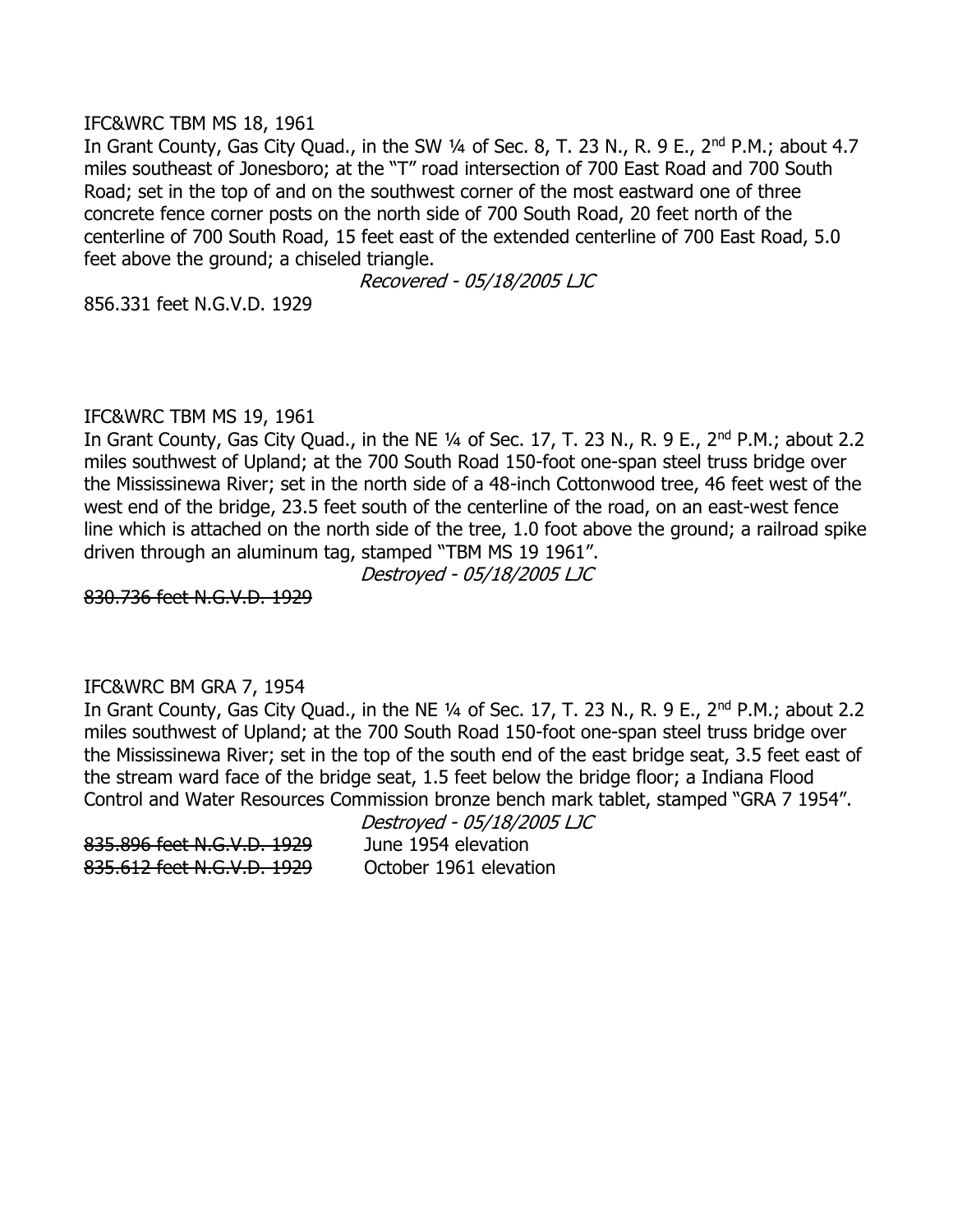#### IFC&WRC TBM MS 20, 1961

In Grant County, Gas City Quad., in the NW 1/4 of Sec. 16, T. 23 N., R. 9 E., 2<sup>nd</sup> P.M.; about 2.5 miles southwest of Upland; about 0.25 mile east along 700 South Road from its "T" road intersection with 800 East Road to a "T" road south, thence 0.35 mile south to a 13-foot concrete box culvert over Cane Run; set in the top of the north end of the east concrete guardrail of the culvert, 9.0 feet east of the centerline of the road, 1.5 feet above the road, 0.3 foot south of the north end of the east guardrail; a chiseled triangle.

Destroyed 05/18/2005 LJC

845.159 feet N.G.V.D. 1929

#### IFC&WRC TBM MS 21, 1961

In Grant County, Gas City Quad., in the NW 1/4 of Sec. 21, T. 23 N., R. 9 E., 2<sup>nd</sup> P.M.; about 2.5 miles southwest of Upland; about 0.25 mile east along 700 South Road from its "T" road intersection with 800 East Road to a "T" road south, thence 1.0 mile south to a right angle curve to the east, on the south side of the curve; set in the top of the northeast corner of a concrete base for a gas pump, 71 feet west of the west side of a house, 24 feet south of the centerline of the road east, 5.5 feet east of the extended centerline of the road north, 0.2 foot above the ground; a chiseled triangle.

Mark not found - 05/18/2005 LJC

866.261 feet N.G.V.D. 1929

### IFC&WRC BM GRA 8, 1954

In Grant County, Gas City Quad., in the NW 1/4 of Sec. 21, T. 23 N., R. 9 E., 2<sup>nd</sup> P.M.; about 3.0 miles southwest of Upland; about 0.25 mile east along 700 South Road from its "T" road intersection with 800 East Road to a "T" road south, thence about 1.4 miles south to a 75-foot concrete bridge over Lake Branch; set in the top of the northwest wingwall of the bridge, 60 feet east of the east water's edge of the Mississinewa River, 10 feet west of the centerline of the gravel road, one foot west of the concrete handrail, level with the road; a Indiana Flood Control and Water Resources Commission bronze bench mark tablet, stamped "GRA 8 1954".

Recovered - 05/18/2005 LJC

834.654 feet N.G.V.D. 1929 June 1954 elevation 834.413 feet N.G.V.D. 1929 October 1961 elevation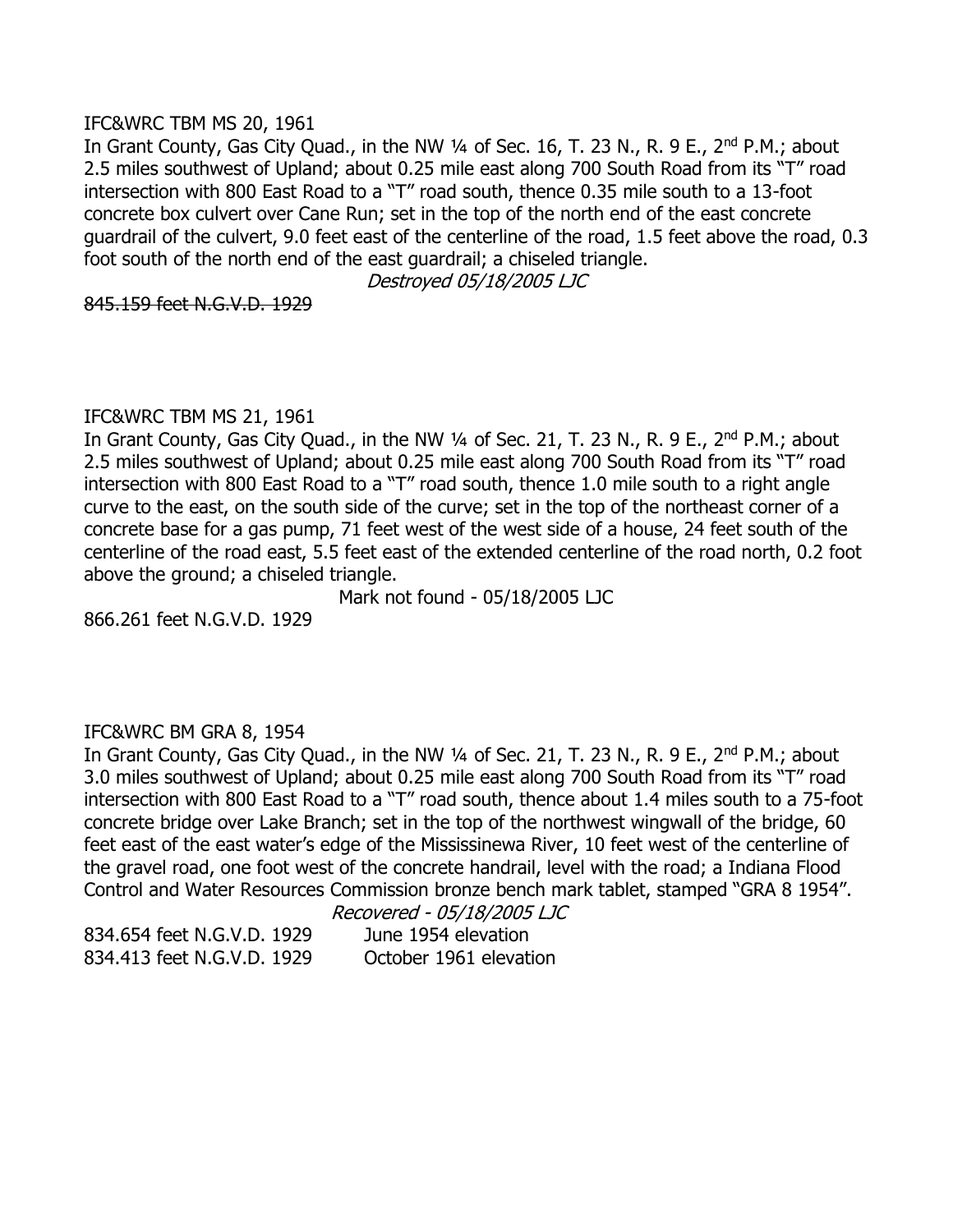#### IFC&WRC TBM MS 22, 1961

In Grant County, Gas City Quad., in the NW 1/4 of Sec. 21, T. 23 N., R. 9 E., 2<sup>nd</sup> P.M.; about 3.0 miles southwest of Upland; about 0.25 mile east along 700 South Road from its "T" road intersection with 800 East Road to a "T" road south, thence about 1.4 miles south to a 75-foot concrete bridge over Lake Branch; set in the top of the southeast concrete wingwall of the bridge, 10.5 feet south of the centerline of the road, 1.0 foot east of the west face of the wingwall, 0.8 foot east of the south face of the south concrete guardrail, about level with the road; a chiseled triangle.

834.431 feet N.G.V.D. 1929

### IFC&WRC TBM MS 23, 1961

In Grant County, Hartford City West Ouad., in the NW 1/4 of Sec. 22, T. 23 N., R. 9 E., 2<sup>nd</sup> P.M.; about 2.8 miles south of Upland; 2.8 miles generally south along State Road 26 (old State Road 221) from the State Road 26 (old State Road 221) overpass over the Pennsylvania Railroad (Conrail) in Upland to a gravel "T"-road west, thence 0.3 mile generally west; set in the west side of a 6" by 6" wooden fence post on an east-west fence line, 16 feet south of the centerline of the road, 13.5 feet west of a fence line, 11 feet west of a round wooden fence corner post, 1.0 foot above the ground; a boat spike driven through an aluminum tag, stamped "TBM MS 23 1961". 907.731 feet N.G.V.D. 1929

### IFC&WRC TBM MS 24, 1961

In Grant County, Gas City Quad., in the NE 1/4 of Sec. 28, T. 23 N., R. 9 E., 2<sup>nd</sup> P.M.; about 2.0 miles north of Matthews; at the State Road 26 three-span 250-foot steel truss bridge over the Mississinewa River (2-steel truss and 1-pony truss spans); set in the top of the northeast end of a 12-foot concrete wingwall of the bridge, 27 feet south of the centerline of the highway, 9.5 feet west of the west end of the bridge floor, 2.5 feet below the road, 1.6 feet southwest of the southwest face of southwest wingwall; a chiseled triangle.

Destroyed – 05/08/1986 RN, SY

844.082 feet N.G.V.D. 1929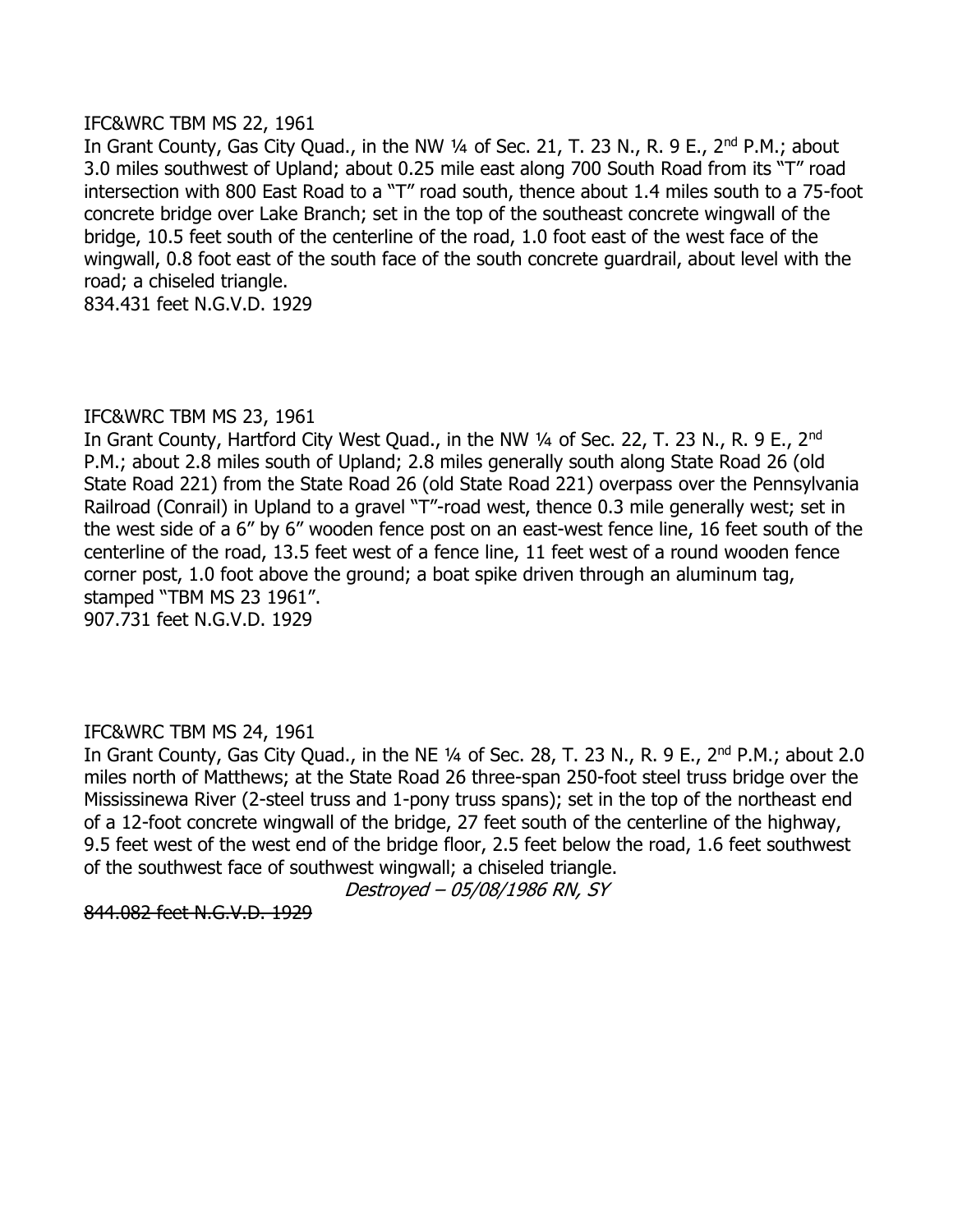#### IFC&WRC BM GRA 9, 1954

In Grant County, Gas City Quad., in the NE 1/4 of Sec. 28, T. 23 N., R. 9 E., 2<sup>nd</sup> P.M.; about 2.0 miles north of Matthews; at the State Road 26 three-span 250-foot steel truss bridge over the Mississinewa River (2-steel truss and 1-pony truss spans); set in the top of the southeast end of the southeast wingwall, 15 feet southeast of the southeast bridge seat of the east span, 20 feet south of the centerline of the highway, about one foot below the bridge floor; a Indiana Flood Control and Water Resources Commission bronze bench mark tablet, stamped "GRA 9 1954".

Destroyed - 05/08/1986 RN, SY See SHCOI BM GRA G 37 844.916 feet N.G.V.D. 1929 June 1954 elevation 844.887 feet N.G.V.D. 1929 October 1961 elevation

#### USC&GS BM V 216, 1947

In Grant County, Hartford City West Quad., in the SE 1/4 of Sec. 22, T. 23 N., R. 9 E., about 2.4 miles north of Matthews; at the intersection of State Road 26 leading west and a gravel 900 South Road to the east; set in the top of a concrete post, 40 feet east of the centerline of State Road 26 (old State Road 221), 22.5 feet north of the centerline of the gravel 900 South Road, 1.5 feet west of a fence corner, 2 feet south of a white wooden witness post, 1.5 feet above the highway; a U.S. Coast and Geodetic Survey bronze tablet, stamped "V 216 1947".

Recovered – 05/08/1986 Disk broken off except about ¼ of it. Conc. Solid RN, SY 901.730 feet N.G.V.D. 1929

#### USC&GS BM T 216, 1947

In Grant County, Hartford City West Quad., in the NE 1/4 of Sec. 15, T. 23 N., R. 9 E., about 1.0 mile south of Upland; at the intersection of State Road 26 and State Road 22 (old State Road 221) and a gravel road to the west (700 South Road); set in the top of a concrete post, 40 feet west of the centerline of State Road 26, 30.5 feet south of the centerline of the gravel road to the west (700 South Road), 29 feet north of a telephone pole, 10 feet south of a fence corner, 2.0 feet north of a white wooden witness post, 1.5 feet east of the fence line, about level with the road; a U.S. Coast and Geodetic Survey bronze tablet, stamped "T 216 1947". 893.053 feet N.G.V.D. 1929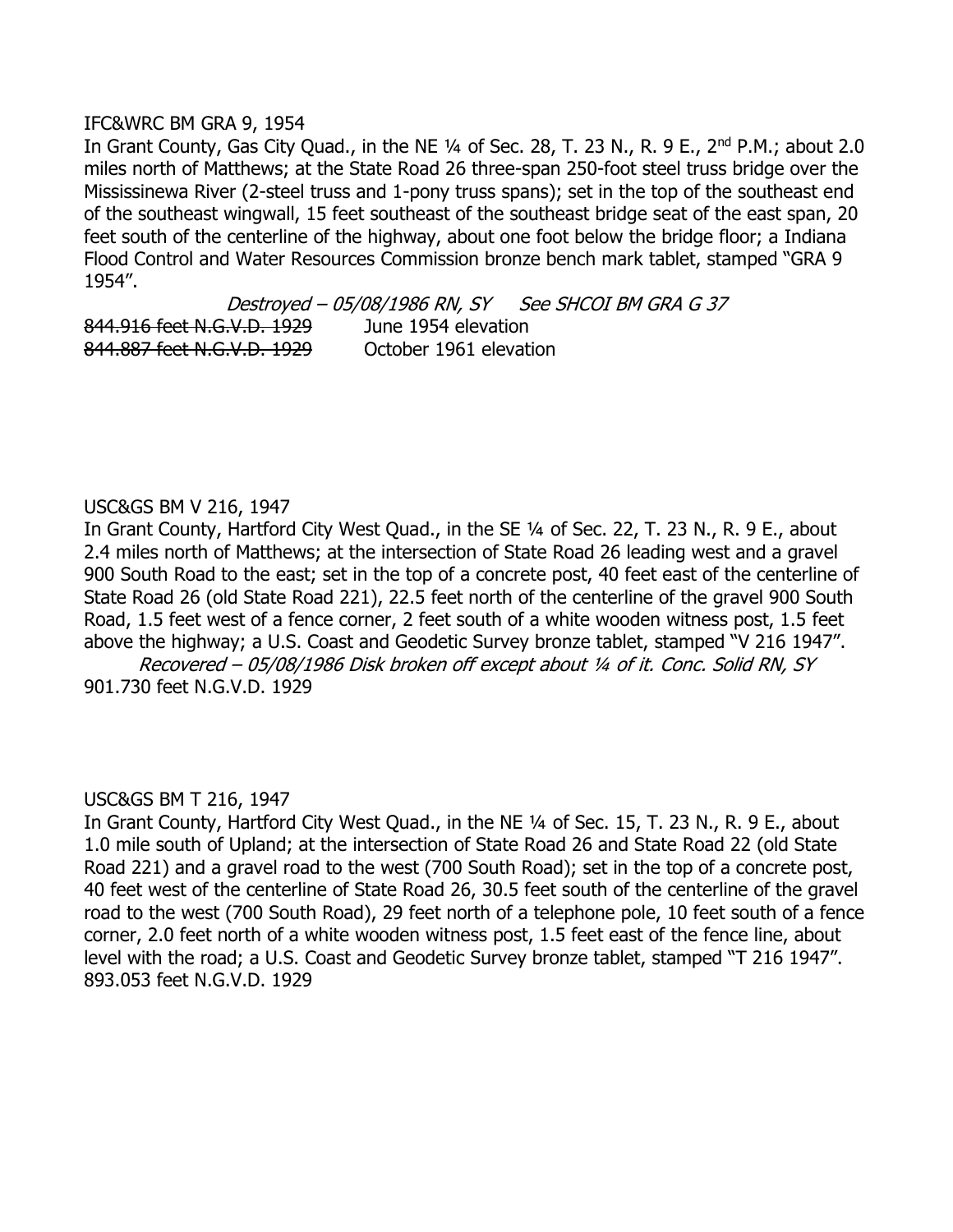#### IFC&WRC TBM MS 25, 1961

In Grant County, Hartford City West Quad., in the SE 1/4 of Sec. 27, T. 23 N., R. 9 E., about 1.65 miles north of Matthews; 1.25 miles north along old State Road 221 from the old State Road 221 bridge over the Mississinewa River just north of Matthews to a 10-foot box culvert under the highway; set in the top of the south end of the east concrete headwall, 23 feet east of the centerline of the highway, 1.5 feet north of the south face of the east headwall, about 1.0 foot below the centerline of the highway, 0.3 foot above the ground; a chiseled triangle. 866.248 feet N.G.V.D. 1929

### IFC&WRC TBM MS 26, 1961

In Grant County, Hartford City West Quad., in the SW ¼ of Sec. 27, T. 23 N., R. 9 E., about 1.5 miles north of Matthews; about 1.0 mile north along old State Road 221 from the old State Road 221 bridge over the Mississinewa River just north of Matthews to a paved "T"-road east 1000 South Road and a gravel drive west leading to a farm house, thence 0.15 mile west to a field entrance north; set in the south side of a power pole, about 150 feet east of a white rail fence around the house, 11.5 feet north of the centerline of the gravel drive, 11.5 feet east of the centerline of the field entrance, 2.0 feet south of a fence line, 0.8 foot above the ground; a boat spike driven through an aluminum tag, stamped "TBM MS 26 1961". 874.047 feet N.G.V.D. 1929

### USC&GS BM W 216, 1947

In Grant County, Hartford City West Quad., in the SW ¼ of Sec. 27, T. 23 N., R. 9 E., about 1.5 miles north of Matthews; about 1.0 mile north along old State Road 221 from the old State Road 221 bridge over the Mississinewa River to a paved "T"-road east 1000 South Road and a gravel drive west to a farm house, in southwest one-quarter of junction; set in the top of a concrete post, 38 feet west of the centerline of old State Road 221, 26.0 feet south of the centerline of the gravel drive, 9.5 feet southwest of the south end of a "L" shaped concrete headwall of a 1-foot pipe culvert under the gravel drive, projecting 0.1 foot above the ground; a U.S. Coast and Geodetic Survey bronze disk, stamped "W 216 1947". 876.068 feet N.G.V.D. 1929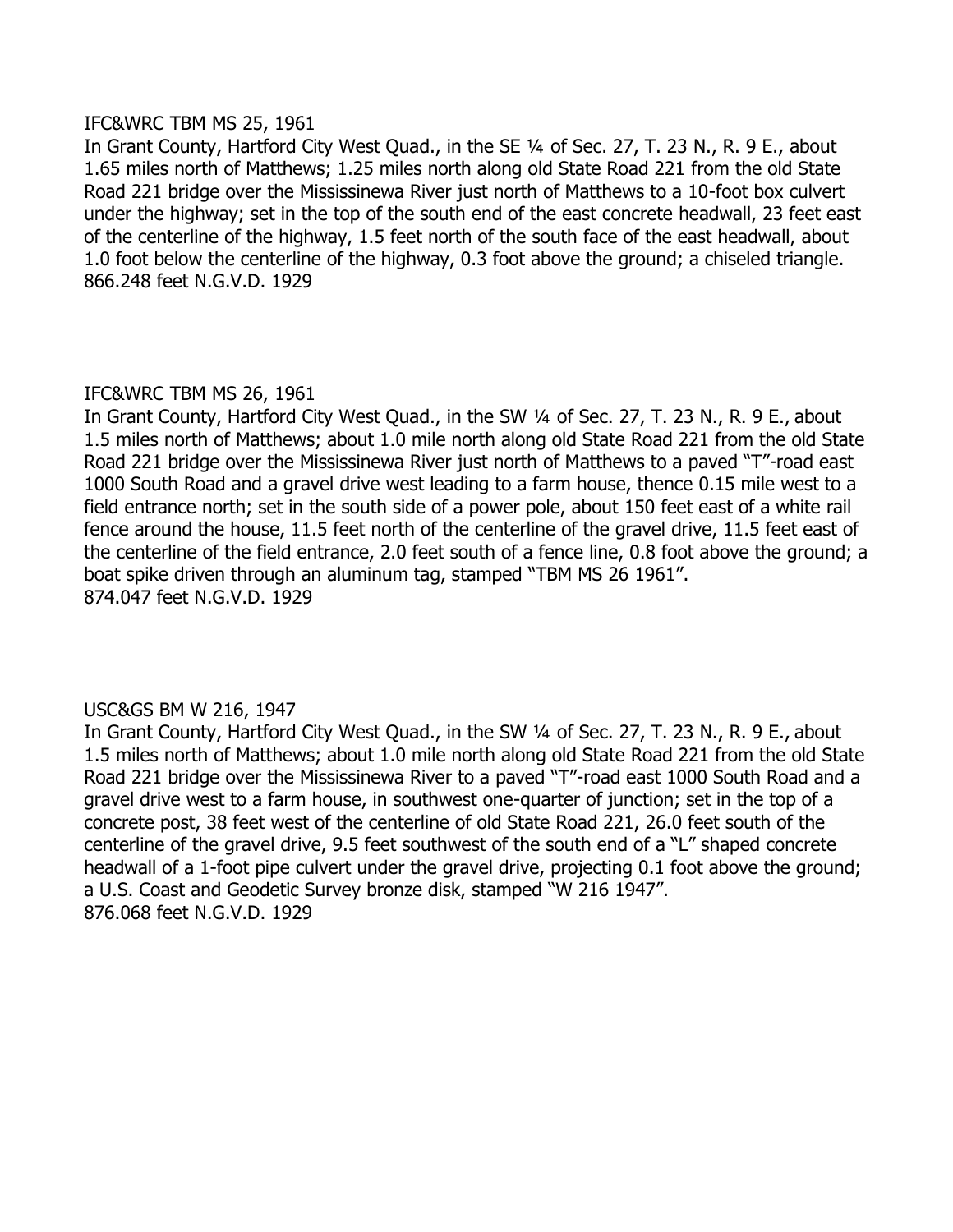#### IFC&WRC TBM MS 27, 1961

In Grant County, Hartford City West Quad., in the SW 1/4 of Sec. 34, T. 23 N., R. 9 E., about 0.95 mile north of Matthews; 0.5 mile north along old State Road 221 from the old State Road 221 bridge over the Mississinewa River just north of Matthews to, a 15-foot concrete box culvert under old State Road 221 and over a small ditch; set in the top of the north end of the west concrete headwall of the culvert, 238 feet north of an east-west cross road, 24 feet west of the centerline of old State Road 221, 3.6 feet south of the north face of the west headwall, about 0.2 foot below the centerline of the highway; a chiseled triangle. 863.287 feet N.G.V.D. 1929

### IFC&WRC TBM MS 28, 1961

In Grant County, Hartford City West Quad., in the SW 1/4 of Sec. 34, T. 23 N., R. 9 E., about 0.3 mile north of Matthews; at the old State Road 221 one-span steel truss bridge over the Mississinewa River; set in the west side of a 20-inch Elm tree, 52 feet east of the centerline of the highway, 25 feet southeast of the southeast end of the south stone wingwall of the bridge, 14 feet north of the centerline of a gravel lane east, 1.5 feet above the ground; a railroad spike driven through an aluminum tag, stamped "TBM MS 28 1961". 842.669 feet N.G.V.D. 1929

### IFC&WRC BM GRA 11, 1960

In Grant County, Hartford City West Quad., in the SW 1/4 of Sec. 34, T. 23 N., R. 9 E., about 0.3 mile north of Matthews; at the old State Road 221 one-span steel truss bridge over the Mississinewa River; set in the top of the east stone wingwall of the bridge, 13.5 feet east of the centerline of the road, 1.6 feet east of the west face of the east wingwall, 0.3 foot above the road; a Indiana Flood Control and Water Resources Commission bronze bench mark tablet, stamped "GRA 11 1960".

849.022 feet N.G.V.D. 1929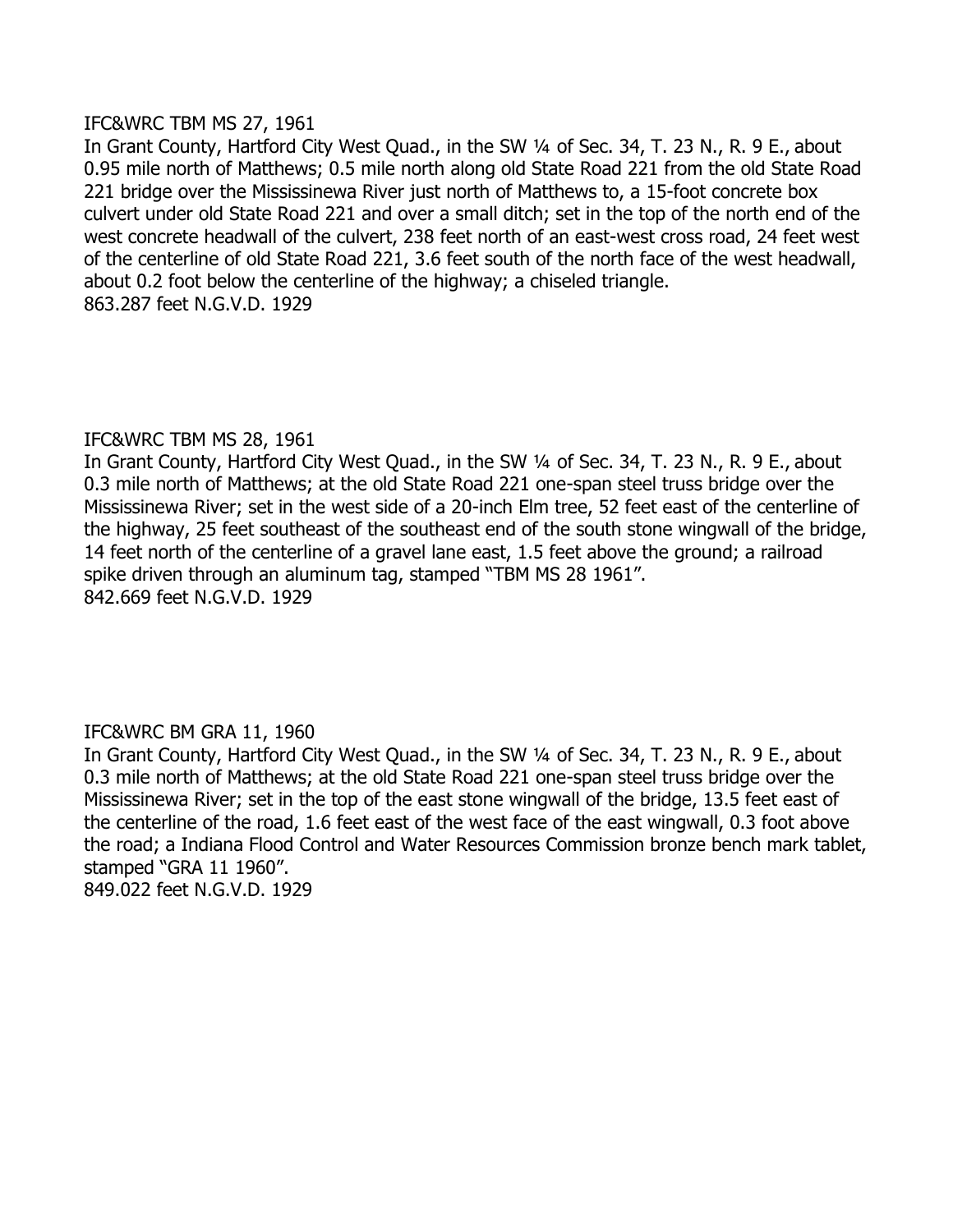#### USC&GS BM X 216, 1947

In Grant County, Hartford City West Quad., in the NW 1/4 of Sec. 3, T. 22 N., R. 9 E., about 0.1 mile north of Matthews; 0.25 mile northeast along old State Road 221 from the post office at Matthews to a 15-foot concrete box culvert under the highway; set in the top of the northeast end of the southeast concrete headwall, 23.5 feet southeast of the centerline of the highway, 1.0 foot above the highway, about 0.8 foot southwest of the northeast face of the southeast headwall, 0.4 foot above the centerline of the highway; a U.S. Coast and Geodetic Survey disk stamped "X 216 1947". 849.201 feet N.G.V.D. 1929

### IFC&WRC TBM MS 29, 1961

In Grant County, Hartford City West Quad., in the NE ¼ of Sec. 3, T. 22 N., R. 9 E., at Matthews; 0.15 mile northeast along a paved road (Sixth Street) from the entrance of the city park; set in the top of the northeast end of the southeast concrete headwall of a 20-foot concrete arch culvert under the road, 9.0 feet southeast of the centerline of the road, 1.8 feet above the road, 0.6 foot southwest of the northeast face of the southeast headwall; a chiseled triangle.

860.752 feet N.G.V.D. 1929

# IFC&WRC BW GRA 10, 1960

In Grant County, Hartford City West Quad., in the NE ¼ of Sec. 3, T. 22 N., R. 9 E., at Matthews; 0.45 mile generally northeast along a paved roads (Sixth Street) from the entrance to the city park to a covered bridge over the Mississinewa River; set in the top of the west stone wingwall of the bridge, 19.0 feet northwest of the centerline of the road, 1.5 feet northeast of the southwest end of the bridge, 1.0 foot below the road; a Indiana Flood Control and Water Resources Commission bronze bench mark tablet, stamped "GRA 10 1960". 848.487 feet N.G.V.D. 1929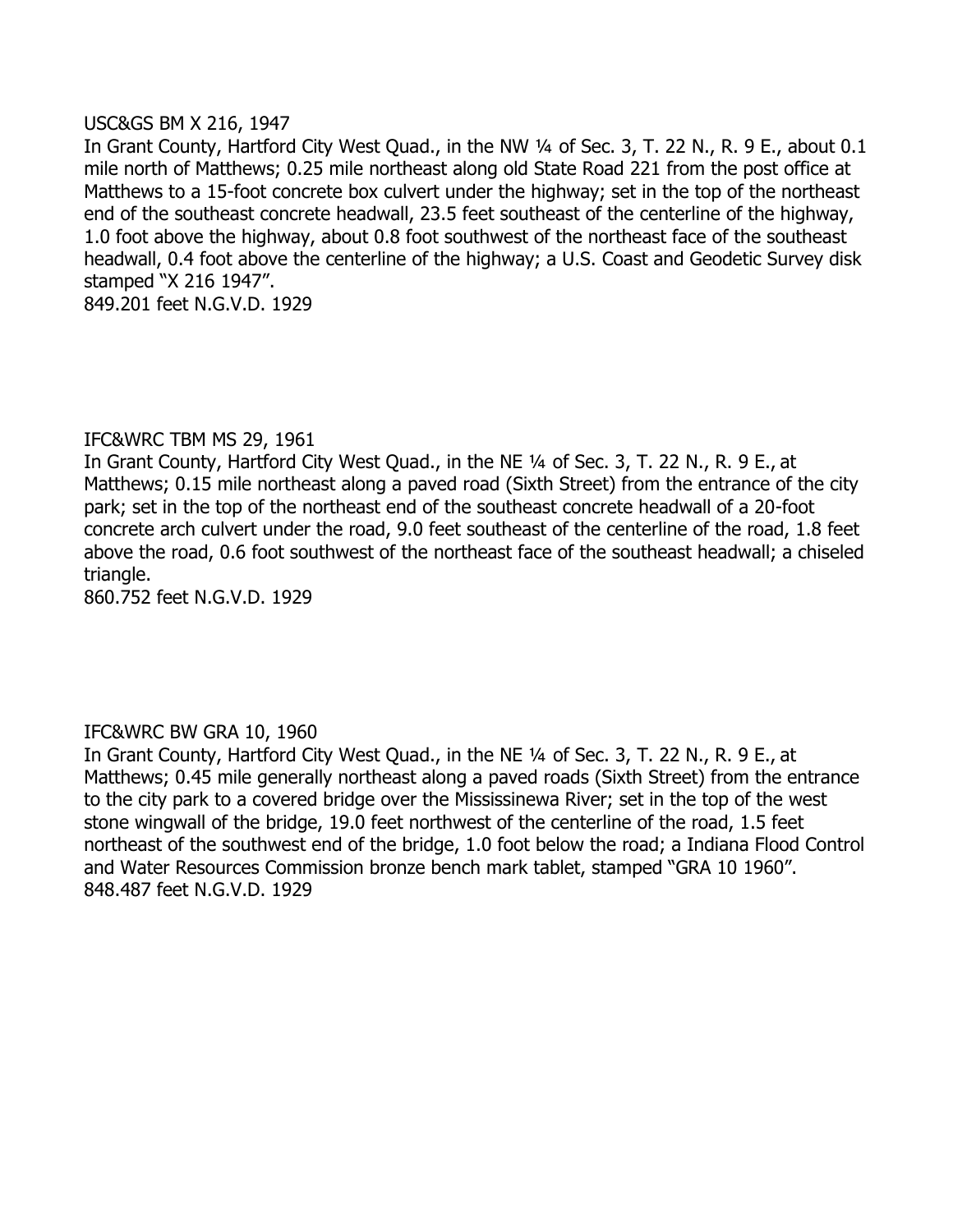#### IFC&WRC TBM MS 30, 1961

In Grant County, Hartford City West Quad., in the SE ¼ of Sec. 3, T. 22 N., R. 9 E., about 0.5 mile southeast of Matthews; about 0.1 mile west along 1200 South Road – 1300 North Road (Grant/Delaware County Line Road) from its intersection with 500 West Road; set in the northwest side of a 56-inch double trunked Elm tree, 135 feet east of the centerline of a gravel "T"-road north, 20 feet north of the centerline of 1200 South Road – 1300 North Road (Grant/Delaware County Line Road) 0.8 foot above ground; a railroad spike driven through an aluminum tag, stamped "TBM MS 30 1961". 879.917 feet N.G.V.D. 1929

### IFC&WRC BM DEL 31, 1960

In Grant County, Hartford City West Quad., in the SE 1/4 of Sec. 3, T. 22 N., R. 9 E., about 0.5 mile southeast of Matthews; at the intersection of 1200 South Road – 1300 North Road (Grant/Delaware County Line Road) and 500 West Road, in the southeast quarter of the bend in the road; set in the top of a concrete post, 40 feet south of the extended centerline of 1200 South Road – 1300 North Road (Grant/Delaware County Line Road), 11 feet east of the centerline of 500 West Road, 8.0 feet north of a 27-inch Oak tree, 2.0 feet west of a fence line, flush with the ground; a Indiana Flood Control and Water Resources Commission bronze bench mark tablet, stamped "DEL 31 1960". 883.156 feet N.G.V.D. 1929

### IFC&WRC BM GRA 22, 1972

In Grant County, La Fontaine Quad., in the SE 1/4 of Sec. 9, T. 25 N., R. 7 E., 2<sup>nd</sup> P.M.; about 0.5 mile east of Jalapa; at the 500 North Road Bridge over the Mississinewa River; set in the top of the west end of the north bridge sidewalk, 20.3 feet east of the west end of the bridge, 12.5 feet north of the centerline of the road, 0.9 foot above the level of the road; a Indiana Flood Control and Water Resources Commission brass bench mark tablet, stamped "GRA 22 1972".

Destroyed – 08/28/2017 RQA

786.706 feet N.G.V.D. 1929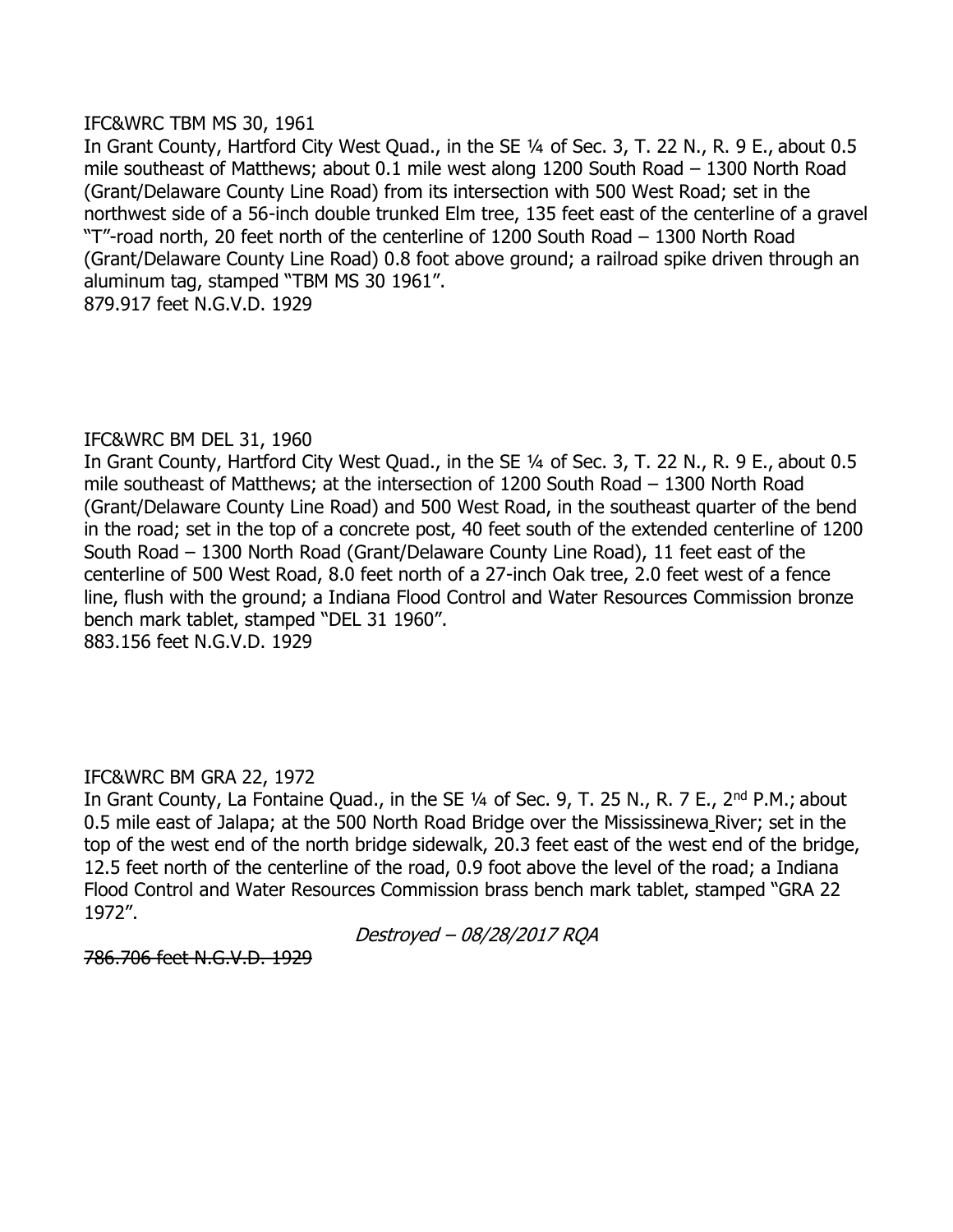#### USC&GS BM Z 173, 1946

In Grant County, La Fontaine Quad., in the SW 1/4 of Sec. 10, T. 25 N., R. 7 E., 2<sup>nd</sup> P.M.; about 1.1 miles east of Jalapa; at the intersection of 500 North Road and 250 West Road; set in the top of a concrete post, 59 feet south of the centerline of the entrance to the Mrs. Gladys Graff Farm, 28 feet north of the centerline of 500 North Road, 16 feet west of a fence corner post, 1 foot west of the fence line, about 1 foot above the tar road, 0.5 foot above the ground; a U.S. Coast and Geodetic Survey brass bench mark tablet, stamped "Z 173 1946". 809.004 feet N.G.V.D. 1929 Published Elevation 246.585 meters N.G.V.D. 1929 809.320 feet N.G.V.D. 1929 (DNR Revised Elevation) 246.681 meters N.G.V.D. 1929

### IFC&WRC TBM GRA 1, 1953

In Grant County, Marion Quad., in the NE 1/4 of Sec. 31, T. 25 N., R. 8 E., 2<sup>nd</sup> P.M.; at Marion; at the Highland Avenue 225-foot steel truss bridge over the Mississinewa River; 23 feet south of the centerline of Highland Avenue, 5.7 feet from the southwest end and 2.6 feet from the southeast edge of the wingwall; a chiseled triangle.

794.104 feet N.G.V.D. 1929

### IFC&WRC BM GRA 1, 1953

In Grant County, Marion Quad., in the NE 1/4 of Sec. 31, T. 25 N., R. 8 E., 2<sup>nd</sup> P.M.; at Marion; at the Thomas Mill Dam across the Mississinewa River; set in the top of a concrete foundation, 120 feet west of the centerline of Washington Street, 35 feet south of the dam, 33 feet north of the southwest corner of the mill, 11 feet west of the west side of the mill, 1.5 feet below the ground; a Indiana Flood Control and Water Resources Commission brass bench mark tablet, stamped "GRA 1 1953".

Superseded see IFC&WRC BM GRA 1 RESET 1972

785.426 feet N.G.V.D. 1929 August 1953 elevation 785.436 feet N.G.V.D. 1929 October 1961 elevation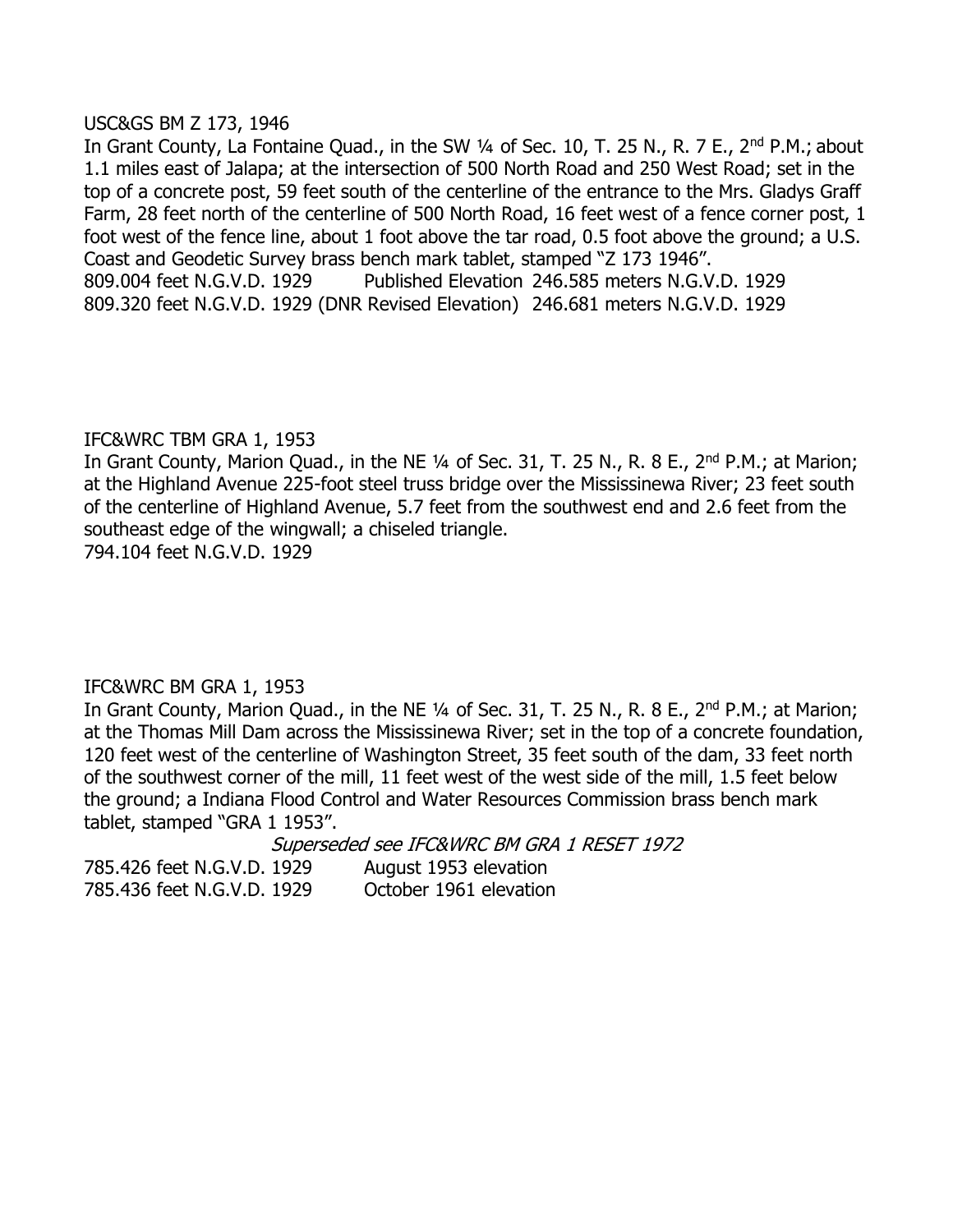#### IFC&WRC BM GRA 1 RESET 1972

In Grant County, Marion Quad., in the NE 1/4 of Sec. 31, T. 25 N., R. 8 E., 2<sup>nd</sup> P.M.; at Marion; 1.15 miles north along Washington Street from the Courthouse in Marion, at the Thomas Mill Dam across the Mississinewa River; set in the top of the abandoned concrete mil race, 110 feet west of the centerline of Washington Street, 3.0 feet south of the northwest corner of the mill building, 0.5 foot west of the west face of the building, 8 feet south of the extended centerline of the dam; a Indiana Flood Control and Water Resources Commission brass bench mark tablet, stamped "GRA 1 RESET 1972". 785.191 feet N.G.V.D. 1929

### ISHC BM F-5 Grant

In Grant County, Marion Quad., in the SW 1/4 of Sec. 5, T. 24 N., R. 8 E., 2<sup>nd</sup> P.M.; at Marion; at the State Road 18, (Third Street) Bridge over the Mississinewa River; set in the top of the west end of the north concrete curbing, 16.3 feet north of the centerline of the highway, 15.4 feet east of the west face of the curbing, 0.8 foot above the level of the highway; a Indiana State Highway Commission brass bench mark tablet, stamped "F-5 GRANT." 809.711 feet N.G.V.D. 1929

# IFC&WRC BM GRA 2, 1953

In Grant County, Marion Quad., in the SW 1/4 of Sec. 5, T. 24 N., R. 8 E., 2<sup>nd</sup> P.M.; at Marion; at the State Road 18, (Third Street) 325 foot concrete arch bridge over the Mississinewa River; set in the top of the southwest wingwall, 17.0 feet south of the centerline of the highway, 5 feet south of the south edge of the south concrete guardrail; a Indiana Flood Control and Water Resources Commission brass bench mark tablet, stamped "GRA 2 RESET 1972".

Superseded see IFC&WRC BM GRA 2 RESET 1972

804.075 feet N.G.V.D. 1929 August 1953 elevation 804.011 feet N.G.V.D. 1929 October 1961 elevation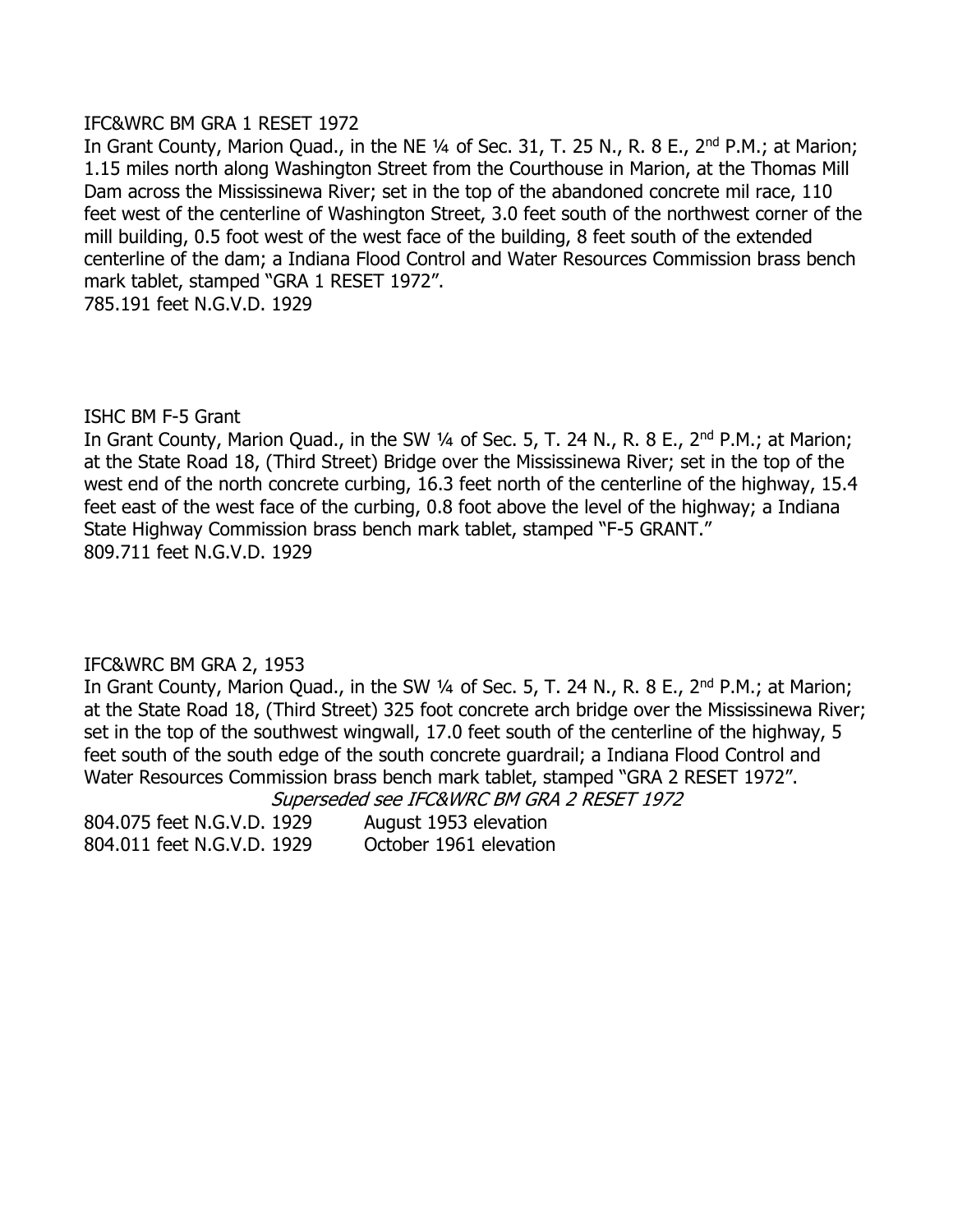#### IFC&WRC BM GRA 2 RESET 1972

In Grant County, Marion Quad., in the SW 1/4 of Sec. 5, T. 24 N., R. 8 E., 2<sup>nd</sup> P.M.; at Marion; at the State Road 18, (Third Street) Bridge over the Mississinewa River; set in the top of the north end of the west bridge abutment, 18.7 feet north of the centerline of the highway, 2.6 feet below the level of the road, 3.8 feet west of the east face of the abutment; a Indiana Flood Control and Water Resources Commission brass bench mark tablet, stamped "GRA 2 RESET 1972".

806.181 feet N.G.V.D. 1929

USC&GS BM H 5

In Grant County, Marion Quad., in the NE 1/4 of Sec. 7, T. 24 N., R. 8 E., 2<sup>nd</sup> P.M.; at Marion; at the New York Central Railroad (Conrail) station; set in the south wall of the station, about 1.2 feet above the ground; a U.S. Coast and Geodetic Survey bench mark tablet, stamped "ELEV 805.812 FT. H 5".

805.763 feet N.G.V.D. 1929 245.597 meters N.G.V.D. 1929

ISHC BM GRA G 28

In Grant County, Gas City Quad., in the NE 1/4 of Sec. 18, T. 23 N., R. 9 E., 2<sup>nd</sup> P.M.; about 3.9 miles southeast of Gas City; 3.4 miles east along State Road 22 from the City Hall in Gas City to the Interstate 69 interchange, thence south to the I-69 overpass bridge over 700 South Road; set in the top of the south end of the west guardrail base of the southbound bridge, 18 feet west of the centerline of the highway, 0.9 foot above the highway, 0.2 foot north of the south end of the guardrail; a Indiana State Highway Commission brass bench mark tablet, stamped "GRA G 28". 863.264 feet N.G.V.D. 1929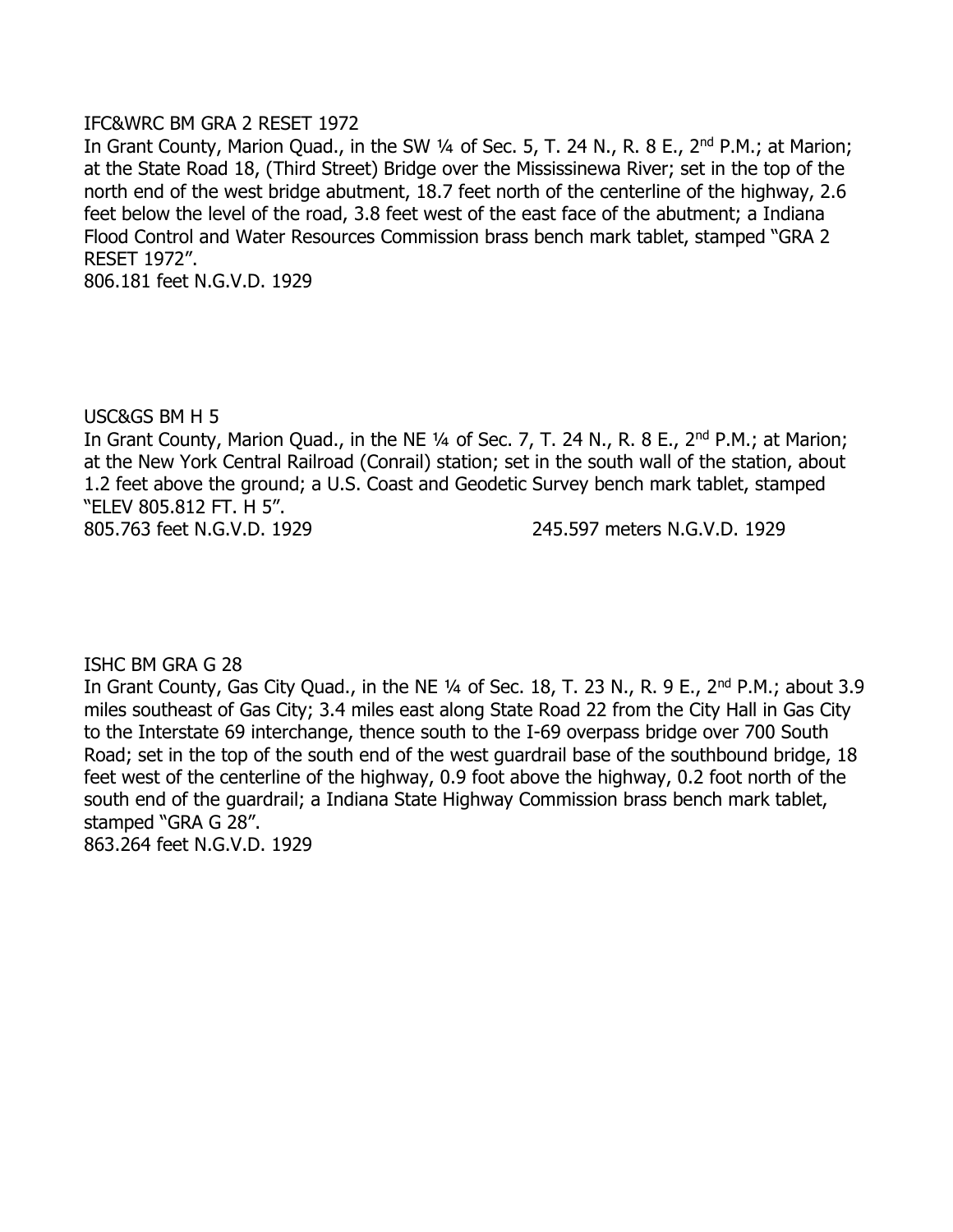#### ISHC BM GRA G 29

In Grant County, Gas City Quad., in the SE 1/4 of Sec. 7, T. 23 N., R. 9 E., 2<sup>nd</sup> P.M.; about 4.1 miles southeast of Gas City; at the I-69 Bridge over the Mississinewa River; set in the top of the south end of the west bridge curbing of the south-bound bridge, 1.7 feet west of the centerline of the highway, 6.8 feet north of the south end of the bridge curbing, 0.8 foot above the highway; a Indiana State Highway Commission brass bench mark tablet, stamped "GRA G 29".

Recovered – 07/09/1986 BG, TJ, and SY

846.660 feet N.G.V.D. 1929

#### DNR TBM LCPD 1, 2002

In Grant County, Marion Quad., in the NW  $\frac{1}{4}$  of Sec. 25, T. 25 N., R. 7 E., 2<sup>nd</sup> P.M.;; about 3 miles northwest of Marion; about 1.45 miles north along State Road 15 from its intersection with State Road 9 to Childmyer Road; thence northwest on Childmyer Road about 250 feet to the first power pole west of the Childmyer Road bridge over Little Crane Pond Ditch; set in the east side of power pole # GR 27 C 165, 49 feet northwest of the northwest end of the downstream wooden guardrail where it intersects the ground, 31 feet northwest of the northwest end of the upstream wooden guardrail where it intersects the ground, 14 feet northeast of the centerline of Childmyer Road, about 1.9 feet above the ground; a railroad spike driven through an aluminum tag, stamped "IDNR TBM LCPD 1 2002".

GPS Elevation

802.04 feet N.A.V.D. 1988

### IDOH BM GRA G 49

In Grant County, Sweetser Quad., in the NE 1/4 of Sec. 3, T. 24 N., R. 6 E., 2<sup>nd</sup> P.M.; about 0.8 mile south of Mier; at the State Road 13 bridge over Pipe Creek; set in the top of the southwest concrete abutment of the bridge, 24.3 feet west of the centerline of the road, 3.9 feet south of the north end of the abutment and the expansion joint of the bridge, 1.2 feet west of the west metal guardrail of the bridge, 1.0 foot north of the south face of the abutment, 0.6 foot west of the east face of the abutment, 0.6 foot east of the west face of the abutment, level with the top of the concrete bridge deck; a Indiana Department of Highways bench mark tablet, stamped "GRA G 49".

3 rd Order

812.131 feet N.G.V.D. 1929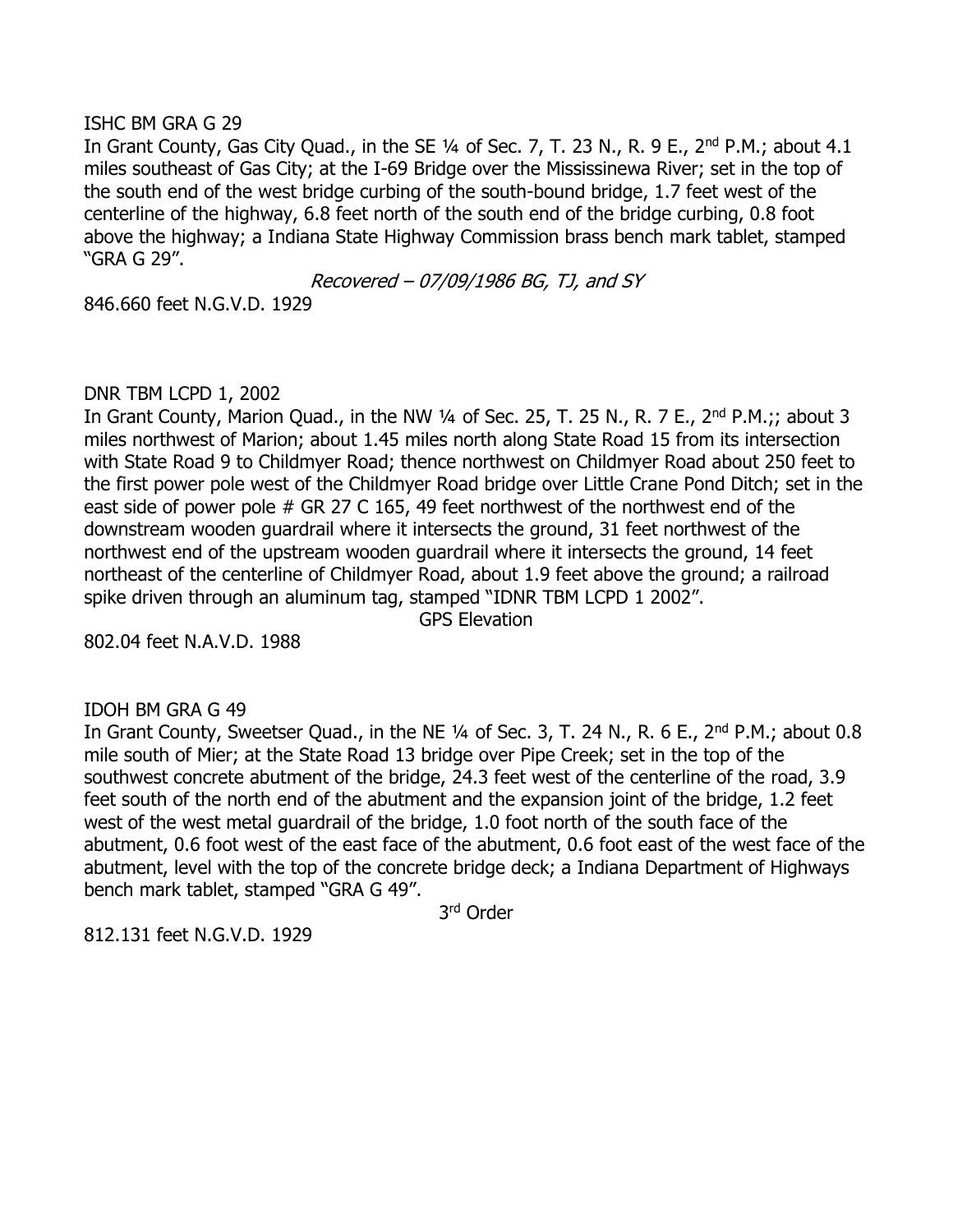#### DNR TBM GRANTCO 1, 2004

In Grant County, Sweetser Quad., in the NW 1/4 of Sec. 28, T. 25 N., R. 6 E., 2<sup>nd</sup> P.M.; about 0.5 mile north-northeast of Converse; at the 1100 East Road (Miami/Grant County Line Road) bridge over Pipe Creek; set in the top of the southeast concrete abutment of the bridge, 13.5 feet east of the centerline of the road, 9.7 feet north of the south end of the abutment, 5.7 feet above the old concrete bridge seat, 2.0 feet north of the south end of the concrete bridge deck, 1.3 feet southwest of the northeast corner of the abutment, 1.0 foot south of the north face of the abutment, 0.95 foot west of the north east of the abutment, 0.9 foot east of the metal guardrail and the east face of the concrete bridge deck, level with the top of the concrete bridge deck; a cut triangle.

3 rd Order

801.176 feet N.G.V.D. 1929

### DNR TBM GRANTCO 2, 2004

In Grant County, Sweetser Quad., in the SE 1/4 of Sec. 28, T. 25 N., R. 6 E., 2<sup>nd</sup> P.M.; about 0.75 mile northeast of Converse; at the 900 West Road bridge over Pipe Creek; set in the top of the northwest corner of the concrete bridge deck, 10.4 feet west of the centerline of the road, 2.4 feet south of the north end of the concrete bridge deck, 2.25 feet above the north concrete bridge seat and the bottom of the concrete bridge deck, 1.9 feet southeast of the southeast corner of the north most metal "I" beam guardrail support post on the concrete bridge deck, 1.55 feet east of the west face of the concrete bridge deck, about a foot below the centerline of the asphalt road; a cut triangle.

3 rd Order

807.794 feet N.G.V.D. 1929

### DNR TBM GRANTCO 3, 2004

In Grant County, Sweetser Quad., in the NE 1/4 of Sec. 34, T. 25 N., R. 6 E., 2<sup>nd</sup> P.M.; about 0.1 mile west of Mier; at the 165 North Road bridge over Pipe Creek; set in the top of the northeast corner of the concrete bridge deck, 11.5 feet north of the centerline of the road, 8.7 feet east of the west face of the concrete bridge seat, 6.9 feet east of a cut expansion joint in the bridge deck, 3.5 feet west of the east end of the concrete bridge deck and the west end of the asphalt road, 0.9 foot south of the north face of the concrete bridge deck; a cut triangle.

3 rd Order

812.528 feet N.G.V.D. 1929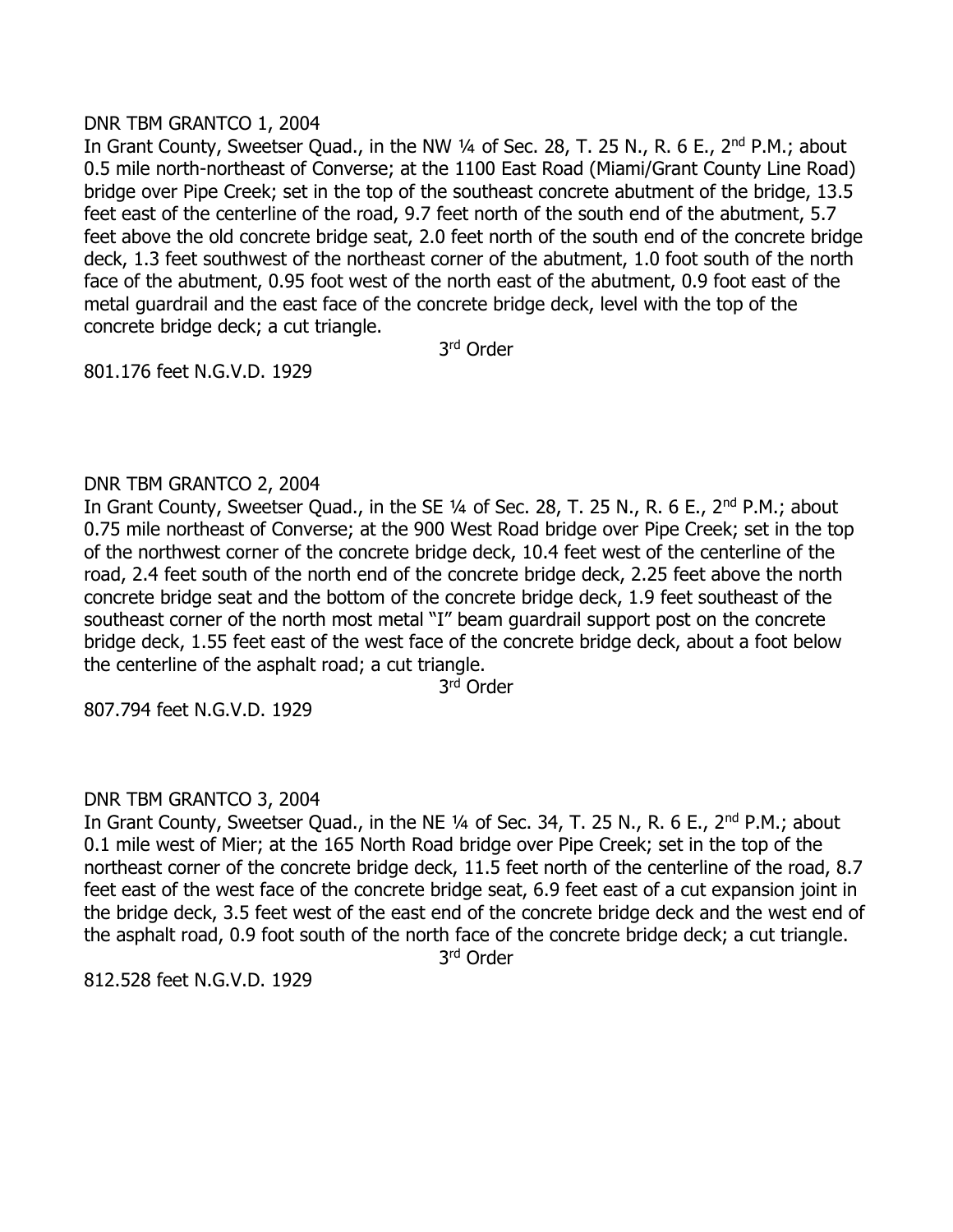#### DNR TBM GRANTCO 4, 2004

In Grant County, Sweetser Quad., in the SE 1/4 of Sec. 34, T. 25 N., R. 6 E., 2<sup>nd</sup> P.M.; about 0.4 mile southwest of Mier; at the State Road 18 bridge over Pipe Creek; set in the top of the southwest concrete abutment of the bridge, 23.0 feet south of the centerline of the road, 14.5 feet east of the west end of the abutment, 0.7 foot northwest of the southeast corner of the abutment, 0.6 foot west of the east edge of the abutment and the expansion joint of the bridge, 0.5 foot above the centerline of the bridge, 0.4 foot north of the south face of the abutment; a cut triangle.

3 rd Order

812.456 feet N.G.V.D. 1929

### DNR TBM GRANTCO 5, 2004

In Grant County, Sweetser Quad., in the NE 1/4 of Sec. 3, T. 24 N., R. 6 E., 2<sup>nd</sup> P.M.; about 0.65 mile south-southwest of Mier; at the 100 North Road bridge over Pipe Creek; set in the top of the southwest corner of the concrete bridge deck, 12.4 feet south of the centerline of the bridge, 3.5 feet east of the west end of the concrete bridge deck, 1.45 feet northeast of the northeast corner of the west most metal "I" beam support post on the bridge deck for the south metal guardrail of the bridge, 0.6 foot north of the south face of the concrete bridge deck; a cut triangle.

3 rd Order

810.036 feet N.G.V.D. 1929

### DNR TBM GRANTCO 6, 2004

In Grant County, Sweetser Quad., in the NE 1/4 of Sec. 28, T. 25 N., R. 6 E., 2<sup>nd</sup> P.M.; about 1.0 mile northeast of Converse; at the intersection of 900 West Road and 300 North Road; set in the south side of power pole  $#$  GR 23/137 with a guy wire to the south, about 275 feet west of the centerline of 900 West Road, 15.0 feet south of the centerline of 300 North Road, 2.2 feet north of the guy wire anchor, 0.8 foot above the ground, about 0.5 foot below the centerline of 300 North Road; a railroad spike driven through an aluminum tag, stamped "IDNR TBM GRANTCO 6 2004".

3 rd Order

822.077 feet N.G.V.D. 1929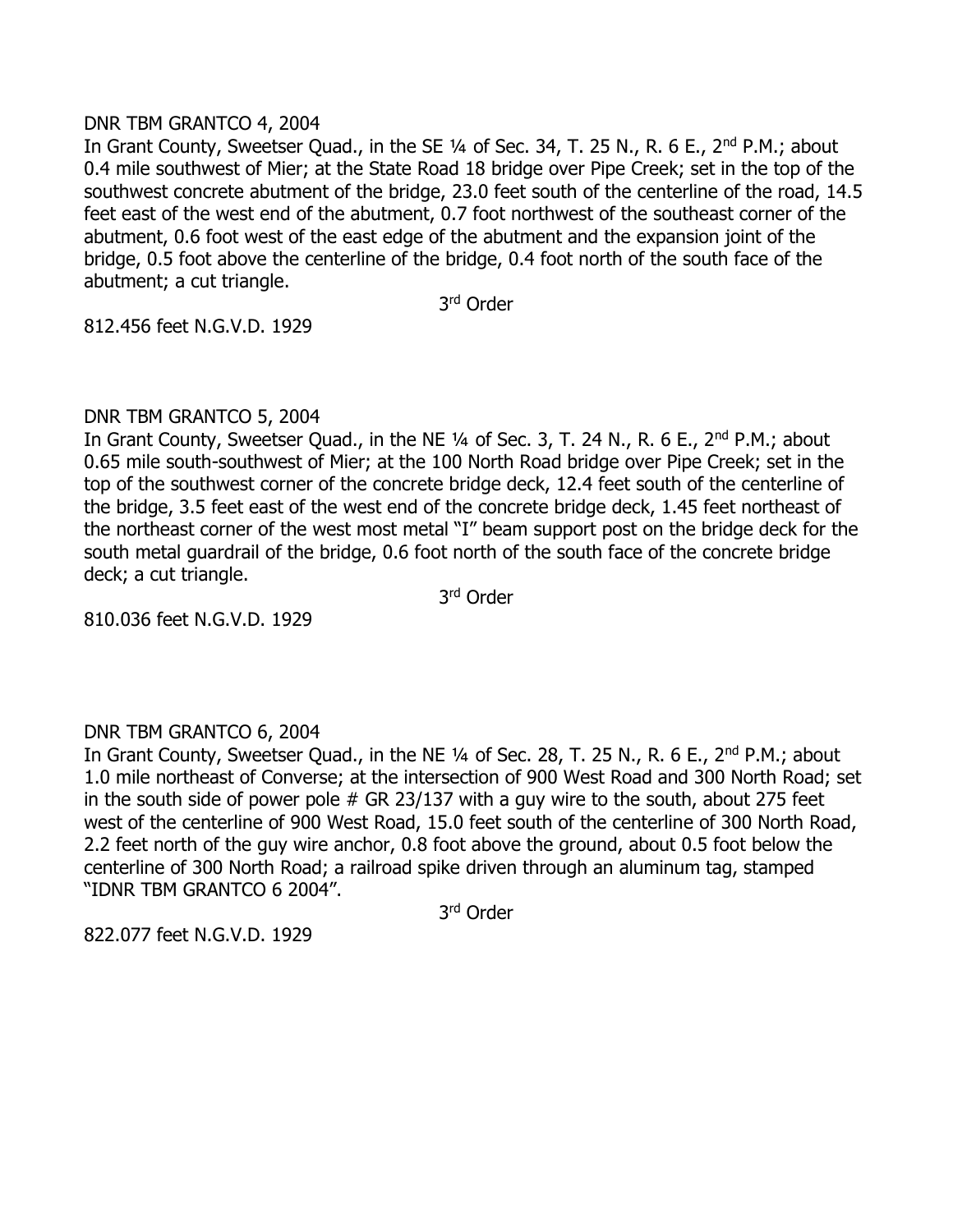#### DNR TBM GRANTCO 7, 2004

In Grant County, Sweetser Quad., in the SW 1/4 of Sec. 21, T. 25 N., R. 6 E., 2<sup>nd</sup> P.M.; about 1.0 mile north of Converse; about 0.5 mile north along 1100 East Road (Miami/Grant County Line Road) to the Rainbow Christian Camp (# 3522) and a metal manhole cover on the east side of the road; set on the north side of the manhole, 90.0 feet north of the centerline of the gravel entrance to the camp, 62.2 feet northeast of and across the road from power pole # 219/563/2146, 56.6 feet northeast of the "Whale" mailbox post (# 3522), 28.0 feet east of the centerline of the road, 10.5 feet south of a 22 inch Oak tree, 0.1 foot above the ground, about level with the centerline of the road; a cut "V".

3 rd Order

801.897 feet N.G.V.D. 1929

#### DNR TBM GRANTCO 8, 2004

In Grant County, Sweetser Quad., in the NW 1/4 of Sec. 22, T. 24 N., R. 6 E., 2<sup>nd</sup> P.M.; about 1.0 mile northwest of Swayzee; at the 200 South Road bridge over Taylor Creek; set in the top of the southeast concrete wingwall, 10.5 feet south of the centerline of the road, 3.6 feet above the concrete bridge seat, 1.0 foot southwest of the southeast corner of the south concrete guardrail of the bridge, 0.7 foot south of the south face of the south concrete guardrail, 0.3 foot northeast of the southwest face of the wingwall, about level with the road; a cut triangle.

3 rd Order

851.349 feet N.G.V.D. 1929

### DNR TBM GRANTCO 9, 2005

In Grant County, Gas City Quad., in the SE 1/4 of Sec. 8, T. 23 N., R. 9 E., 2<sup>nd</sup> P.M.; about 4.0 miles southeast of Gas City; at the 700 South Road bridge over Mississinewa River; set in the top of the northeast corner of the west concrete bridge approach, 19.3 feet east of the west end of the concrete bridge approach, 12.0 feet north of the centerline of the road, 1.3 feet southwest of the northeast corner of the concrete bridge approach and the northwest corner of the concrete bridge deck, 1.2 feet west of the east end of the concrete bridge approach and the west end of the concrete bridge deck, 0.6 foot south of the north face of the concrete bridge approach, level with the top of the concrete bridge deck; a cut triangle.

3 rd Order

839.956 feet N.G.V.D. 1929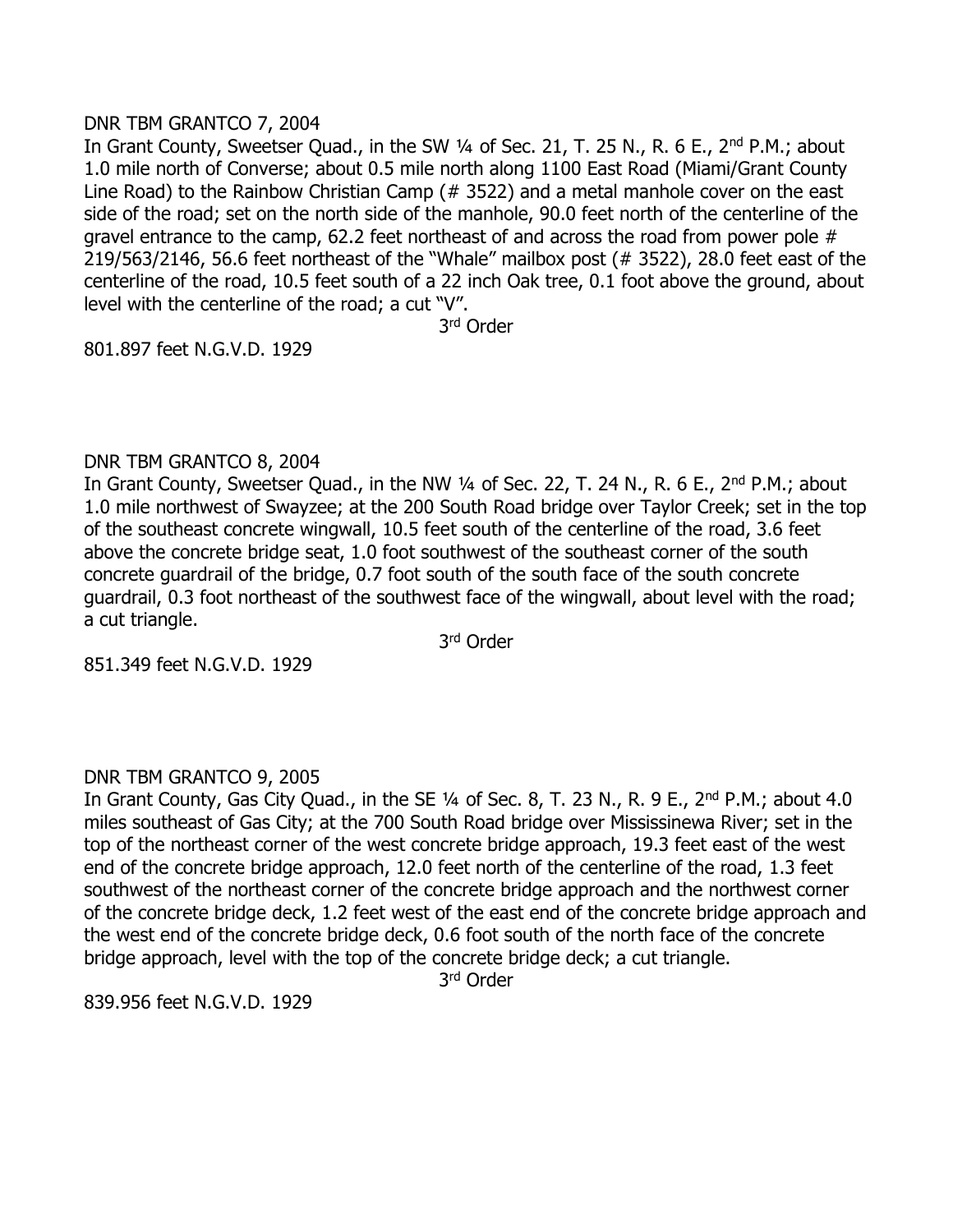DNR TBM MSS 1, 1988

In Grant County, Marion Quad., in the SE 1/4 of Sec. 21, T. 24 N., R. 8 E., 2<sup>nd</sup> P.M.; at Marion; at the Conrail Railroad bridge over Mississinewa River; set in the top of the base of a signal box, 18.0 feet northeast of the northeast rail, 9.0 feet north of the north face of the concrete retaining wall of the bridge, 1.0 foot above the ground; a filed "+" on top of a anchor bolt. 3 rd Order

822.909 feet N.G.V.D. 1929

### DNR TBM MSR 7 - 070386

In Grant County, Van Buren Quad., in the SE 1/4 of Sec. 16, T. 24 N., R. 8 E., 2<sup>nd</sup> P.M.; at Marion; at the 200 South Road (38<sup>th</sup> Street) bridge over Mississinewa River; set in the top of the northwest concrete wingwall of the bridge; a cut triangle. 812.771 feet N.G.V.D. 1929

DNR TBM MSS 2, 1988

In Grant County, Fairmount Quad., in the NW  $\frac{1}{4}$  of Sec. 33, T. 24 N., R. 8 E., 2<sup>nd</sup> P.M.; at Jonesboro; at the US 35/State Road 22 bridge over Mississinewa River; set in the top of the southwest corner of the concrete guardrail of the bridge, 32.0 feet southwest of the centerline of the road, 1.6 feet above the sidewalk; a chiseled triangle.

Destroyed - 05/18/2005 LJC

830.620 feet N.G.V.D. 1929

DNR TBM MSS 3, 1988

In Grant County, Hartford City West Quad., in the SW 1/4 of Sec. 34, T. 23 N., R. 9 E., 2<sup>nd</sup> P.M.; at Matthews; at the 900 East Road bridge over Mississinewa River; set in the top of the northwest corner of the southwest concrete abutment of the bridge, 16.0 feet northwest of the centerline of the road, 11.0 feet southwest of the northeast face of the abutment, level with the road; a chiseled line forming a triangle.

3 rd Order

852.570 feet N.G.V.D. 1929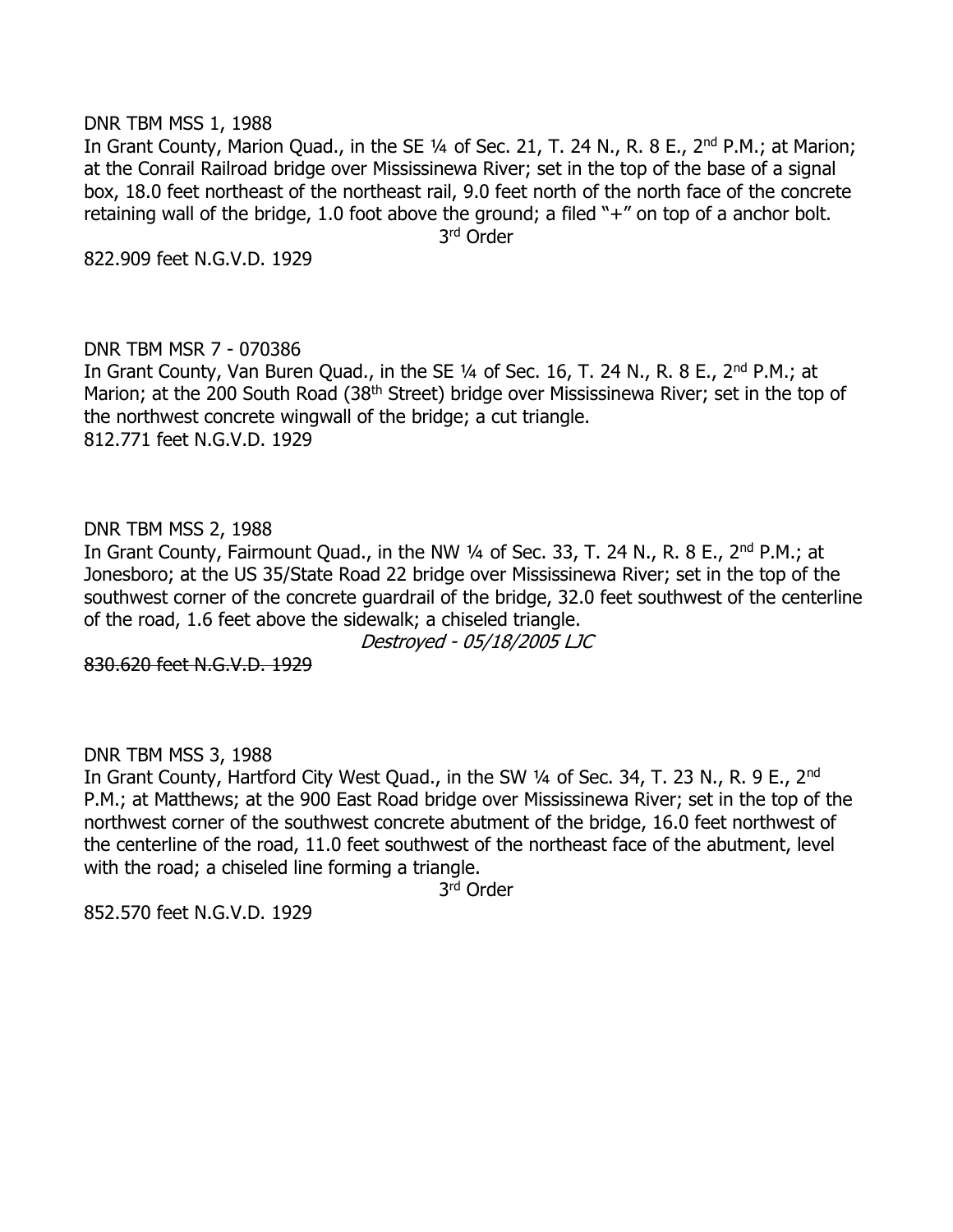#### DNR TBM MSS 4, 1988

In Grant County, Wheeling West Quad., in the NW 1/4 of Sec. 12, T. 22 N., R. 9 E., 2<sup>nd</sup> P.M.; about 0.7 mile northeast of Wheeling; at the 375 West Road 200-foot two-span steel truss bridge over Mississinewa River; set in the side of a 36-inch Cottonwood tree, 68.0 feet east of the centerline of the road, in line with the south end of the bridge, 2.0 feet above the ground; a railroad spike driven through a aluminum tag, stamped "DNR TBM MSS 4 1988".

3 rd Order

846.172 feet N.G.V.D. 1929

# DNR TBM MSR 6-050786

In Grant County, Wheeling West Quad., in the NW  $\frac{1}{4}$  of Sec. 12, T. 22 N., R. 9 E., 2<sup>nd</sup> P.M.; about 0.7 mile northeast of Wheeling; at the 375 West Road 200-foot two-span steel truss bridge over Mississinewa River; set in the west side of power pole # 96, 45.5 feet south of the south end of the bridge, 23 feet east of the centerline of the road, 1.5 feet above the ground; a railroad spike.

3 rd Order

854.862 feet N.G.V.D. 1929

### SHCOI BM GRA G 37

In Grant County, Gas City Quad., in the SE 1/4 of Sec. 21, T. 23 N., R. 9 E., 2<sup>nd</sup> P.M.; about 2.0 miles north of Matthews; at the State Road 26 bridge over the Mississinewa River; set in the top of the northwest concrete abutment of the bridge, 24.0 feet north of the centerline of the road, 10.2 feet west of the east end of the abutment, 5.9 feet west of the northwest corner of the concrete bridge deck, 0.9 foot east of the west end of the abutment, 0.6 foot south of the north face of the abutment, 0.6 foot north of the south face of the abutment, about 0.2 foot below the concrete bridge deck; a State Highway Commission of Indiana Survey bench mark disk, stamped "GRA G 37".

3 rd Order

855.135 feet N.G.V.D. 1929

### IDOT BM F 66 GRA

In Grant County, Fairmount Quad., in the NW 1/4 of Sec. 33, T. 24 N., R. 8 E., 2<sup>nd</sup> P.M.; at Jonesboro; at the U.S. 35/State Road 22 bridge over the Mississinewa River; set in the top of the west end of the north concrete guardrail of the bridge, 45.0 feet north of the centerline of the concrete median of the bridge, 4.6 feet east of the west end of the concrete guardrail, 2.8 feet above the north concrete sidewalk, 1.4 feet west of the east end of the northwest metal guardrail of the bridge, 0.35 foot south of the north face of the north concrete guardrail, 0.35 foot north of the south face of the north concrete guardrail; a Indiana Department of Transportation bench mark tablet, stamped "F 66 GRA".

3 rd Order

831.964 feet N.G.V.D. 1929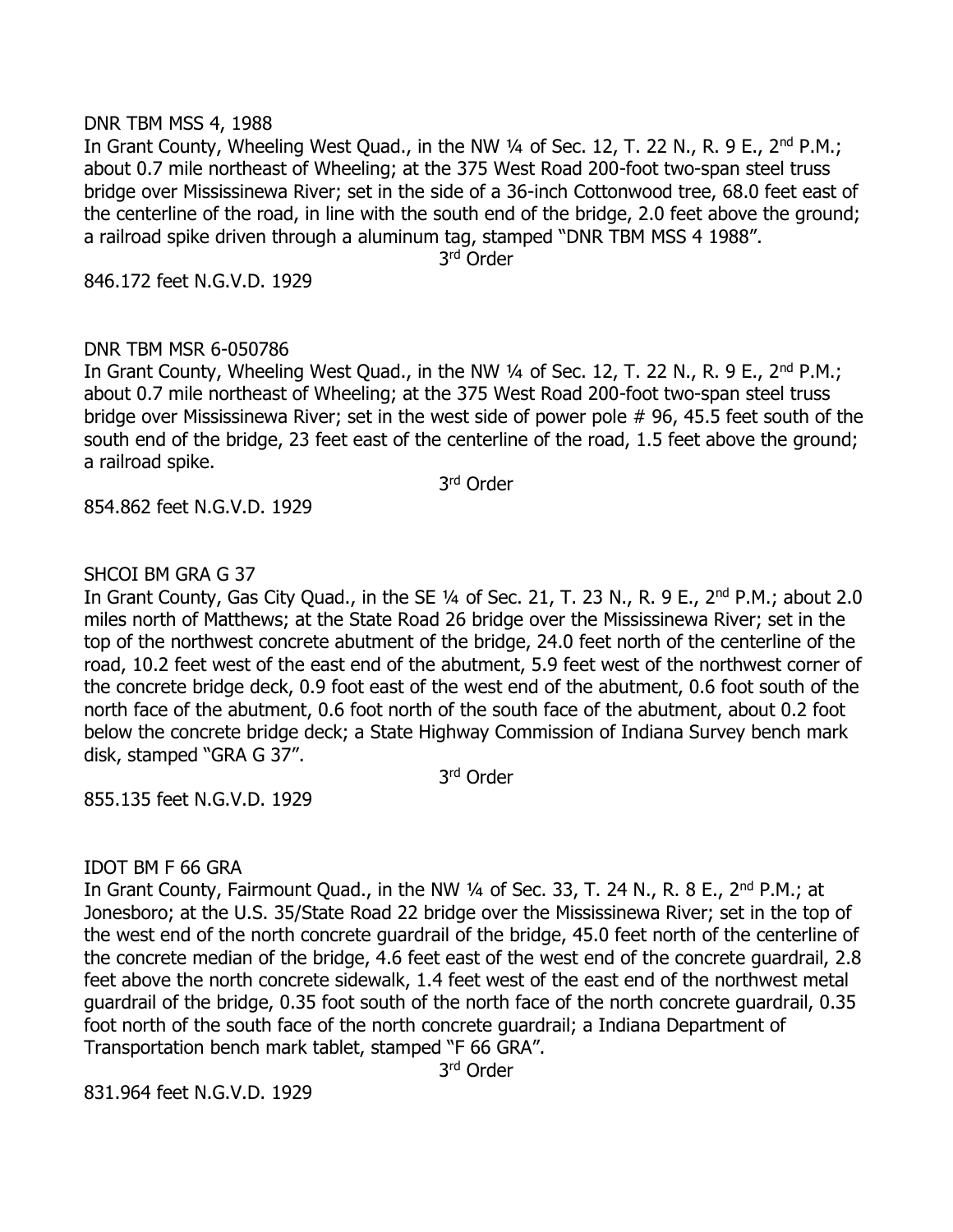#### SHCOI BM GRA F 32

In Grant County, Gas City Quad., in the NE 1/4 of Sec. 4, T. 23 N., R. 8 E., 2<sup>nd</sup> P.M.; at Gas City; at the  $10<sup>th</sup>$  Street bridge over the Mississinewa River; set in the top of the northwest concrete abutment of the bridge, 24.0 feet north of the centerline of the road, 1.3 feet North of the steel guardrail of the bridge, 0.8 foot west of the expansion joint of the bridge, 0.8 foot south of the north face of the abutment, about level with the road; a State Highway Commission of Indiana Survey B.M. disk, stamped "GRA F 32".

3 rd Order

828.024 feet N.G.V.D. 1929

#### IDOT BM F 63 GRA

In Grant County, Marion Quad., in the SW 1/4 of Sec. 13, T. 25 N., R. 7 E., 2<sup>nd</sup> P.M.; about 2.0 miles northwest of Marion; at the State Road 15 bridge over the Mississinewa River; set in the top of the concrete bridge deck, 36.0 feet south of the south edge of the expansion joint, 21.1 feet east of the centerline of State Road 15, 1.9 feet east of the east side of the concrete guardrail, 1.6 feet north of the south end of the bridge, 1.1 feet west of the east edge of the bridge, about level with the road; a Indiana Department of Transportation bench mark disk, stamped "F 63 GRA".

GPS elevation

780.96 feet N.G.V.D. 1929

#### IDOT BM F 65 GRA

In Grant County, Marion Quad., in the SE 1/4 of Sec. 30, T. 25 N., R. 8 E., 2<sup>nd</sup> P.M.; at Marion; at the State Road 9/37 six-span concrete bridge over the Mississinewa River; set in the top of the east concrete abutment of the bridge, 23.0 feet southeast of the centerline of State Road 9/37, 15.2 feet southwest of the northeast end of the concrete guardrail of the bridge, 11.3 feet southwest of the southwest end of the east metal guardrail of the bridge, 7.2 feet northeast of the southwest end of the east concrete abutment of the bridge, 1.8 feet southwest of the northeast end of the east concrete abutment of the bridge, 0.7 foot southeast of the southeast face of the concrete guardrail, 0.6 foot northwest of the southeast face of the concrete abutment, level with the concrete bridge deck; a Indiana Department of Transportation bench mark disk, stamped "F 65 GRA".

3 rd Order

798.126 feet N.G.V.D. 1929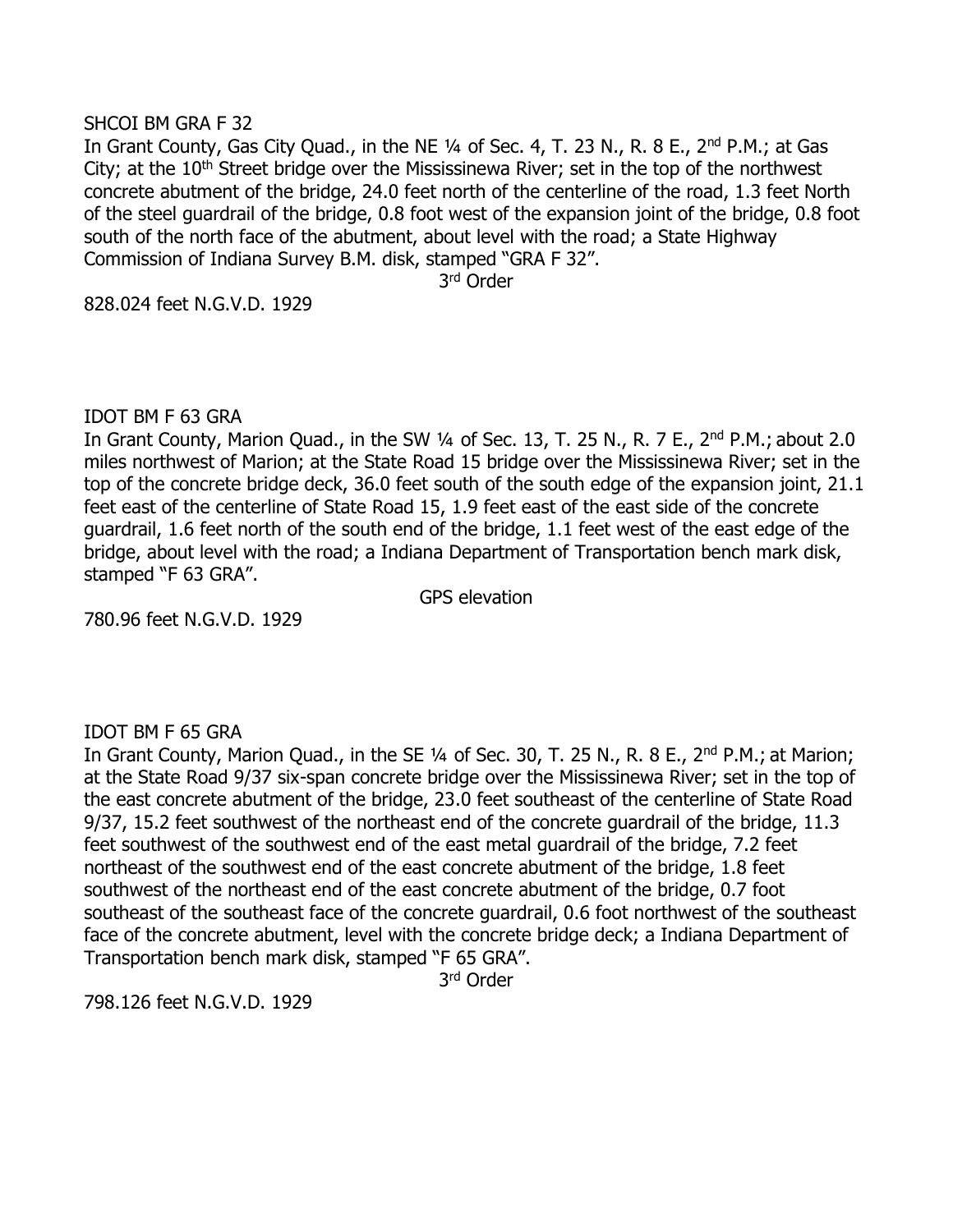#### DNR TBM MRBB 1, 1999

In Grant County, Marion Quad., in the NE 1/4 of Sec. 6, T. 24 N., R. 8 E., 2<sup>nd</sup> P.M.; at Marion; at the Bronson Street bridge over the Mississinewa River; set in the top of the north end of the east concrete handrail of the bridge, 19.3 feet east of the centerline of Bronson Street, 10.4 feet northwest of a power pole, 3.2 feet above the sidewalk, 2.0 feet south of the north end of the concrete handrail, 0.8 foot west of the east face of the handrail; a chiseled triangle. 3 rd Order

804.805 feet N.G.V.D. 1929

### SHCOI BM F 25 GRA

In Grant County, Marion Quad., in the SW 1/4 of Sec. 5, T. 24 N., R. 8 E., 2<sup>nd</sup> P.M.; at Marion; at the State Road west bound bridge over the Mississinewa River; set in the top of the west end of the north concrete sidewalk, 21.5 feet north of the centerline of the road, 15.0 feet east of the west end of the aluminum guardrail, 9.7 feet west of the west face of the west expansion joint of the bridge, 1.0 foot east of a notch in the sidewalk, 0.5 foot above the road, 0.3 foot south of the north face of the sidewalk; a State Highway Commission of Indiana bench mark tablet, stamped "F 25 GRA".

3 rd Order

809.803 feet N.G.V.D. 1929

### USCOE BM TT E 2, 1961

In Grant County, Marion Quad., in the SE 1/4 of Sec. 8, T. 24 N., R. 8 E., 2<sup>nd</sup> P.M.; at Marion; at the Pennsylvania Street bridge over the Mississinewa River; set in the top of the south end of the east concrete sidewalk of the bridge, 16.8 feet east of the centerline of the road, 4.4 feet south of the south expansion joint of the bridge, 4.1 feet north of a steel fence post, 2.2 feet east of the west face of the sidewalk, about 0.7 foot above the road; a U.S. Army Corp of Engineers disk stamped "TT E 2 1961".

3 rd Order

811.292 feet N.G.V.D. 1929

### ISHC BM GRA F 21

In Grant County, Marion Quad., in the SE 1/4 of Sec. 30, T. 25 N., R. 8 E., 2<sup>nd</sup> P.M.; at Marion; at the State Road 9/37 bridge over the Mississinewa River; set in the top of the southeast concrete abutment of the bridge, 17.2 feet southeast of the centerline of the road, 3.6 feet northeast of the southwest face of the abutment, 0.5 foot northwest of the southeast face of the abutment, 0.3 foot above the road; a Indiana State Highway Commission bench mark tablet, stamped "GRA F 21".

3 rd Order

798.576 feet N.G.V.D. 1929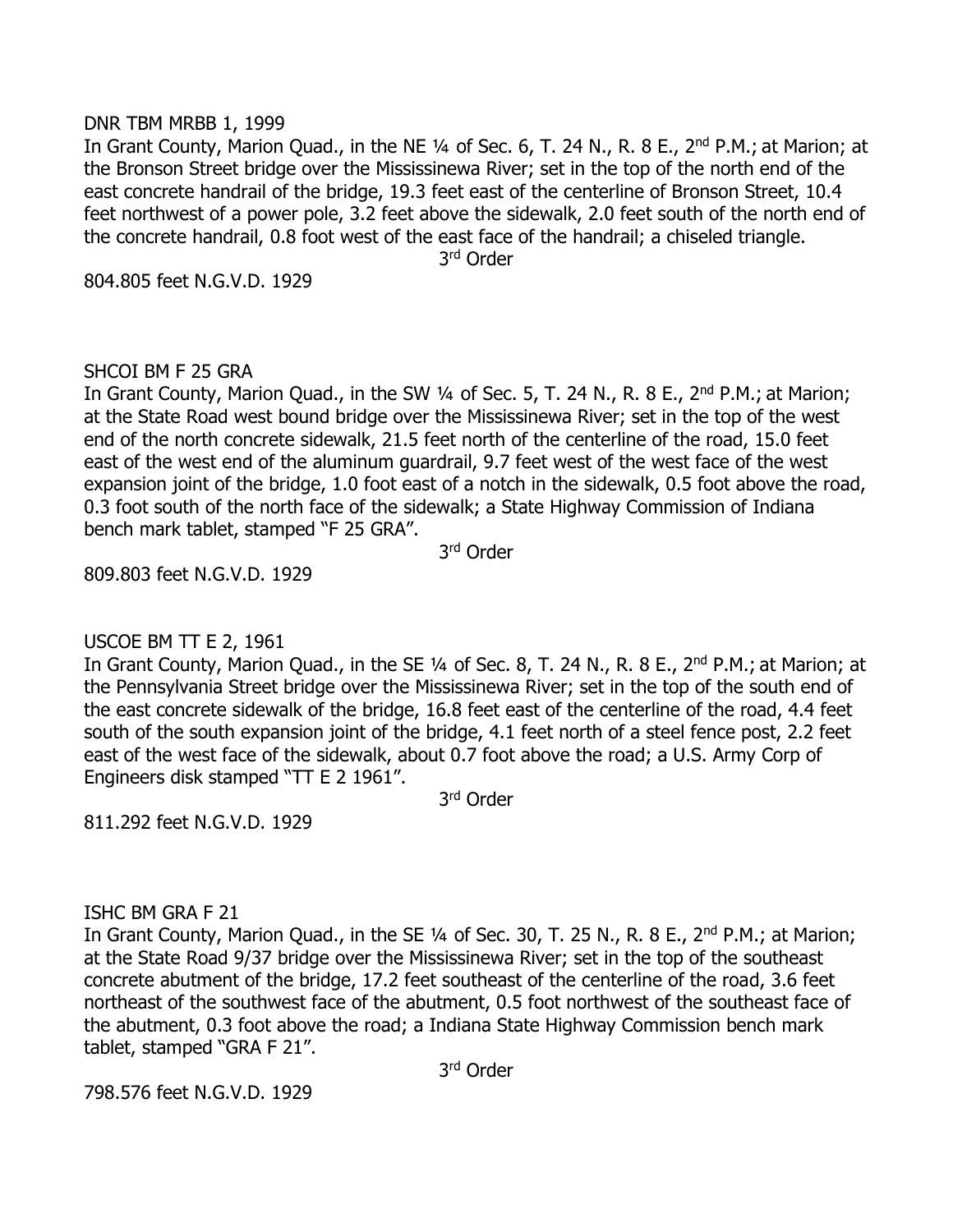#### DNR TBM GRA 101, 1992

In Grant County, Marion Quad., in the NW 1/4 of Sec. 21, T. 24 N., R. 8 E., 2<sup>nd</sup> P.M.; at Marion; at the Pennsylvania Railroad (Conrail) 275-foot two-track steel girder bridge over the Mississinewa River; set in the northwest face of a railroad tie on the top of the northwest concrete abutment of the bridge, 4.5 feet southwest of the southwest rail of the tracks, 0.6 foot below the rails, 0.5 foot above the top of the concrete abutment, 0.5 foot southwest of the northeast face of the railroad tie; a railroad spike driven through an aluminum tag, stamped "GRA 101 1992".

3 rd Order

823.083 feet N.G.V.D. 1929

### DNR TBM MISS 1, 1992

In Grant County, Gas City Quad., in the SE  $\frac{1}{4}$  of Sec. 7, T. 23 N., R. 9 E., 2<sup>nd</sup> P.M.; about 4.1 miles southeast of Gas City; at the I-69 south bound Bridge over the Mississinewa River; set in the north side of utility pole # GR 75/296, about 700 feet south of the southwest end of the bridge, about 150 feet northwest of the northwest end of the I-69 bridge over 200 South Road, 68.5 feet west of the centerline of the south bound lanes of I-69, 65.0 feet south of a natural gas pipeline marker, 1.5 feet west of a fence line, 1.0 foot above the ground; a railroad spike driven through an aluminum tag, stamped "MISS 1 1992".

3 rd Order

864.98 feet N.G.V.D. 1929

### DNR TBM MISS 2, 1992

In Grant County, Gas City Quad., in the SE  $\frac{1}{4}$  of Sec. 7, T. 23 N., R. 9 E., 2<sup>nd</sup> P.M.; about 4.1 miles southeast of Gas City; at the Mar Brook Campground, at the I-69 north bound Bridge over the Mississinewa River; set in the west side of utility pole # GR 75/394, about 500 feet north of the northeast end of the bridge, about 100 feet east of the centerline of the north bound lanes of I-69, 32.0 feet east of the centerline of a gravel campground road, 14.2 feet south of the centerline of a gravel campground road, 1.8 feet above the ground; a railroad spike driven through an aluminum tag, stamped "MISS 2 1992".

3 rd Order

827.88 feet N.G.V.D. 1929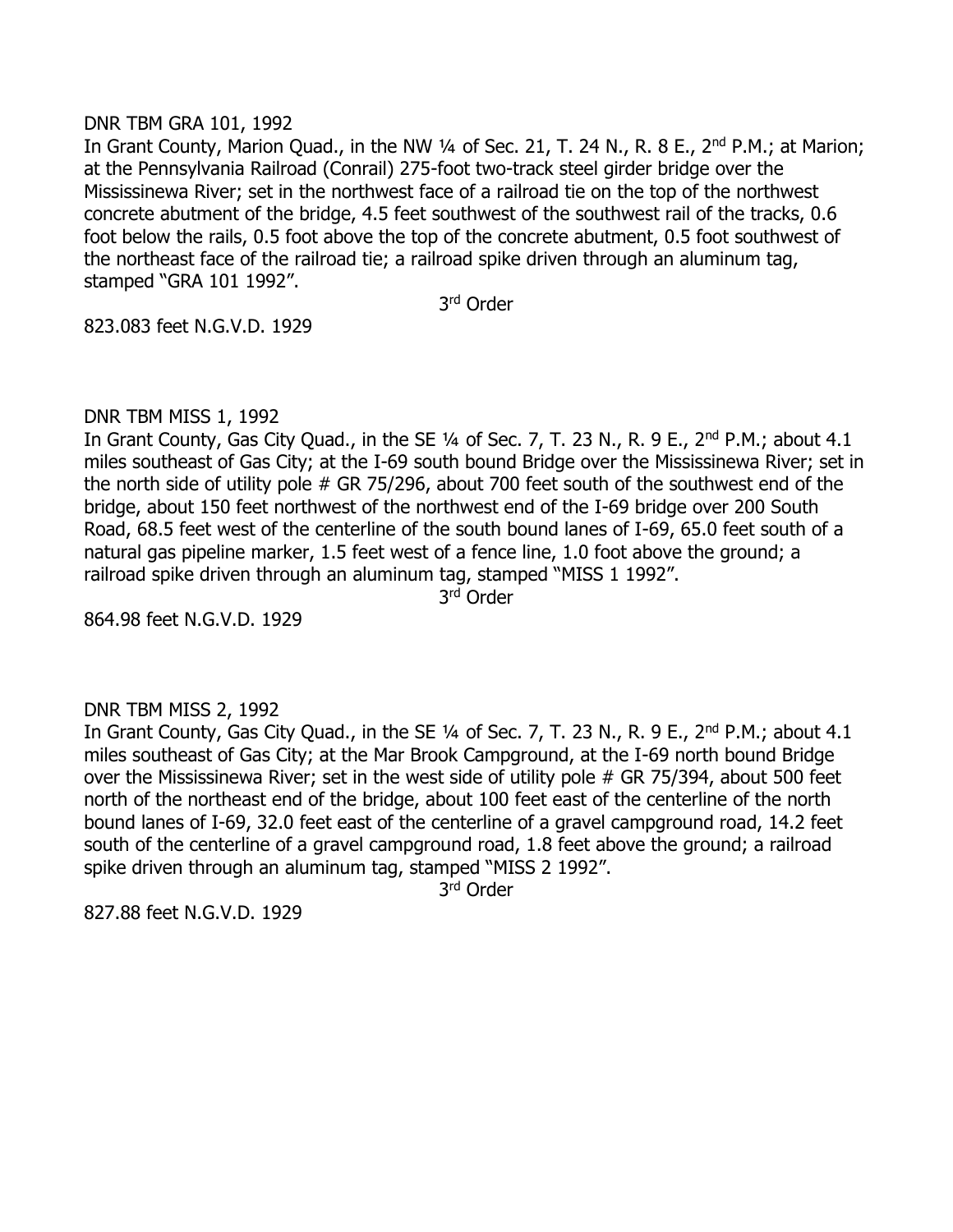#### DNR TBM BACK 1, 2006

In Madison County, Fairmount Quad., in the NE 1/4 of Section 7, T. 22 N., R. 8 E., 2<sup>nd</sup> P.M.; about 2.5 miles south of Fairmount; at the southeast corner of the 1200 South Road (Grant— Madison County Line Road) bridge over Back Creek; set on the top of an anchor bolt, 12.3 feet south of the centerline of 1200 South Road, 0.4 foot south of the south face of the wood curb, 0.95 foot north of the south end of the wood abutment, 0.9 foot below the top of the wood curb. A filed "X".

Corpscon GPS Elevation

868.25 feet N.G.V.D. 1929 **868.25** feet N.A.V.D. 1988

### DNR TBM BACK 2, 2006

In Grant County, Fairmount Quad., in the NE 1/4 of Section 6, T. 22 N., R. 8 E., 2<sup>nd</sup> P.M.; about 1.7 miles south of Fairmount; set in the southeast corner of the 1125 South Road bridge over Back Creek, 13 feet south of the centerline of the road, 1.1 feet north of the south end of the wood abutment, 0.9 foot below the top of the wood curb, 0.3 feet south of the south face of the wood curb; a filed "X" on top of an anchor bolt.

Corpscon GPS Elevation

867.76 feet N.G.V.D. 1929 867.30 feet N.A.V.D. 1988

# DNR TBM BACK 3, 2006

In Grant County, Fairmount Quad., in the SE 1/4 of Section 31, T. 23 N., R. 8 E., 2<sup>nd</sup> P.M.; about 1.3 miles south of Fairmount; set in the south end of the 1080 South Road (Farm Lane) 8.5-foot diameter CMP over Back Creek; 13 feet south of the centerline of the farm lane, 20.5 feet northeast of a "P.K." nail in a fence post; a filed "X" on top of a rivet.

Corpscon GPS Elevation

863.355 feet N.G.V.D. 1929 862.895 feet N.A.V.D. 1988

### DNR TBM BACK 4, 2006

In Grant County, Fairmount Quad., in the SE 1/4 of Section 31, T. 23 N., R. 8 E., 2<sup>nd</sup> P.M.; about 1 mile south of Fairmount; at the 1050 South Road bridge over Back Creek; set on the east end of the south concrete guardrail of the bridge, 13 feet south of the centerline of the road, 0.9 foot west of the east end of the concrete guardrail, 0.4 foot north of the south face of the guardrail, about 2.8 feet above the bridge deck; a chiseled triangle.

Corpscon GPS Elevation

869.36 feet N.G.V.D. 1929 868.90 feet N.A.V.D. 1988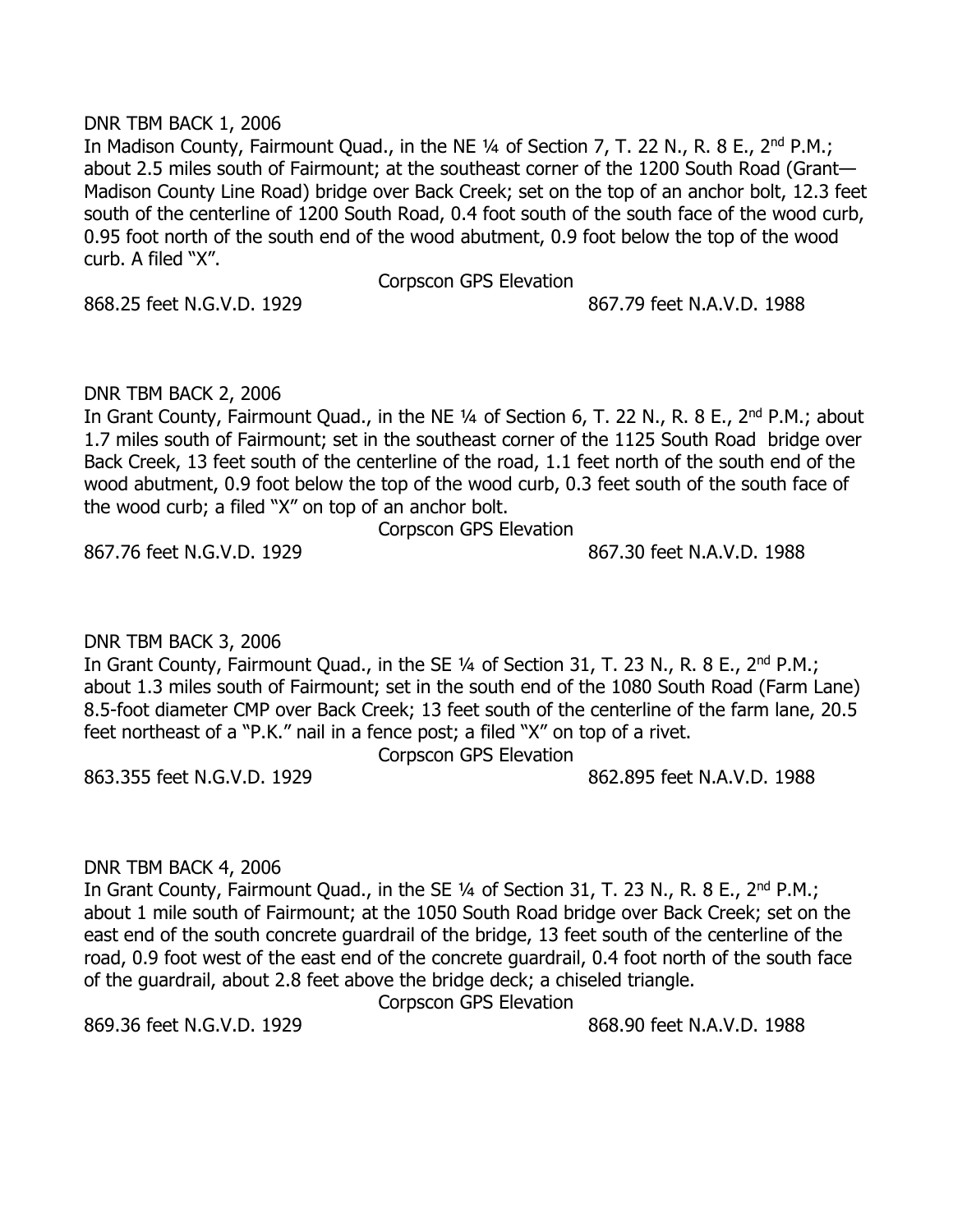#### IDOH BM GRA G 2

In Grant County, Fairmount Quad., in the SE 1/4 of Section 31, T. 23 N., R. 8 E., 2<sup>nd</sup> P.M.; about 1 mile south of Fairmount; at the 1050 South Road bridge over Back Creek; set in the west end of the northwest concrete abutment of the bridge, 15.5 feet north of the centerline of the road, 1.1 feet east of the west end of the concrete abutment, about level with the road; a Indiana Department of Highways bench mark tablet, stamped "GRA G 2".

Corpscon GPS Elevation

866.505 feet N.G.V.D. 1929 866.045 feet N.A.V.D. 1988

#### DNR TBM BACK 8, 2006

In Grant County, Fairmount Quad., in the NW 1/4 of Section 29, T. 23 N., R. 8 E., 2<sup>nd</sup> P.M.; at Fairmount; at the West Washington Street (950 South) bridge over Back Creek; set in the top of the northeast concrete wingwall of the bridge, 20 feet north of the centerline of the road, 5.1 feet north of the edge of the curb, 0.6 foot above the street, 0.5 foot east of the west face of the concrete wingwall of the bridge; a cut triangle.

Corpscon GPS Elevation

860.06 feet N.G.V.D. 1929 859.605 feet N.A.V.D. 1988

### DNR TBM BACK 5, 2006

In Grant County, Fairmount Quad., in the NW 1/4 of Section 29, T. 23 N., R. 8 E., 2<sup>nd</sup> P.M.; at Fairmount; at the 1<sup>st</sup> Street bridge over Back Creek; set on the top of the west end of the north concrete guardrail, 14 feet north of the centerline of the 1<sup>st</sup> Street, 10.5 feet west of the center of a gap in the concrete guardrail, 0.4 foot south of the north face of the guardrail, about 1.9 feet above the road; a chiseled cross.

Corpscon GPS Elevation

859.86 feet N.G.V.D. 1929 859.40 feet N.A.V.D. 1988

### DNR TBM BACK 7, 2006

In Grant County, Fairmount Quad., in the NW 1/4 of Section 29, T. 23 N., R. 8 E., 2<sup>nd</sup> P.M.; at Fairmount; at the 2<sup>nd</sup> Street bridge over Back Creek; set on the top of the southeast concrete abutment, 16.5 feet south of the centerline of the  $2<sup>nd</sup>$  Street, 6.3 feet north of the south end of the concrete abutment, 0.5 foot east of the west face of the abutment, about level with the bridge deck; a cut triangle.

858.49 feet N.G.V.D. 1929 **858.03** feet N.A.V.D. 1988

Corpscon GPS Elevation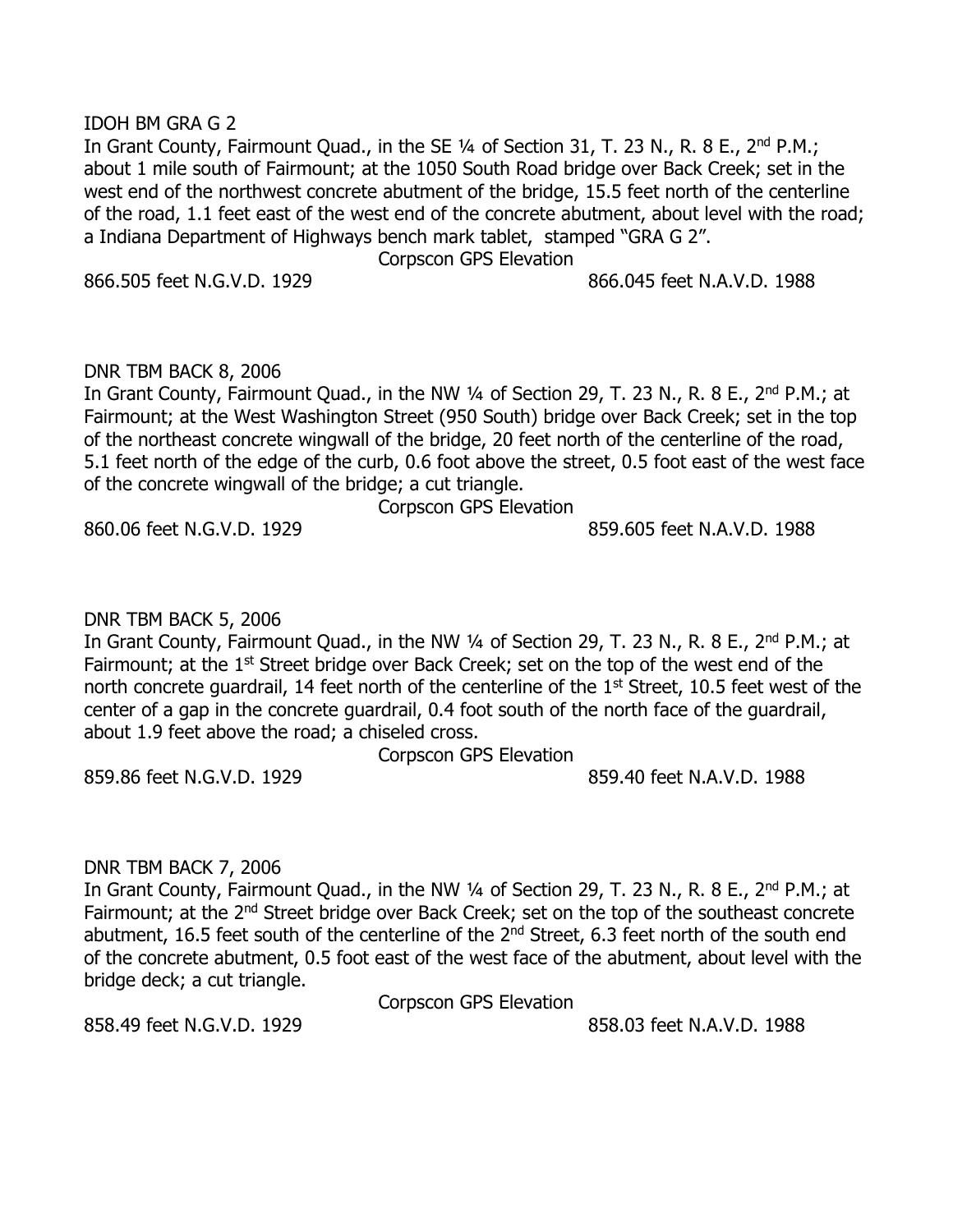#### DNR TBM BACK 6, 2006

In Grant County, Fairmount Quad., in the NW 1/4 of Section 29, T. 23 N., R. 8 E., 2<sup>nd</sup> P.M.; at Fairmount; at the 3<sup>rd</sup> Street bridge over Back Creek; set on the top of the northwest concrete abutment, 13.5 feet north of the centerline of the 3<sup>rd</sup> Street, 2.0 feet south of the north face of the concrete abutment, 0.9 foot northeast of the extended centerline of expansion joint, about level with the bridge deck; a cut triangle.

Corpscon GPS Elevation

857.495 feet N.G.V.D. 1929 857.035 feet N.A.V.D. 1988

### DNR TBM BACK 9, 2006

In Grant County, Fairmount Quad., in the NW 1/4 of Section 29, T. 23 N., R. 8 E., 2<sup>nd</sup> P.M.; at Fairmount; at the 4<sup>th</sup> Street bridge over Back Creek; set on the top of the southwest corner of concrete bridge, on top of a bolt, 13 feet south of the centerline of the 4<sup>th</sup> Street, 0.5 foot east of the west edge of concrete, 0.4 foot north of the guardrail; a filed cross. Corpscon GPS Elevation

857.68 feet N.G.V.D. 1929 857.23 feet N.A.V.D. 1988

# SHCOI BM GRA 0?2

In Grant County, Fairmount Quad., in the SW 1/4 of section 20, T. 23 N., R. 8 E., 2<sup>nd</sup> P.M.; at Fairmount; at the State Road 26 bridge over Back Creek; set on the northwest concrete abutment of the bridge, 21.5 feet north of the centerline of the State Road 26, 0.6 foot north of the north face of the concrete guardrail, 0.5 foot west of the east face of the abutment, 0.5 foot east of the west face of the abutment, about level with the road; a State Highway Commission of Indiana bench mark tablet, stamped "GRA 0?2" (very hard to read).

Corpscon GPS Elevation

859.06 feet N.G.V.D. 1929 858.61 feet N.A.V.D. 1988

### DNR TBM BACK 10, 2006

In Grant County, Fairmount Quad., in the NW 1/4 of Section 20, T. 23 N., R. 8 E., 2<sup>nd</sup> P.M.; about 1.5 miles north Fairmount; at the 800 South Road bridge over Back Creek; set on the top of the south end of the west concrete bridge seat, 12 feet south of the centerline of 800 South Road, 0.7 foot south of the south face of the concrete bridge deck, 0.9 foot west of the east face of the bridge seat, 0.8 foot east of the east face of concrete abutment, about 1.6 feet below the road, 0.4 foot north of the south face of the abutment; a cut triangle.

Corpscon GPS Elevation

851.651 feet N.G.V.D. 1929 851.205 feet N.A.V.D. 1988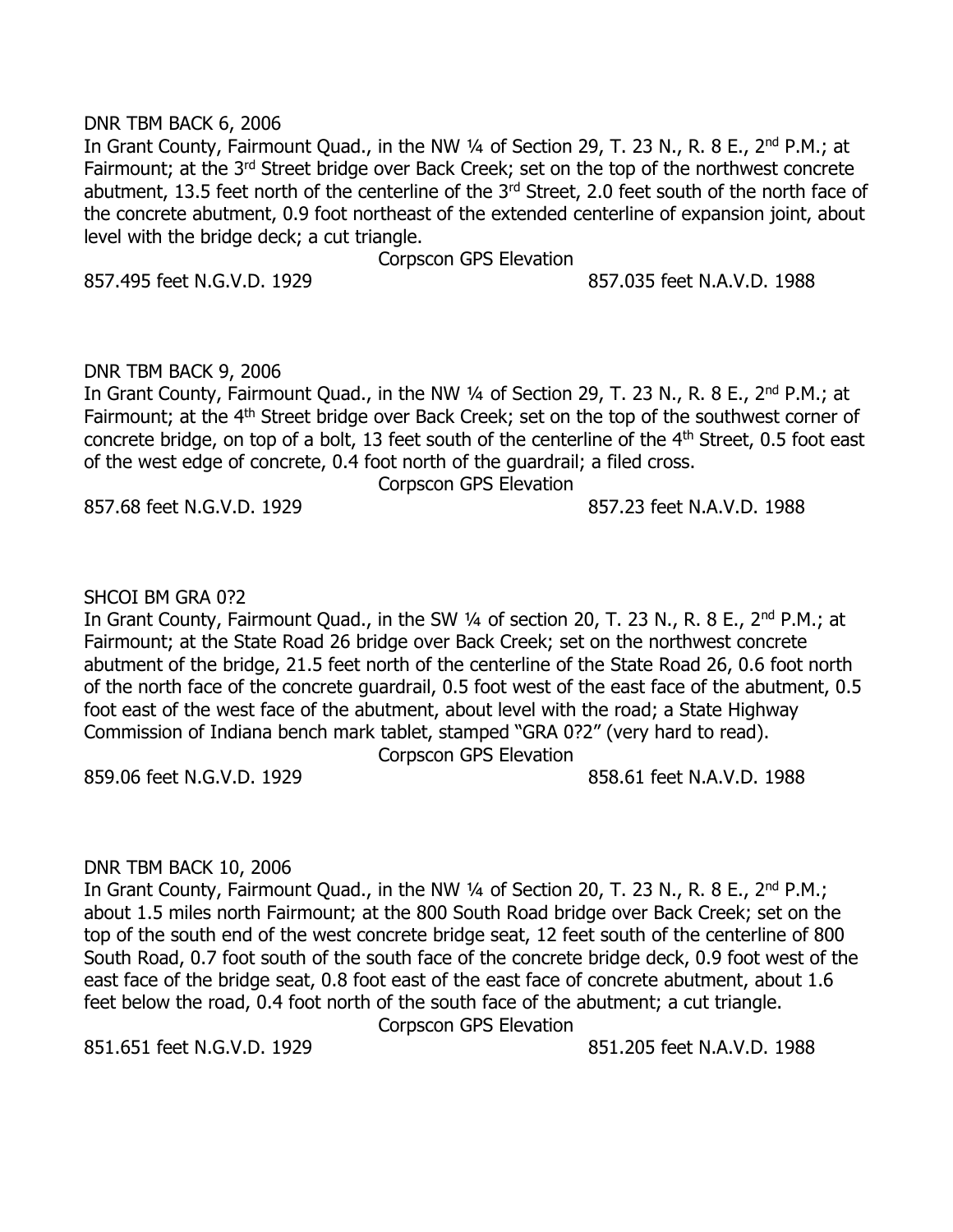#### DNR TBM BACK 11, 2006

In Grant County, Fairmount Quad., in the SW 1/4 of Section 8, T. 23 N., R. 8 E., 2<sup>nd</sup> P.M.; about 2.5 miles north of Fairmount; at the 700 South Road bridge over Back Creek; set on the top of the northeast concrete abutment of the bridge, 12.5 feet north of the centerline of 700 South Road, 6.5 feet east of the west face of the concrete abutment, 0.6 foot west of the east face of the abutment, 0.5 foot south of the north face of the abutment, about level with the road; a cut triangle.

Corpscon GPS Elevation

849.266 feet N.G.V.D. 1929 **848.82** feet N.A.V.D. 1988

### DNR TBM BACK 12, 2006

In Grant County, Fairmount Quad., in the SE 1/4 of Section 8, T. 23 N., R. 8 E., 2<sup>nd</sup> P.M.; about 2.8 miles north Fairmount; at the 150 East Road bridge over Back Creek; set on the top of the west end of the north concrete bridge seat, 15 feet west of the centerline of 150 East Road, about 2 feet below the road, 0.6 foot east of the west face of the bridge seat, 0.5 foot north of the south face of the concrete bridge seat; a cut triangle.

Corpscon GPS Elevation

844.194 feet N.G.V.D. 1929 **844.194 State State State State State State** 843.748 feet N.A.V.D. 1988

# DNR TBM BACK 13, 2006

In Grant County, Fairmount Quad., in the NE 1/4 of Section 8, T. 23 N., R. 8 E., 2<sup>nd</sup> P.M.; about 1 miles south Jonesboro; at the 600 South Road bridge over Back Creek; set on the top of the south end of the east concrete bridge seat, 15 feet south of the centerline of 600 South Road, about 1.7 feet below the road, 0.4 foot northeast of the southwest face of the bridge seat, 0.5 foot south of the concrete curb, 0.4 feet west of the southeast edge of the bridge seat; a cut triangle.

Corpscon GPS Elevation

837.173 feet N.G.V.D. 1929 836.737 feet N.A.V.D. 1988

# DNR TBM BACK 14, 2006

In Grant County, Fairmount Quad., in the NW 1/4 of Section 4, T. 23 N., R. 8 E., 2<sup>nd</sup> P.M.; at Jonesboro; at the 9<sup>th</sup> Street bridge over Back Creek; set on top of the northeast concrete wingwall of the bridge, 15.0 feet north of the centerline of 9<sup>th</sup> Street, 0.5 foot northwest of the southeast face of the concrete wingwall, 16.3 feet southwest of the northwest end of the wingwall, about 0.3 foot above the road; a cut triangle.

Corpscon 3rd Order

833.190 feet N.G.V.D. 1929 832.760 feet N.A.V.D. 1988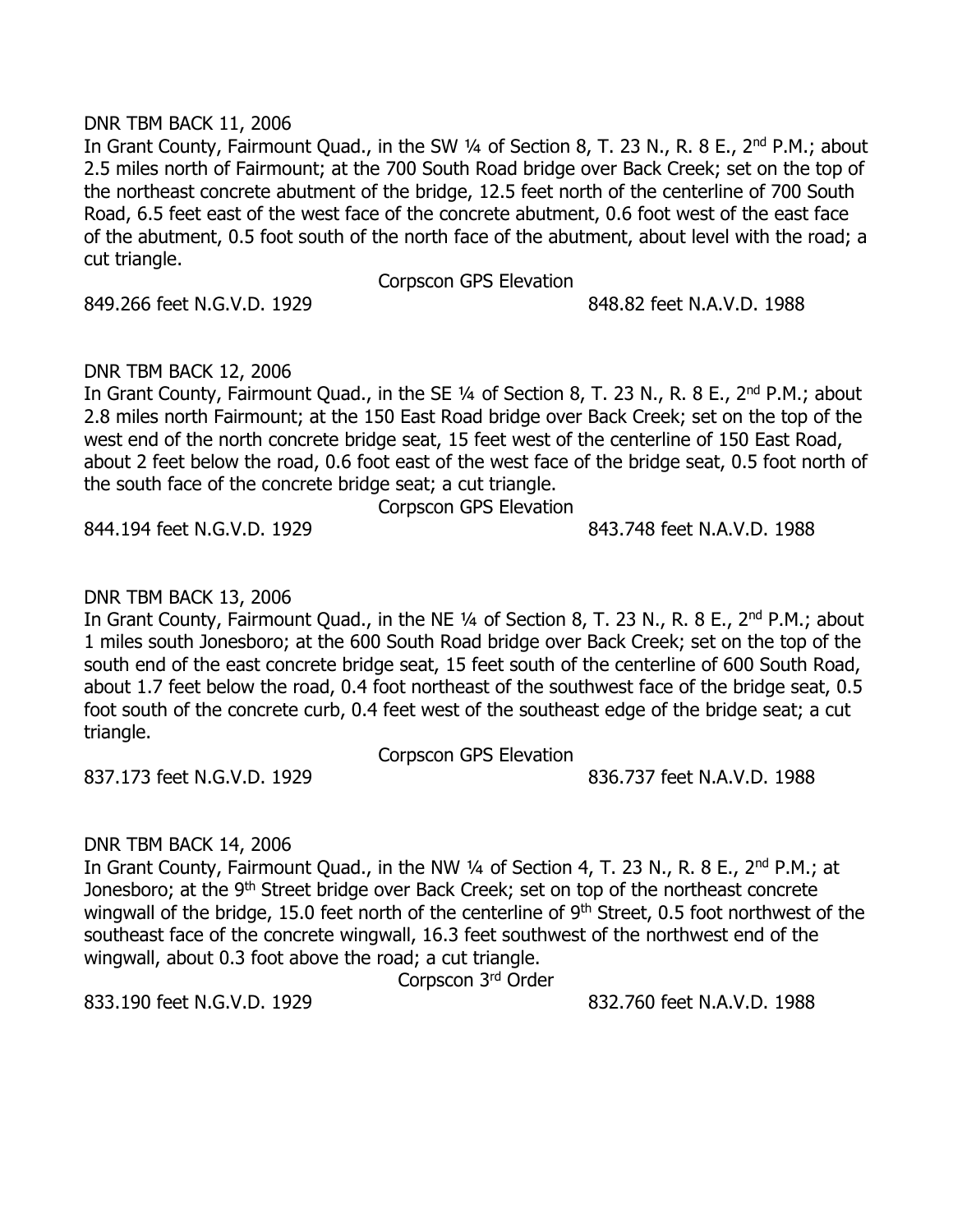#### SHCOI BM GRA G 38

In Grant County, Fairmount Quad., in the NW 1/4 of Section 4, T. 23 N., R. 8 E., 2<sup>nd</sup> P.M.; at Jonesboro; at the 6<sup>th</sup> Street bridge over Back Creek; set on the southeast concrete abutment of the  $6<sup>th</sup>$  Street bridge, 21 feet south of the centerline of  $6<sup>th</sup>$  Street, 4.8 feet west of the east end of the concrete abutment, 6.6 feet east of the west of the abutment, 0.8 foot south of the north face of the abutment, 0.5 foot north of the south face of the abutment, about 0.8 foot above the bridge deck; a State Highway Commission of Indiana bench mark tablet, stamped "GRA G 38".

Corpscon 3<sup>rd</sup> Order

834.242 feet N.G.V.D. 1929 833.812 feet N.A.V.D. 1988

# DNR TBM BACK 15, 2006

In Grant County, Fairmount Quad., in the SW 1/4 of Section 33, T. 24 N., R. 8 E., 2<sup>nd</sup> P.M.; at Jonesboro; at the Railroad bridge just north of 6<sup>th</sup> Street over Back Creek; set on top of the southwest end of the northwest stone block bridge seat, 8.0 feet southwest of the southwest rail of the railroad tracks, 9.6 feet northeast of the southwest end of the bridge seat, 2.3 feet northwest of the southeast face of the bridge seat, 0.9 foot southeast of the southeast face of the stone abutment, about 7.3 feet below the railroad tracks; a cut triangle.

Corpscon 3<sup>rd</sup> Order

837.448 feet N.G.V.D. 1929 837.018 feet N.A.V.D. 1988

### DNR TBM BACK 16, 2006

In Grant County, Fairmount Quad., in the SW 1/4 of Sec. 33, T. 24 N., R. 8 E., 2<sup>nd</sup> P.M.; at Jonesboro; at the 2<sup>nd</sup> Street bridge over Back Creek; set on the top of the south end of the east concrete bridge seat, 15.5 feet south of the centerline of the road, 0.3 foot north of the south end of the bridge seat, 0.4 foot east of the west face of the bridge seat, about 2.5 feet below the road; a cut triangle.

Corpscon 3<sup>rd</sup> Order

815.727 feet N.G.V.D. 1929 815.297 feet N.A.V.D. 1988

# DNR TBM BACK 17, 2006

In Grant County, Fairmount Quad., in the SW 1/4 of Sec. 33, T. 24 N., R. 8 E., 2<sup>nd</sup> P.M.; at Jonesboro; at the Pearl Street bridge over Back Creek; set in the northeast corner of the bridge, in the top of the southeast corner of the steel "I" beam guardrail post, the third "I" beam post west of the east end of the north steel guardrail, 26.5 feet west of east end of the guardrail, 13 feet north of the centerline of Pearl Street, 2.4 feet above the ground; the center of two filed notches.

Corpscon 3 rd Order

831.424 feet N.G.V.D. 1929 **831.424 feet N.G.V.D.** 1988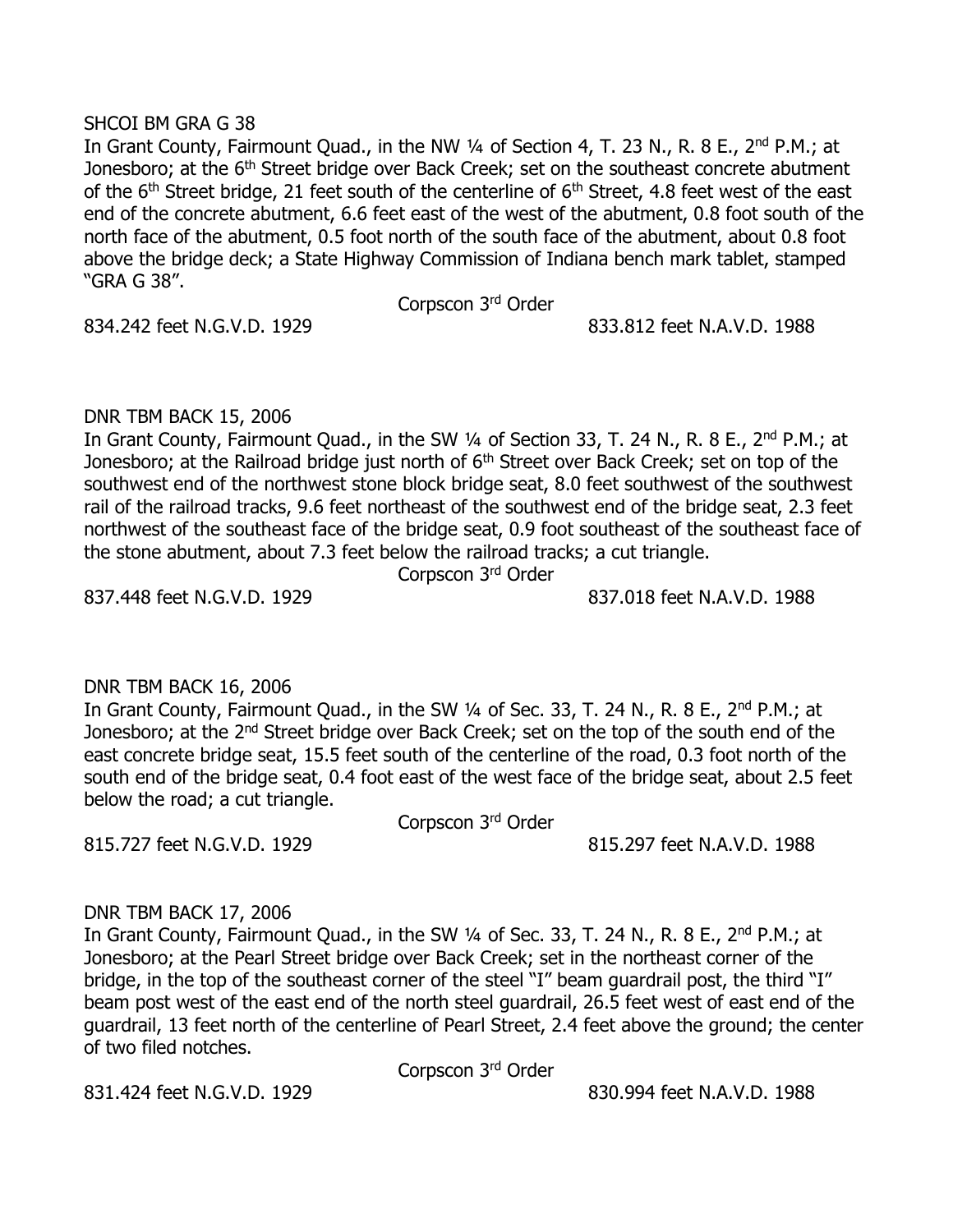#### DNR TBM BACK 18, 2006

In Grant County, Fairmount Quad., in the NW 1/4 of Sec. 33, T. 24 N., R. 8 E., 2<sup>nd</sup> P.M.; at Jonesboro; at the State Road 22 concrete arch bridge over Back Creek; set in the top of the east end of the south concrete headwall of the bridge, 45 feet south of the centerline of the median of State Road 22, about 2 feet below the level of the State Road 22, 1.8 feet west of the east end of the headwall, 1.1 feet west of State Highway Commission of Indiana bench mark "F 16 GRANT", 1.1 feet above the top of the southeast concrete wingwall, 0.65 foot north of the south face of the headwall, 0.5 foot south of the north face of the headwall; a cut triangle.

Corpscon 3<sup>rd</sup> Order

823.499 feet N.G.V.D. 1929 823.069 feet N.A.V.D. 1988

# SHCOI BM F 16 GRANT

In Grant County, Fairmount Quad., in the NW 1/4 of Sec. 33, T. 24 N., R. 8 E., 2<sup>nd</sup> P.M.; at Jonesboro; at the State Road 22 concrete arch bridge over Back Creek; set in the top of the east end of the south concrete headwall of the bridge, 45 feet south of the centerline of the median of State Road 22, about 2 feet below the level of the road, 1.1 feet east of "DNR TBM BACK 18 2006", 1.1 feet above the top of the southeast concrete wingwall, 0.7 foot west of the east end of the headwall, 0.65 foot north of the south face of the headwall, 0.5 foot south of the north face of the headwall; a State Highway Commission of Indiana bench mark tablet, stamped "F 16 GRANT".

Corpscon 3<sup>rd</sup> Order

823.568 feet N.G.V.D. 1929 823.138 feet N.A.V.D. 1988

### DNR TBM BACK 19, 2006

In Grant County, Fairmount Quad., in the NW 1/4 of Sec. 33, T. 24 N., R. 8 E., 2<sup>nd</sup> P.M.: at Jonesboro; at the State Road 15 bridge over Back Creek; set on the top of the south end of the east concrete headwall of the concrete arch bridge over Back Creek, 26 feet east of the centerline of the north bound lanes of State Road 15, 0.7 foot east of the west face of the headwall of the bridge, 0.5 foot west of the east face of the headwall, 0.6 foot north of the south face of the headwall, about 1 foot below State Road 15; a cut triangle.

Corpscon 3<sup>rd</sup> Order

822.128 feet N.G.V.D. 1929 821.698 feet N.A.V.D. 1988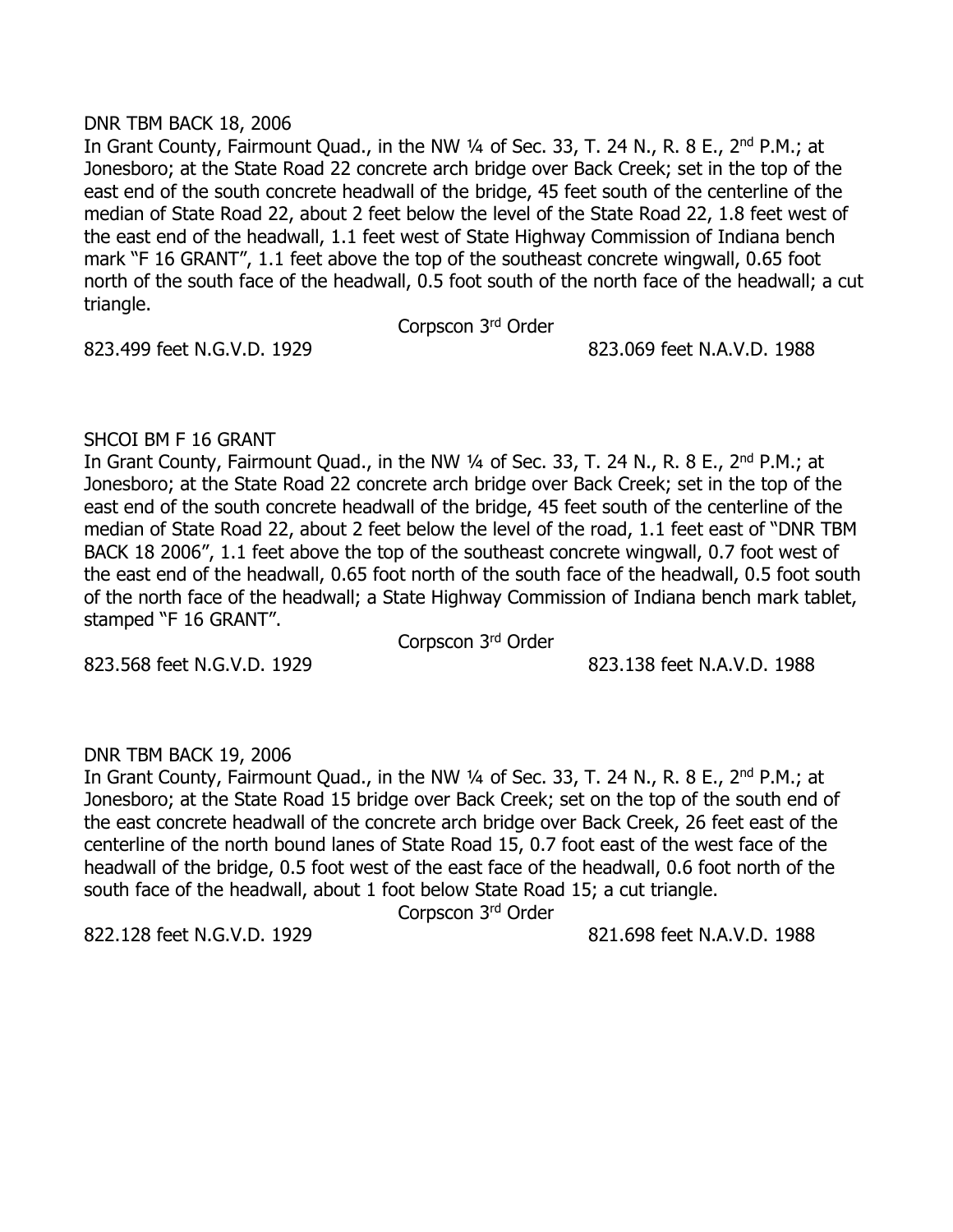#### DNR TBM BACK 20, 2006

In Grant County, Fairmount Quad., in the NW 1/4 of Sec. 33, T. 24 N., R. 8 E., 2<sup>nd</sup> P.M.; at Jonesboro; at the Cardinal Greenway Trail (abandoned railroad) bridge over Back Creek, the bridge is located east of State Road 15 and north of State Road 22; set at the southeast corner of the bridge on the top of the concrete apron leading to the wooden walk/bike bridge, 15 feet northeast of the centerline of the bridge, 0.6 foot southwest of the northeast edge of the concrete apron, 0.4 foot northwest of the southeast edge of the concrete; a chiseled triangle.

#### Corpscon 3<sup>rd</sup> Order

825.946 feet N.G.V.D. 1929 825.516 feet N.A.V.D. 1988

# DNR TBM BLANK 1, 1999

In Grant County, Fairmount Quad., in the NE 1/4 of Sec. 33, T. 24 N., R. 8 E., 2<sup>nd</sup> P.M.; about 0.6 mile north of Jonesboro; at the Lincoln Boulevard bridge over Back Creek; set in the southwest concrete bridge abutment, 16.0 feet west of the centerline of Lincoln Boulevard, 9.1 feet north of the south end of the west concrete guardrail of the bridge, 0.65 foot west of the west face of the abutment, 0.6 foot north of the south end of the abutment, 0.6 foot east of the west face of the abutment, about level with the road; a blank disk about two inches in diameter.

814.787 feet N.G.V.D. 1929 814.357 feet N.A.V.D. 1988

Corpscon 3<sup>rd</sup> Order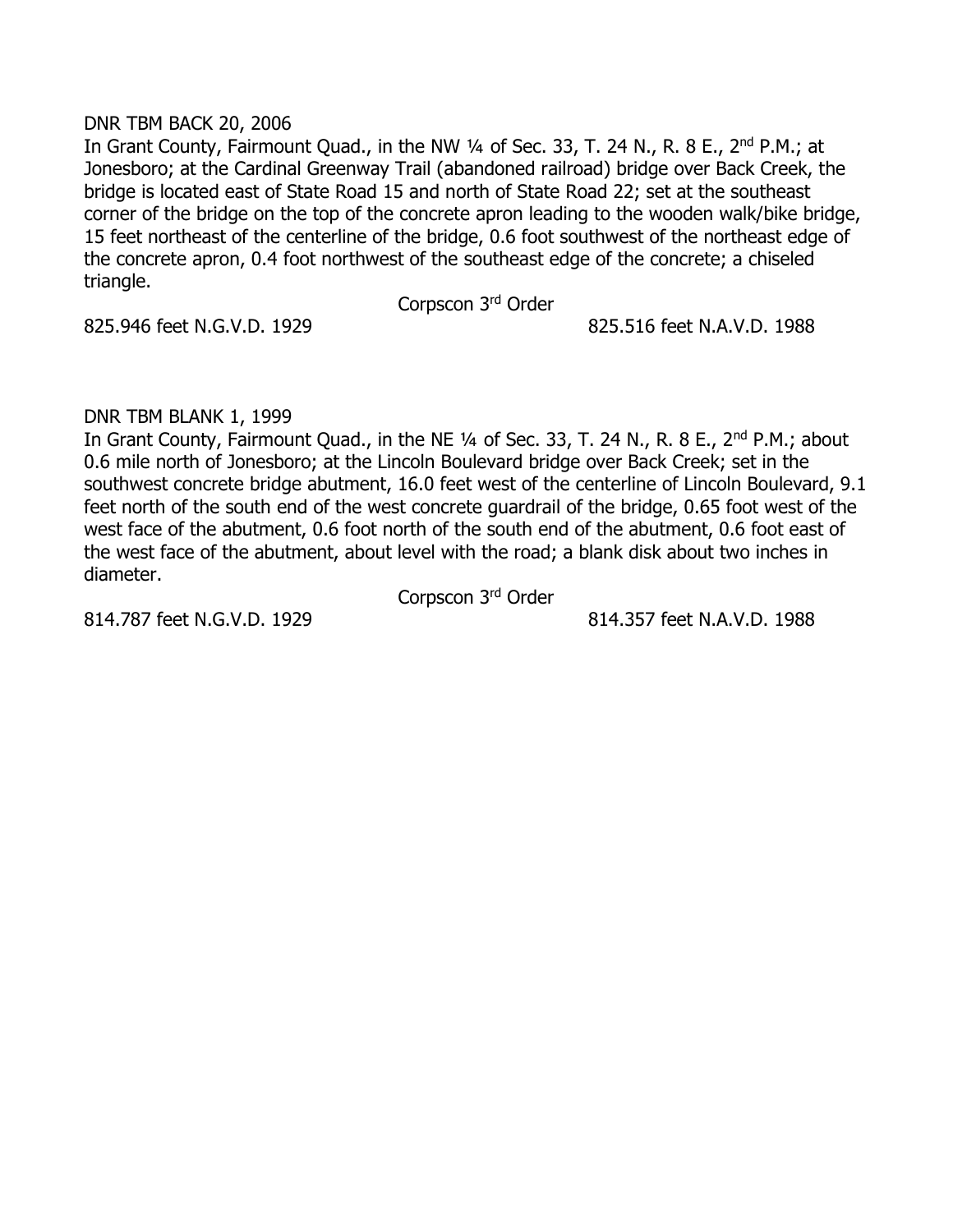#### DNR TBM BOOTS 1, 2006

In Grant County, Marion Quad., in the SW 1/4 of Sec. 12, T. 24 N., R. 7 E., 2<sup>nd</sup> P.M.; at Marion; at the Geneva Road CMP culvert over Boots Creek; set on the top of the west (upstream) end of the CMP culvert, 26.5 feet west of the centerline of Geneva Road, 12.5 feet north of the north most of the pipe gate posts, about 1 foot below the road; the center of two cut notches. Corpscon GPS Elevation

836.03 feet N.G.V.D. 1929 835.62 feet N.A.V.D. 1988

### DNR TBM BOOTS 2, 2006

In Grant County, Marion Quad., in the SE 1/4 of Sec. 12, T. 24 N., R. 7 E., 2<sup>nd</sup> P.M.; at Marion; about 0.3 mile west along 16<sup>th</sup> Street from its intersection with State Road 15 to a private drive south  $\omega$  1601 West 16<sup>th</sup> Street, thence south along the private drive about 500 feet to a CMP culvert over Boots Creek; set on the top of the east (downstream) end of the CMP culvert, 10.3 feet east of the centerline of the private gravel drive, about 0.5 foot below the gravel drive; the center of two filed notches.

Corpscon GPS Elevation

828.890 feet N.G.V.D. 1929 828.48 feet N.A.V.D. 1988

#### IDOT BM F 67 GRA

In Grant County, Marion Quad., in the SE 1/4 of Sec. 12, T. 24 N., R. 7 E., 2<sup>nd</sup> P.M.; at Marion; at the State Road 9/15 bridge over Boots Creek; set on the top of the southwest concrete bridge abutment, 21 feet west of the centerline of south bound State Road 9/15, 6.8 feet north of the south end of the southwest concrete bridge abutment, 5.7 feet south of the north end of the abutment, about level with the sidewalk; a Indiana Department of Transportation bench mark tablet, stamped "F 67 GRA".

Corpscon GPS Elevation

836.843 feet N.G.V.D. 1929 836.43 feet N.A.V.D. 1988

### DNR TBM BOOTS 3, 2006

In Grant County, Marion Quad., in the SW 1/4 of Sec. 7, T. 24 N., R. 7 E., 2<sup>nd</sup> P.M.; at Marion; at the Valley Avenue CMP culvert over Boots Creek; set on the top of the southeast (downstream) end of the CMP culvert, 24 feet southeast of the centerline of Valley Avenue, about 2 feet below the road; the center of two filed notches.

Corpscon GPS Elevation

816.008 feet N.G.V.D. 1929 815.595 feet N.A.V.D. 1988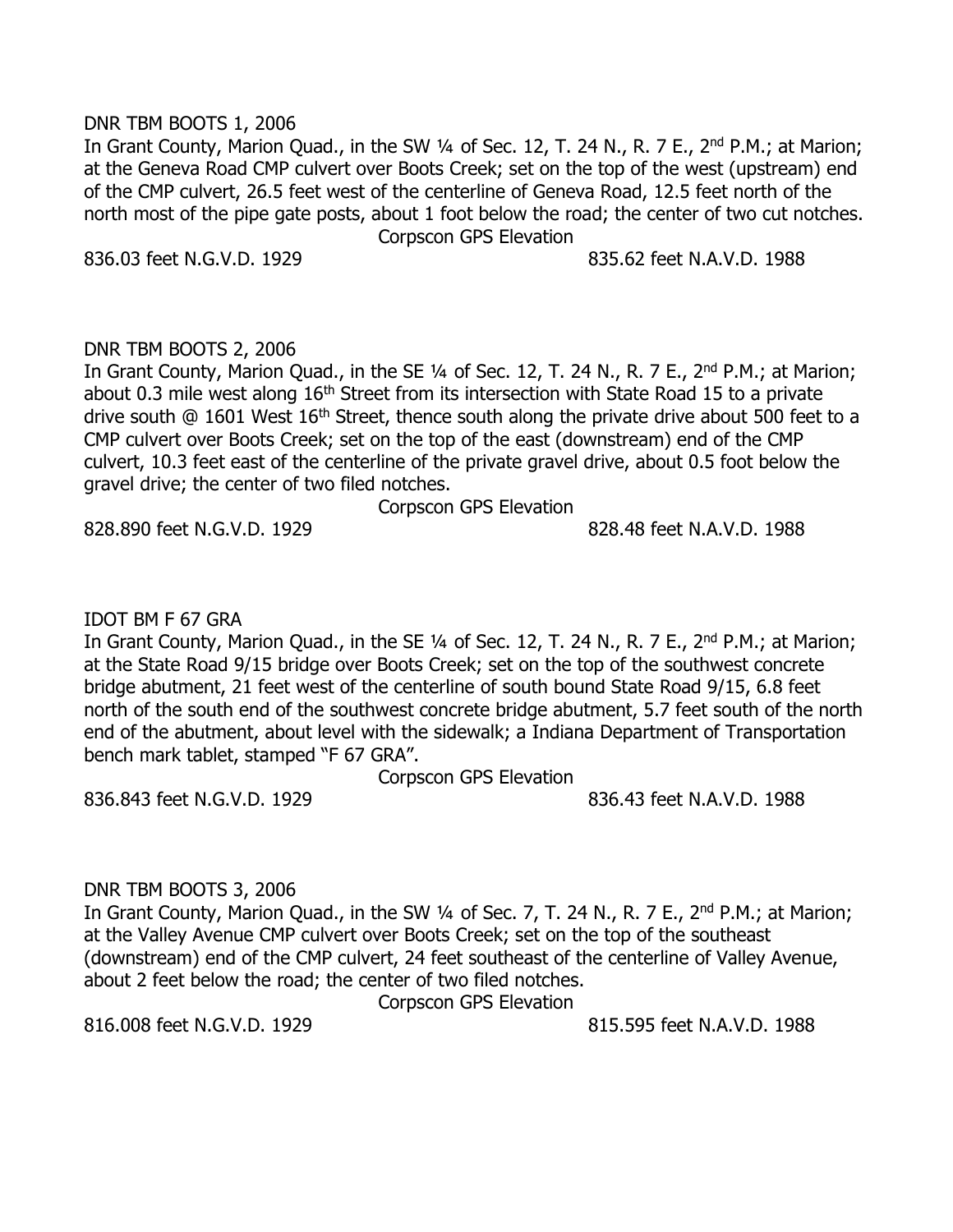#### DNR TBM BOOTS 4, 2006

In Grant County, Marion Quad., in the NW 1/4 of Sec. 7, T. 24 N., R. 7 E., 2<sup>nd</sup> P.M.; at Marion; at the 14<sup>th</sup> Street bridge over Boots Creek; set in the top of the north end of the east concrete base of the east concrete bridge seat, 20 feet north of the centerline of 14<sup>th</sup> street, 9.3 feet below the road, 3.7 feet south of the north end of concrete base of bridge seat, 0.8 foot west of the west face of the northeast concrete wingwall, 0.5 foot east of the west face of the concrete base of the bridge seat; a cut triangle.

Corpscon 3<sup>rd</sup> Order

805.208 feet N.G.V.D. 1929 804.795 feet N.A.V.D. 1988

#### DNR TBM BOOTS 5, 2006

In Grant County, Marion Quad., in the NW 1/4 of Sec. 7, T. 24 N., R. 7 E., 2<sup>nd</sup> P.M.; at Marion; at the 12<sup>th</sup> Street bridge over Boots Creek; set in the top of the east concrete bridge seat, 15 feet south of the centerline of  $12<sup>th</sup>$  Street, 4.25 feet north of the north face of the south concrete sidewalk of the bridge, 0.9 foot south of the south metal guardrail of the bridge, 0.3 foot east of the west face of the bridge seat, 0.3 foot west of the east face of the bridge seat, about level with the bridge deck; a cut triangle.

Corpscon 3<sup>rd</sup> Order

804.079 feet N.G.V.D. 1929 803.666 feet N.A.V.D. 1988

### DNR TBM BOOTS 6, 2006

In Grant County, Marion Quad., in the SW 1/4 of Sec. 6, T. 24 N., R. 8 E., 2<sup>nd</sup> P.M.; at Marion; at the 10<sup>th</sup> Street bridge over Boots Creek; set in the top of the northeast concrete wingwall of the bridge, 23 feet north of the centerline of  $10<sup>th</sup>$  Street, 3.5 feet southwest of the northeast end of the wingwall, 1.1 feet north of the north face of the north concrete sidewalk of the bridge, 0.6 foot east of the west face of the bridge seat, 1 foot below the top of the concrete sidewalk; a cut triangle.

Corpscon 3<sup>rd</sup> Order

801.481 feet N.G.V.D. 1929 801.068 feet N.A.V.D. 1988

#### DNR TBM BOOTS 7, 2006

In Grant County, Marion Quad., in the SW 1/4 of Sec. 6, T. 24 N., R. 8 E., 2<sup>nd</sup> P.M.; at Marion; at the 9<sup>th</sup> Street bridge over Boots Creek; set in the top of the southeast corner of the concrete bridge deck, 16 feet south of the centerline of 9<sup>th</sup> Street, 20.5 feet east of the west end of the bridge deck, 1.6 feet west of the east end of the bridge deck, 0.5 foot below the top of the south concrete curb of the bridge; a cut triangle.

Corpscon 3 rd Order

802.844 feet N.G.V.D. 1929 802.431 feet N.A.V.D. 1988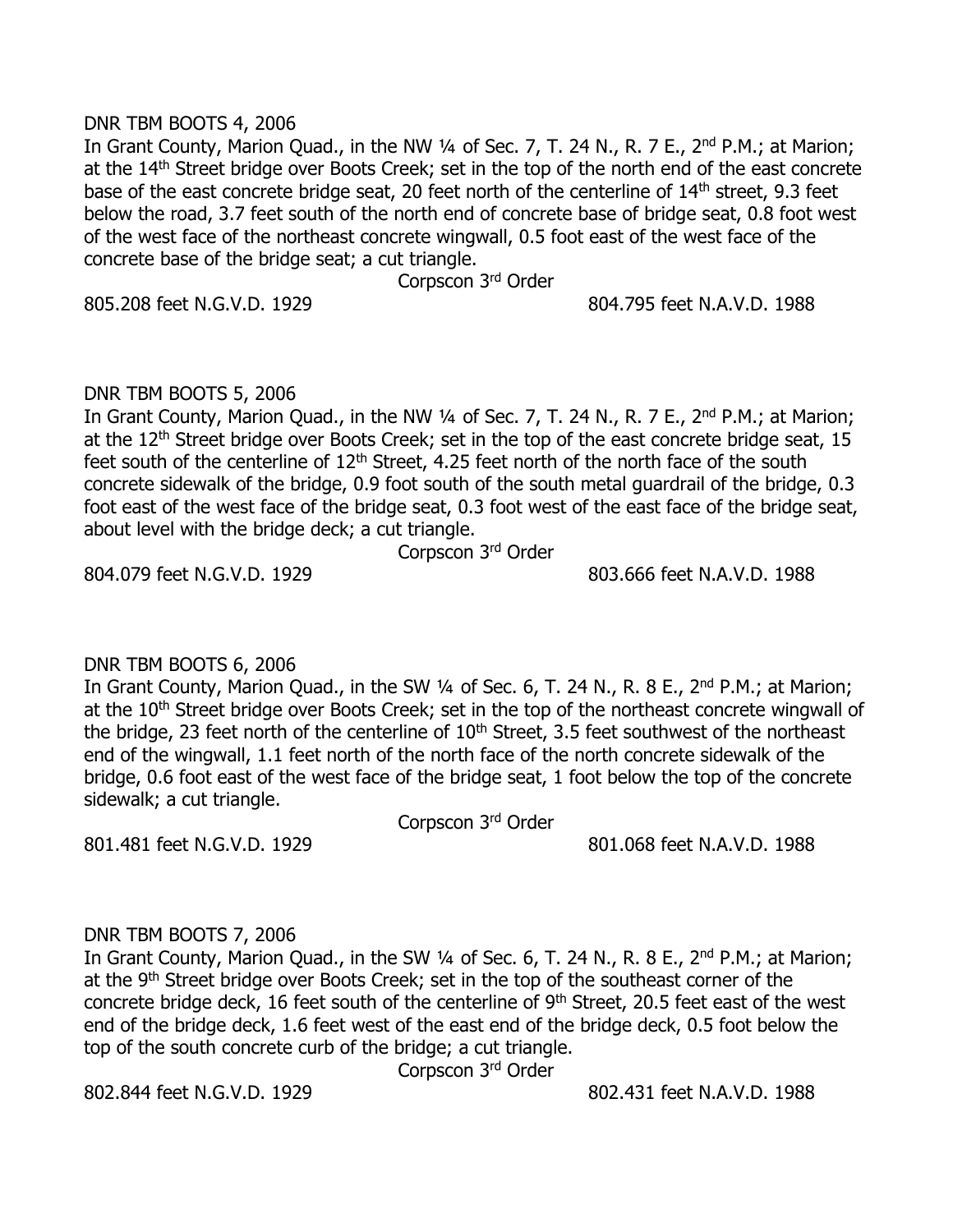#### DNR TBM BOOTS 8, 2006

In Grant County, Marion Quad., in the SE 1/4 of Sec. 6, T. 24 N., R. 8 E., 2<sup>nd</sup> P.M.; at Marion; at the 7<sup>th</sup> Street bridge over Boots Creek; set in the top of the old northeast concrete wingwall of the bridge, 22 feet north of the centerline of the road, 11.25 feet northwest of the northeast corner of the concrete bridge deck, 2.1 feet northeast of a break in the wingwall, 2,4 feet southwest of the northeast end of the wingwall, 4.6 feet north of the north concrete sidewalk of the bridge, 0.9 foot southeast of the northwest face of the wingwall, 0.8 foot northwest of the southeast face of the wingwall, about 0.6 foot below the top of the concrete sidewalk; a cut triangle.

Corpscon 3<sup>rd</sup> Order

798.454 feet N.G.V.D. 1929 798.041 feet N.A.V.D. 1988

# DNR TBM BOOTS 9, 2006

In Grant County, Marion Quad., in the SE 1/4 of Sec. 6, T. 24 N., R. 8 E., 2<sup>nd</sup> P.M.; at Marion; at the 6<sup>th</sup> Street bridge over Boots Creek; set in the top of the northwest concrete bridge seat/channel wall, 22 feet north of the centerline of 6<sup>th</sup> Street, 17.8 feet south of the north end of the concrete wall, 1.2 feet north of the north face of the north concrete sidewalk, 0.8 foot below the top of the sidewalk, 0.5 foot southeast of the northwest of the concrete wall, 0.5 foot northwest of the southeast face of the concrete wall; a cut triangle.

Corpscon 3<sup>rd</sup> Order

798.652 feet N.G.V.D. 1929 798.239 feet N.A.V.D. 1988

### DNR TBM BOOTS 10, 2006

In Grant County, Marion Quad., in the SE 1/4 of Sec. 6, T. 24 N., R. 8 E., 2<sup>nd</sup> P.M.; at Marion; at the 5<sup>th</sup> Street bridge over Boots Creek; set in the top of the north end of the east concrete bridge seat, 24 feet north of the centerline of 5<sup>th</sup> Street, 1.5 feet below the top of the north sidewalk, 0.7 foot north of the north face of the north concrete sidewalk, 0.5 foot east of the west face of the bridge seat, 0.5 foot south of the north end of the bridge seat; a cut triangle.

Corpscon 3<sup>rd</sup> Order

795.537 feet N.G.V.D. 1929 795.124 feet N.A.V.D. 1988